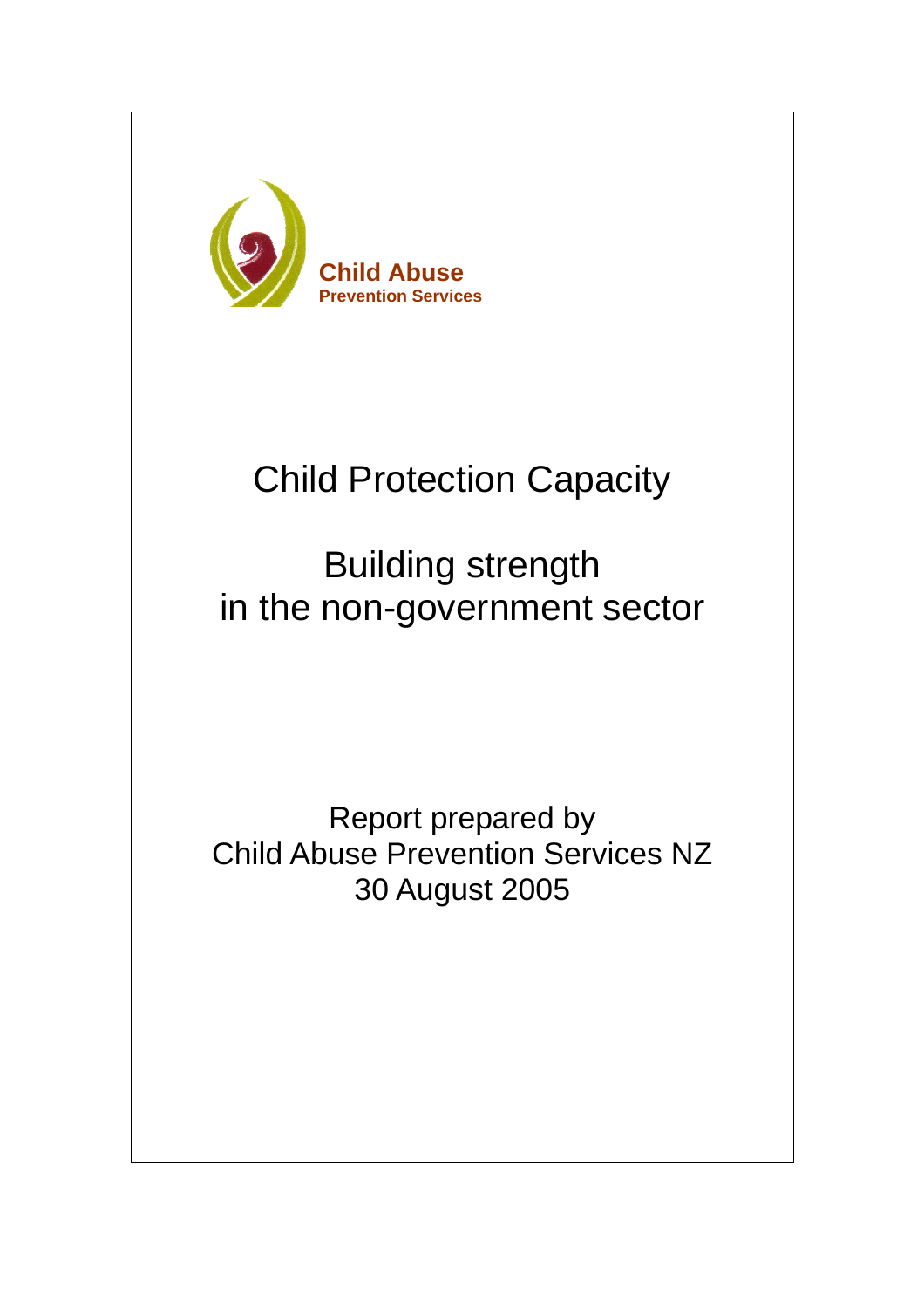#### Acknowledgements

We wish to express our gratitude to all the busy practitioners who gave their time, energy and wisdom in interviews, questionnaires and workshops. It was exciting and humbling to connect with so many able and dedicated people, and we trust that this report reflects what you gave, and honours the important work you do.

Secondly, we owe a huge thank you to the agencies who hosted the workshops, and to the workers who made the arrangements, sent out the fliers and organised refreshments. Their generous spirit permeated the meetings.

We would also like to thank the people who agreed to be part of the reference group for the project. Although their expertise was never fully used, their help with the initial framing of the project and development of questionnaires was greatly appreciated and set us on the right course.

Finally our thanks to the contracting arm of the Department of Child Youth and Family Services for making the funding available, and for assistance along the way when asked.

We acknowledge the project leadership of Anne Caton, the supplementary training investigation by Patty Green and the following Child Abuse Prevention Services (CAPS) NZ permanent, seconded and contracted staff who contributed to this project in various ways – Heather Henare (the former CAPS NZ CEO, whose initial energy and vision started this project), Jackie Hill, Debbie Robinson, Janet Bagshaw, Sharmila Mendis, and Debbie Mickell. In its final stages, the project has benefited from the ongoing support of the present CAPS NZ CEO, Liz Kinley, and National Kaiwhakahaere, Tau Huirama.

CAPS NZ 18 August 2005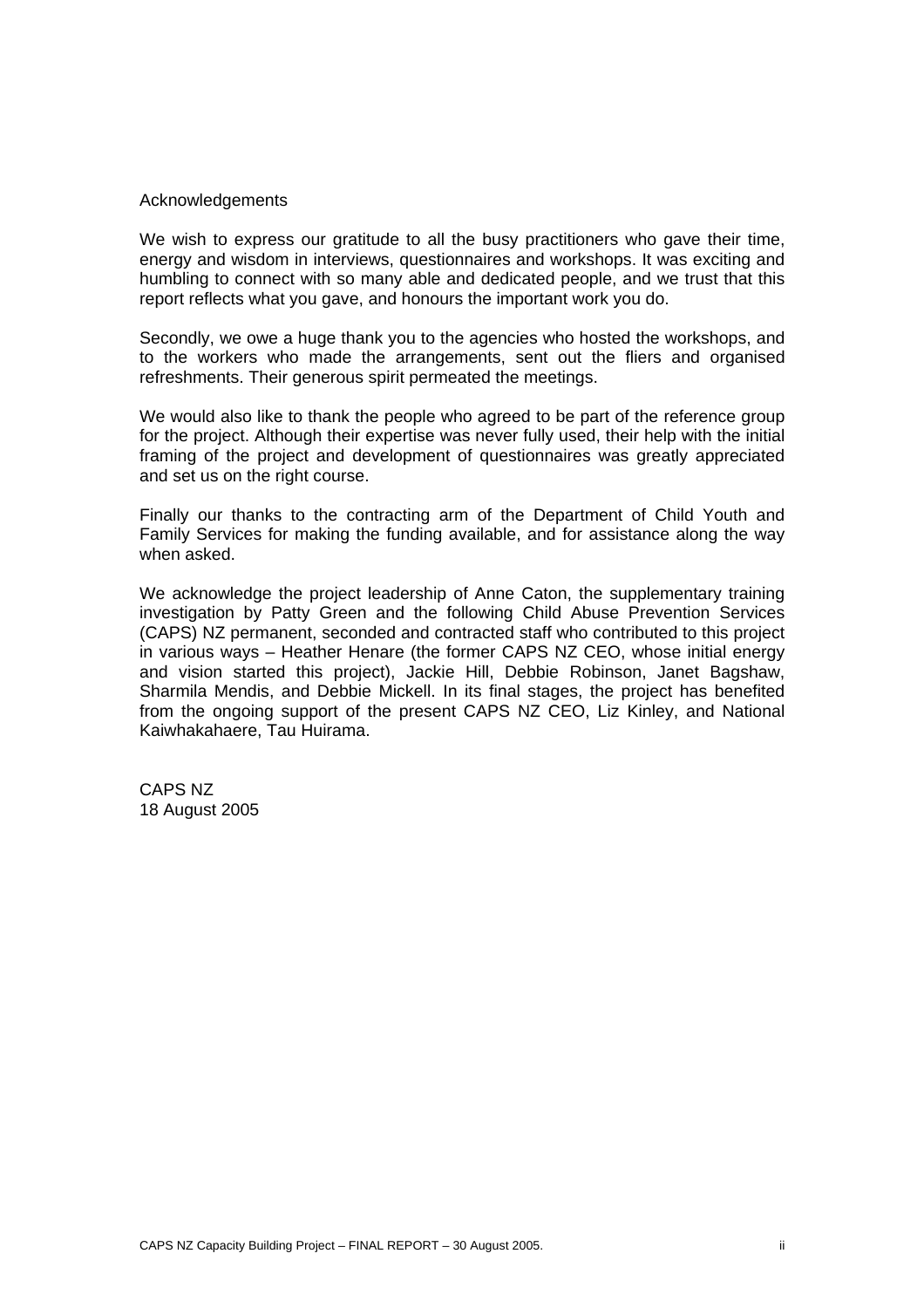# **Contents**

| 1.   | <b>INTRODUCTION TO THE PROJECT</b>                                                                                                                                                                                                                                                         | 1                                      |
|------|--------------------------------------------------------------------------------------------------------------------------------------------------------------------------------------------------------------------------------------------------------------------------------------------|----------------------------------------|
| 1.1. | Purpose                                                                                                                                                                                                                                                                                    | 1                                      |
| 1.2. | The plan                                                                                                                                                                                                                                                                                   | $\mathbf{1}$                           |
| 2.   | CARE AND PROTECTION CAPACITY - THE FRAMEWORK                                                                                                                                                                                                                                               | 4                                      |
| 2.1. | Capacity Building                                                                                                                                                                                                                                                                          | 4                                      |
| 2.2. | Care and protection capacity<br>Importance<br>Complexity<br>Difficulty of decision-making                                                                                                                                                                                                  | 5<br>$\mathfrak s$<br>$\sqrt{6}$<br>7  |
| 2.3. | Continuum of Services                                                                                                                                                                                                                                                                      | 8                                      |
| 3.   | <b>PROJECT PROCESSES</b><br>What we did<br>Numbers who contributed<br>Geographic representation<br>Service roles of participants                                                                                                                                                           | 9<br>9<br>10<br>11<br>11               |
| 4.   | <b>OBSERVATIONS</b>                                                                                                                                                                                                                                                                        | 13                                     |
| 4.1. | Capacity<br>Capacity in relation to size and role<br>Capacity in relation to qualifications<br>Capacity versus demand                                                                                                                                                                      | 13<br>13<br>13<br>14                   |
| 4.2. | Care and protection continuums<br>How agencies see themselves on the continuum of services<br>Continuum of roles, services and specialisms<br>Service gaps                                                                                                                                 | 15<br>15<br>16<br>19                   |
| 4.3. | Care and protection practice<br>Supervision<br>Knowledge and training<br>Access to advice<br>Screening and assessing                                                                                                                                                                       | 21<br>21<br>21<br>22<br>23             |
| 4.4. | Relationships with local networks<br>Interagency processes<br>Relationship with Child Youth and Family (CYF)<br>Key specialisms<br>Other government agencies<br>Interaction with specialist family violence prevention services<br>The centrality of core child and family social services | 24<br>24<br>24<br>27<br>27<br>27<br>28 |
| 4.5. | Relationships with funders<br>Funding inadequacies<br>Funding distortions                                                                                                                                                                                                                  | 30<br>30<br>30                         |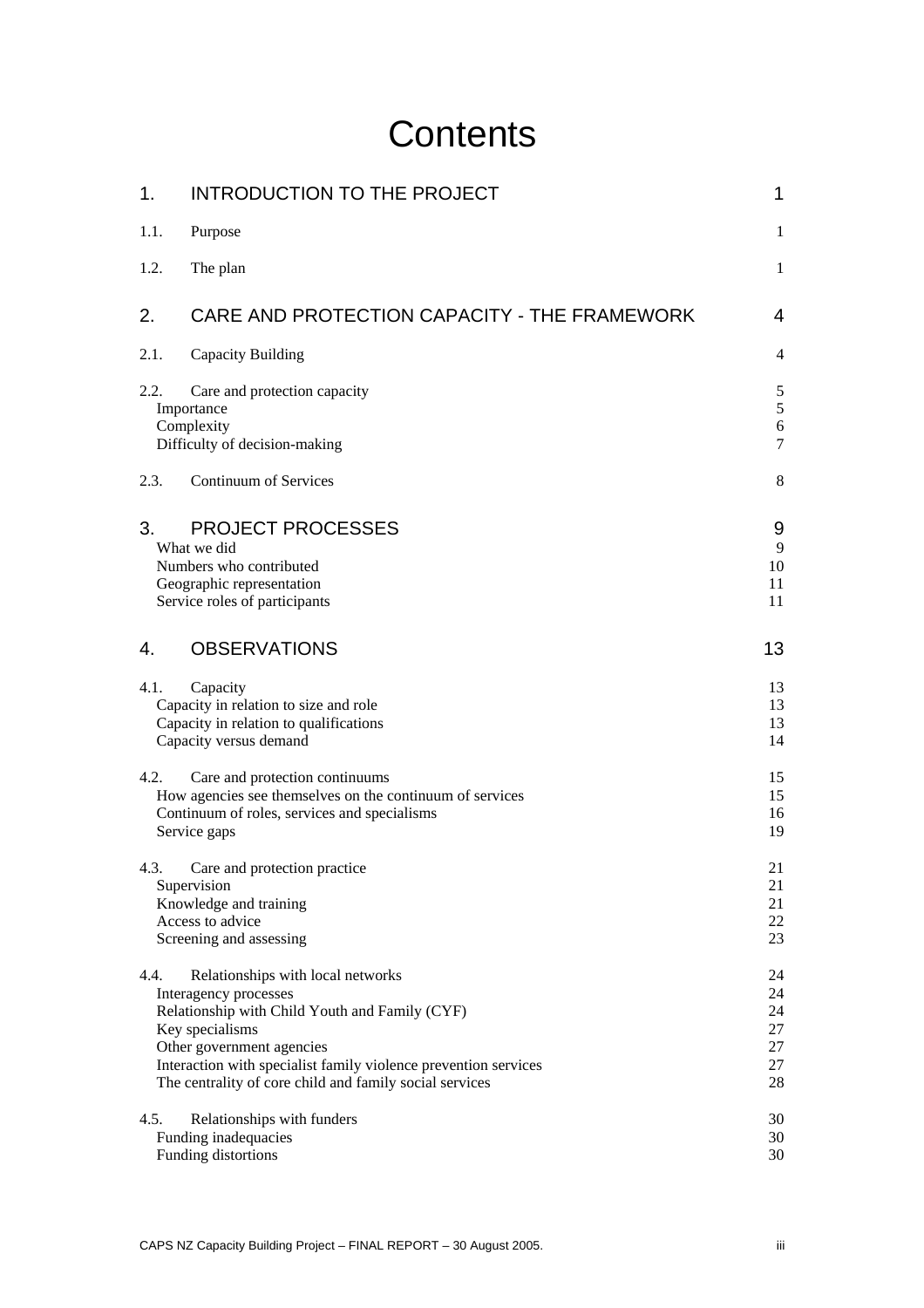| <b>Relationship with Community</b><br>4.6. |                                            | 31 |
|--------------------------------------------|--------------------------------------------|----|
| Family, community and the state            |                                            | 31 |
| Differential Responses Model               |                                            | 31 |
| Communities of culture                     |                                            | 32 |
| 4.7.<br>The Social and Policy Context      |                                            | 33 |
| Child advocacy                             |                                            | 33 |
|                                            | The political, social and economic context | 33 |
| New policies, projects and programmes      |                                            | 33 |
| <b>CONCLUSION</b><br>5.                    |                                            | 36 |
| 6.<br>THE WAY FORWARD                      |                                            | 37 |
| Funding to build capacity                  |                                            | 37 |
| Interagency collaboration                  |                                            | 38 |

# Appendices

Interagency collaboration

| Appendix I   | A Model of Child Protection Decision-Making |
|--------------|---------------------------------------------|
| Appendix II  | Geographic Location of Project Participants |
| Appendix III | Differential Responses Model                |

Supplementary Report: Increasing Capacity through Education and Training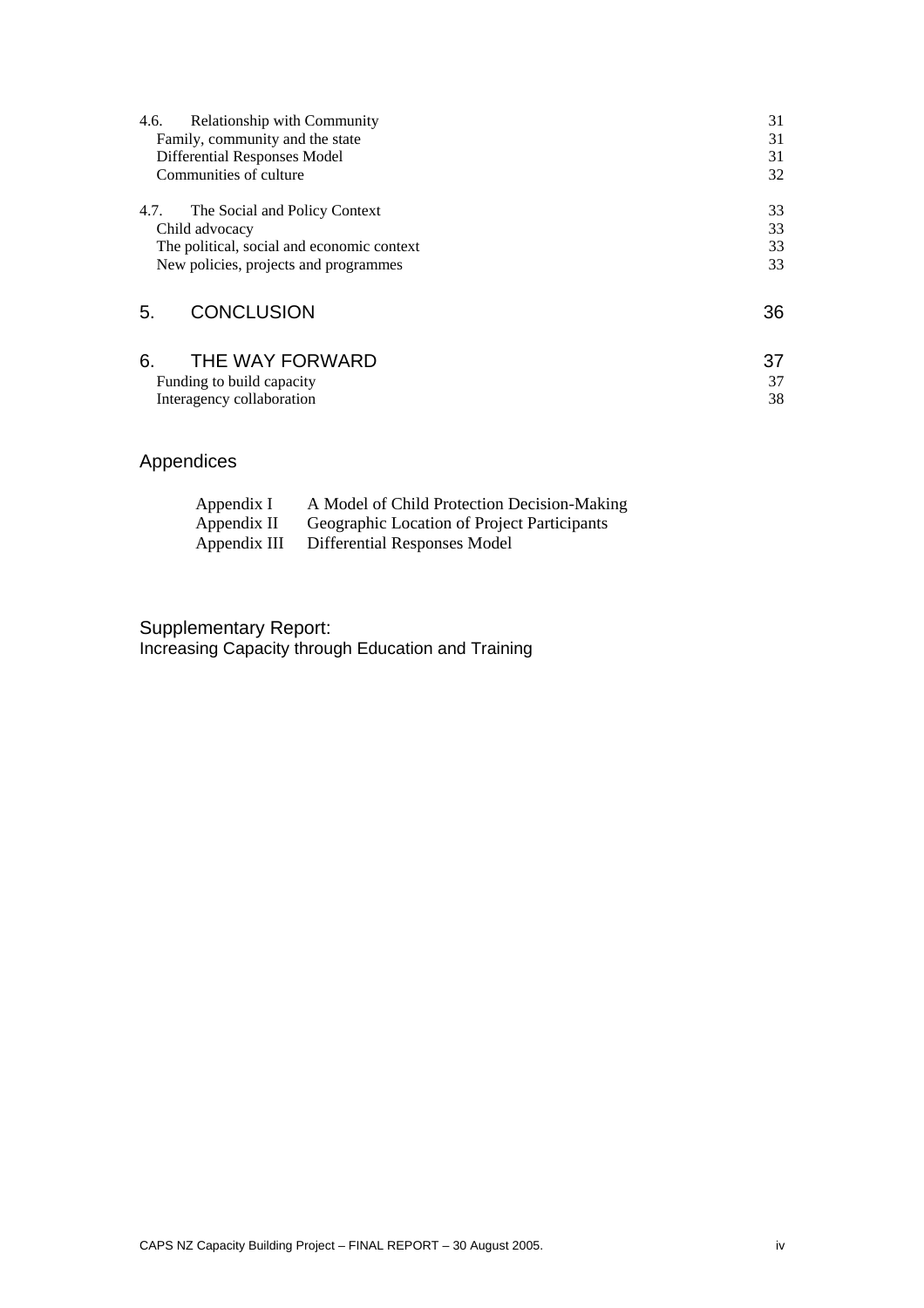# 1. Introduction to the Project

### *1.1. Purpose*

The purpose of this project is to examine the current care and protection capacity of the non-government social service sector, to identify where and how capacity could be built, and to begin the building process.

Child Abuse Prevention Services (CAPS) NZ, like many other groups, has long been concerned about the children and young people whose situation is judged not severe or immediate enough for statutory intervention, yet where there are significant care or protection needs and potential risk. These children and their family/whanau deserve a skilled, appropriate and effective response. We also believe that workers and agencies worry about vulnerable children and families, and are keen to provide the best possible services. They deserve the support of training, supervision, and access to expert knowledge and advice.

Non-government services need to build their child protection capacity as the statutory child protection service, the Department of Child Youth and Family Services (CYF), increasingly focuses on the most serious situations. This was made explicit in the report known colloquially as *The Baseline Review*. 1

CAPS NZ believes that it is well positioned to take a lead in this development. given its child protection expertise, experience and existing network. The project was made possible through a one-off capacity-building grant from CYF's funding arm.

## *1.2. The plan*

The original plan was to develop and implement a one-year strategy to review the child-protection capacity and capability of the non-government sector by identifying:

- the current child protection service capacity in a selection of communities, and
- key child protection-focused individuals and agencies and their networks in each community, to establish their needs for support and training.

Figure 1 below sets out the definitions of *child protection* and *capacity* used in the project. These operational definitions include the size, quantity and range of agencies and services, as well as the notion of capability in terms of skills, knowledge and professional infrastructure.

 1

Ministry of Social Development (2003) *Report of the Department of Child, Youth and Family Services First Principles Baseline Review* Wellington: MSD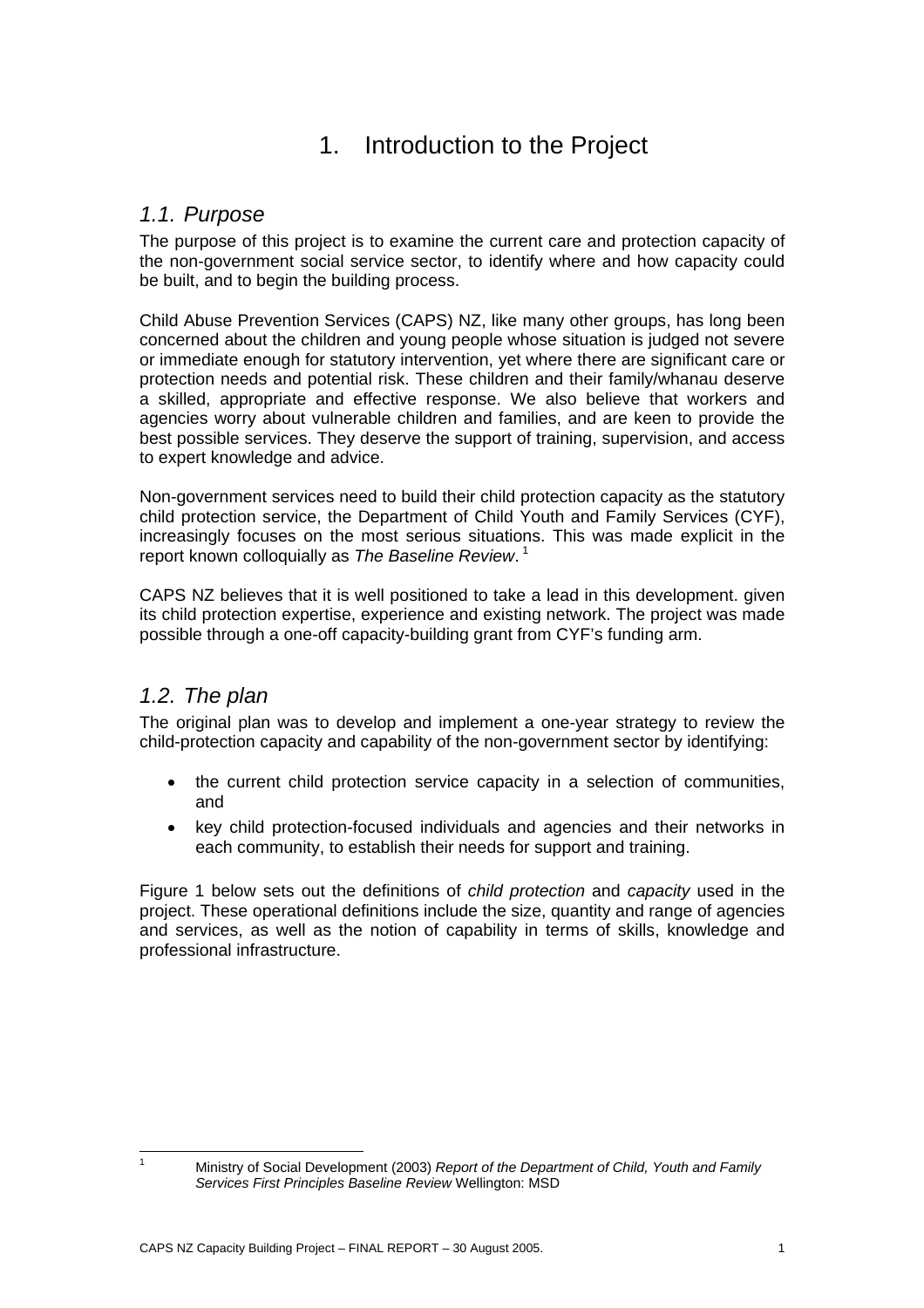#### CAPS NZ: Building Child Protection Capacity – Definitions

Child protection is a generic term used to cover actions taken to identify, protect and heal children and young people from the harm and maltreatment that can befall them within their home and family group. The harm or maltreatment may include:

- Physical abuse
- Sexual abuse
- Physical or emotional neglect
- Failure to thrive
- Significant risk because of parental factors (ie, parents who are unable or unwilling to provide care because of mental or intellectual disability, drug or alcohol difficulties or family factors)
- The impact on the child of violence between caregiving adults.

Child protection practice includes actions, which may be addressed at all or any family members, with a specific intention to:

- identify abuse, neglect or risk of harm
- protect from future harm
- heal the effects.

While family members, friends and neighbours often take action to assist children, this project is focused on:

- the child protection actions of agencies and groups
- those individuals, agencies and groups that specifically work with children and families, and
- the actions they take directly with children, adults and family groups for the child or young person's protection – ie, identification, assessment, intervention, and restoring safety and well-being.

This is a specific view of child protection that fits the purpose of this project. It acknowledges but does not focus on the more general activities that promote child safety and well-being, such as family support, parenting skills, and awareness-raising.

Capacity means the resources an individual, agency, or community can bring to the child protection task.

It is more than just money, though it takes money to purchase what is needed. The project is interested in capacity as evidenced by:

- the numbers of workers and range of service types available
- the skill, knowledge and experience they bring
- the systems of training, supervision and coordination that support the work
- the professional networks of information and advice that can be called upon.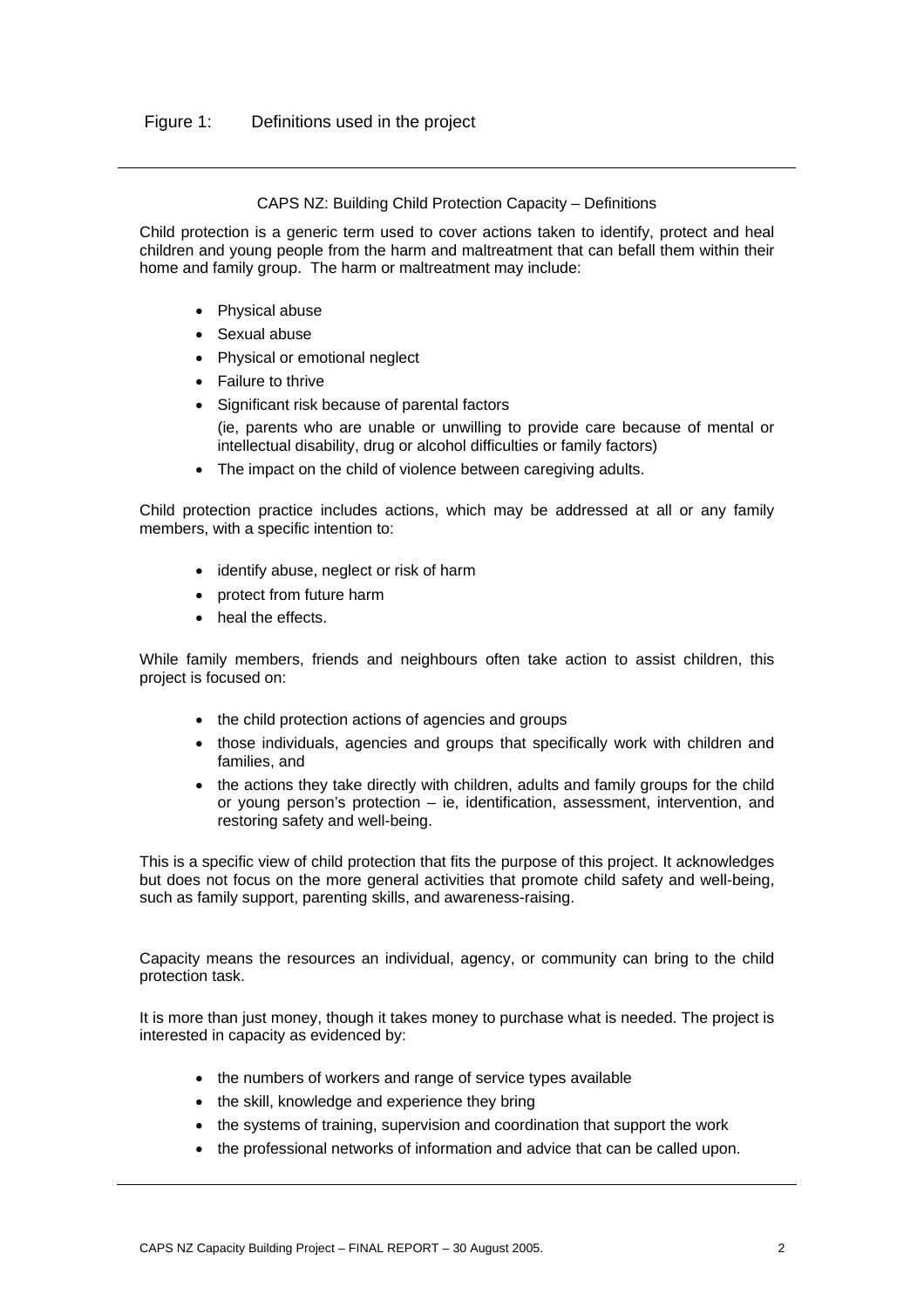Originally we also planned to:

- increase the skill, competence and confidence of non-government workers involved in child protection, through networking, professional support and training opportunities
- develop a database to provide a statistical picture of the needs of the children and young people with whom they worked.

On reflection, we realised that the last two elements were too ambitious within the available resources of people, time and budget - one or both of these could be seen as a next stage of capacity building. Rather, we have explored the current situation with those involved, looked together for ways to build on what exists, and produced an analysis and recommendations. In the process we provided information, contributed some frameworks for grappling with the issues, facilitated discussion within communities, and connected agencies more closely through these discussions.

Since CAPS began this work, five Ministry of Social Development (MSD) and CYF projects<sup>2</sup> have progressed significantly. Their work is closely aligned with this project, and will provide greater depth and detail about many of the same elements canvassed here.

 $\frac{1}{2}$ 

The Care and Protection Workforce Programme for Action (MSD); The Workforce Capability Development Strategy (CYF); Violence within the Family: Service Capacity and Capability of Non-government Services (MSD); the Family Violence Funding Circuit Breaker (FACS); and the Differential Response Model Project (CYF)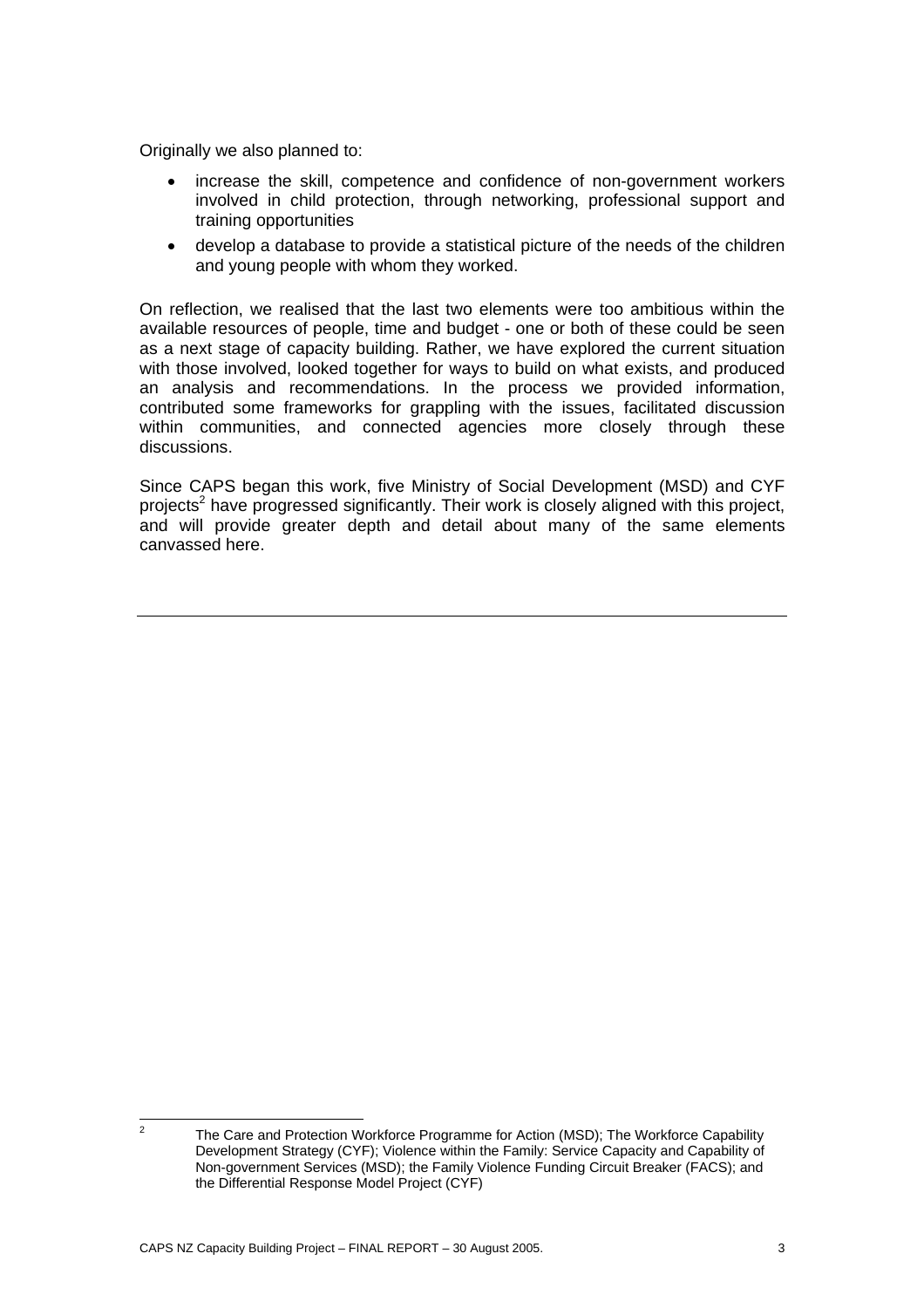# 2. Care and Protection Capacity - the framework

### *2.1. Capacity Building*

Capacity building has become a popular concept used to guide development in many areas of life, both internationally and in Aotearoa/New Zealand, $3$  but it is not easy to define. Commentators agree that capacity building is more than training, <sup>4</sup>and that it is not a one-off event. Rather it is a gradual process, and can be described as a *cycle of continuous development*. 5

This project is a contribution to the cycle of development in the care and protection of children and young people, examining and beginning a process to strengthen the significant role of non-government social services.

Capacity building is a dynamic process needing processes that extend over three to four years.<sup>6</sup> To have effect, this work will need new processes and further development. To be sustainable, the processes will need to be congruent with the individual communities and diverse agencies that comprise the non-government care and protection sector. The World Bank review of capacity building best practice found that:

*'Ownership' is the key to capacity and there is evidence to suggest that capacity is built faster when the process is endogenous.*<sup>7</sup>

Capacity building is also inextricably tied with the wider context that surrounds the organisation(s) under focus. Fiona Cram in a literature review for the Iwi and Maori Provider Workforce Development Fund Evaluation notes:

*… [C]apacity building must be contextualised within the relationships that exist for an organisation: relationships with funders, with other organisations, and with communities. These relationships are, in turn, all set within a political, social and economic context.* <sup>8</sup>

This description of capacity relationships fits our exploration of care and protection capacity with non-government providers. While all the individuals and groups that we worked with have the care and protection of children and young people as one part of their work, any activity to build their care and protection capacity has to be integrated with these other fundamental capacity relationships (see Figure 2).

http://web.worldbank.org/WBSITE/EXTERNAL/TOPICS/EXTCDRC/0,,contentMDK:20283658~menuPK:64 169185~pagePK:64169212~piPK:64169110~theSitePK:489952,00.html on 4 August 2005

<sup>-&</sup>lt;br>3 For example, in work with developing nations **www.worldbank.org** and Maori development in Aotearoa/New Zealand www.tpk.govt.nz/community/capacity

See http://nrm.massey.ac.nz/changelinks/capacity.html Accessed 21 June 04

Cram, Fiona (2004) *Capacity Building Evaluation: Intervention Logics and Indicators* Paper presented at The Social Policy, Research and Evaluation Conference 2004, Wellington

Cram, Fiona (2004) op cit

<sup>7</sup> The World Bank Group (2005) *Capacity Development in Practice* Accessed from

<sup>8</sup> Cram, Fiona (2004) *Building the Capacity of Maori and Iwi Service Providers – A review of the literature*, p13. Prepared for Te Puni Kokiiri and made available for reference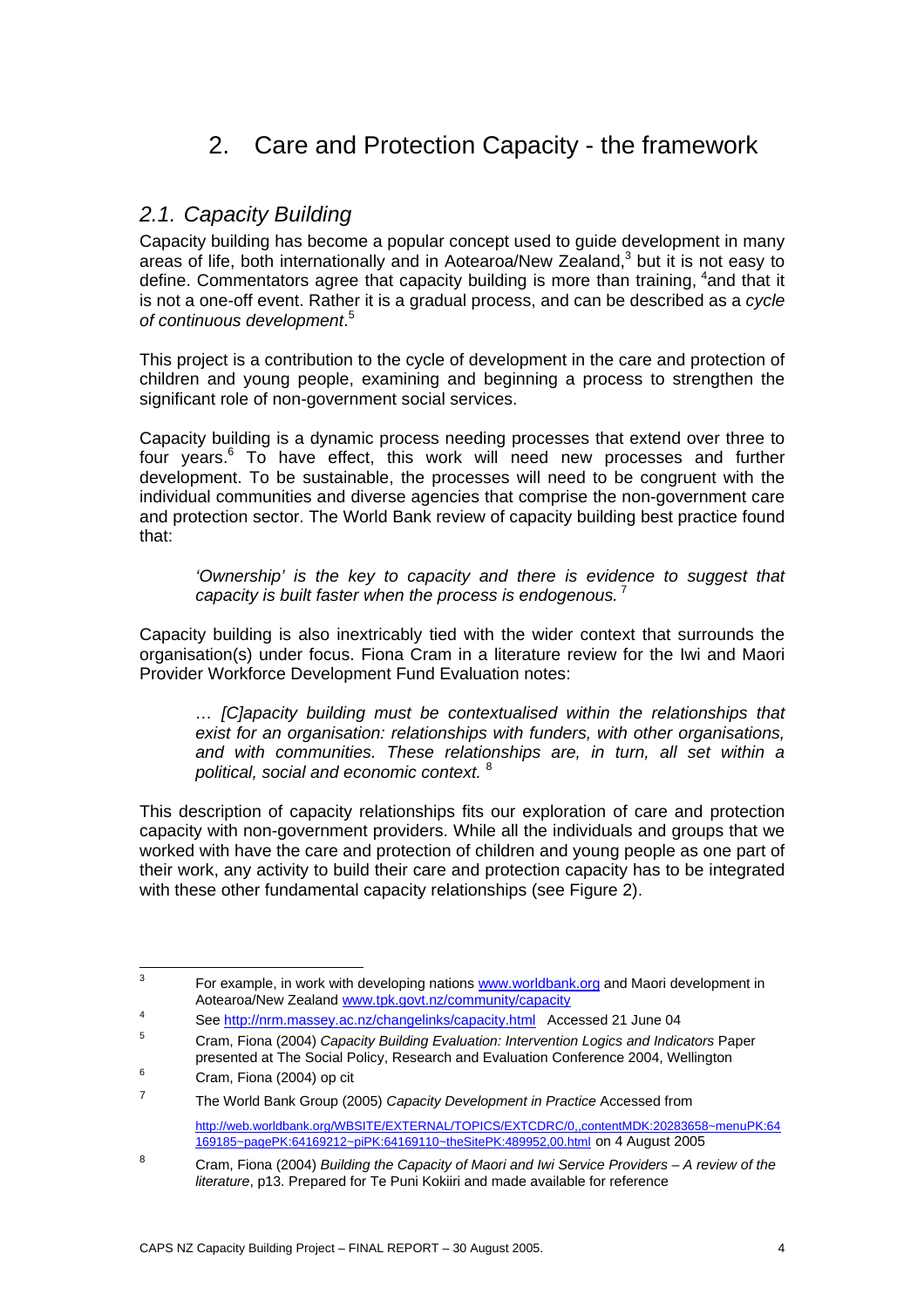Figure 2 shows the relationships diagrammatically and adds, for the purpose of this project, a relationship with *care and protection* – a construct that includes the body of knowledge, experience, and practice expertise that comprise care and protection best practice. We have used these four dimensions as the framework for this report.





## *2.2. Care and protection capacity*

This project focused on care and protection work (defined above). It is our contention that this aspect of social services work is important, complex and difficult.

#### Importance

Abuse, neglect and harm damage children in both the short and long term. They also causes distress and damage within the wider family/whanau, and ultimately affect the safety and wellbeing of the whole of society. 9

The level of potential damage makes this work important. It needs to be done thoroughly and well, and demands both skill and compassion. Any challenging of family relationships and home life taps into deep personal feelings about self-worth, family connection, and what it is to be a child or a parent. It also cuts across strong societal and cultural norms of family privacy and autonomy and can be uncomfortable, unsupported and lonely work.

 9

See for example, Fergusson, D. M. (1998) "The Christchurch Health and Developmental Study: an overview and some key findings" in *Social Policy Journal of New Zealand* Issue 10, June, p154 - 176; Rutter, M. and D. J. Smith (1995) *Psychosocial Disorders in Young People: Time Trends and Their Causes* California: Sage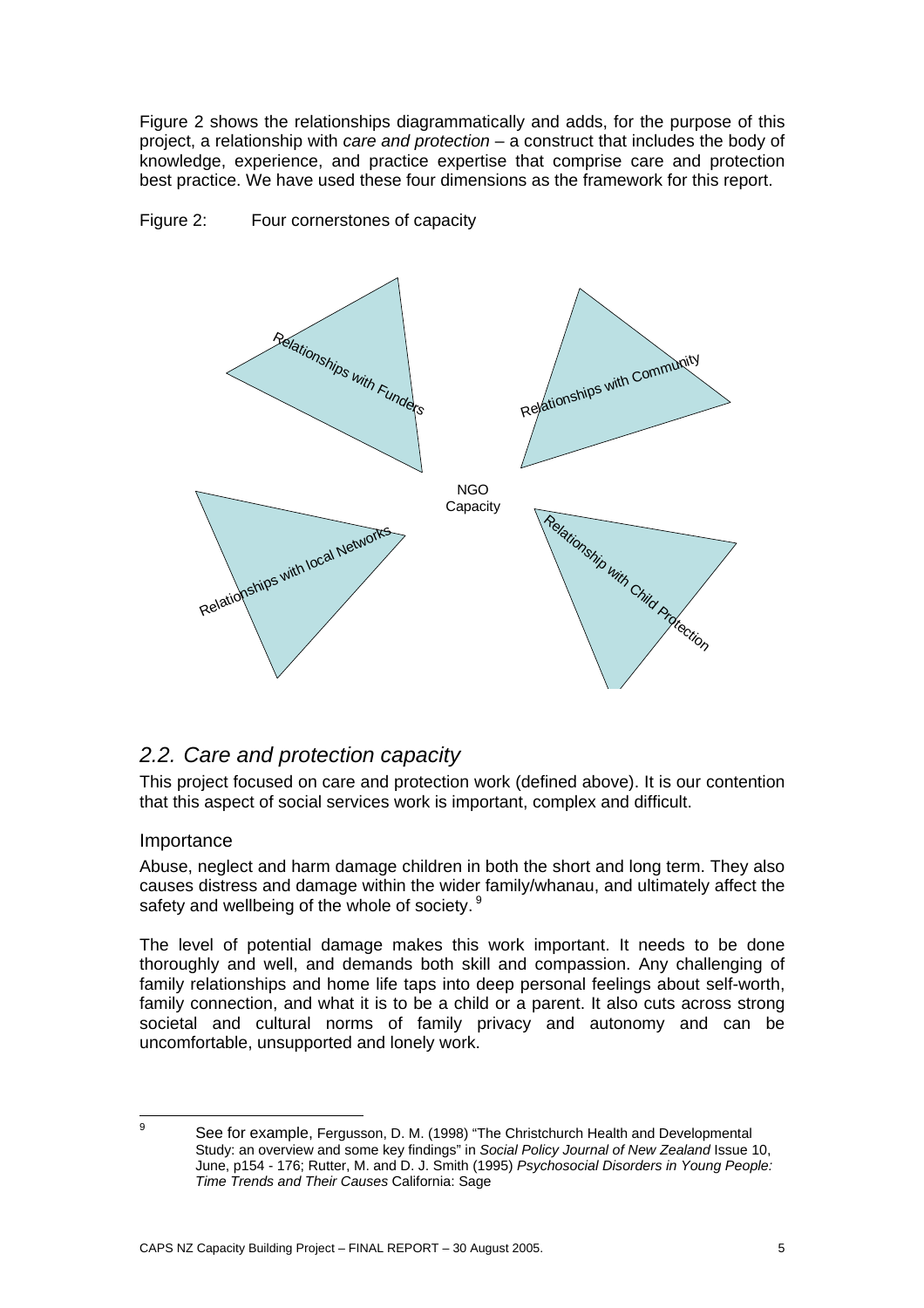The project examined key areas relevant to child protection capacity, whether agencies:

- have sufficient personnel to meet demand
- support competence through:
	- o training pre-service and ongoing
	- o layers of supervision, ie, regular clinical supervision, supervision for supervisors, and ready access to other support and advice, and
	- o sound policies and processes
- link their work with a network of other related services, and
- maintain relationships with others in the interagency system.

This view of capacity is more than numbers, but extends toward quality, comprehensiveness and integration.

#### **Complexity**

The project looked at three aspects of child protection complexity – the many types of maltreatment; the range of agencies, groups and disciplines needed; and the multiple fine judgments in child protection decisions.

#### *Types of maltreatment*

There are many types of maltreatment and harm to children that are part of child protection works, particularly:

- physical abuse
- sexual abuse
- physical or emotional neglect
- failure to thrive
- $\bullet$  significant risk because of parental factors.<sup>10</sup> and
- the impact on children of violence between caregiving adults.

Each of these has different signs, symptoms, causes and dynamics, and therefore needs different approaches to identify, address and heal the harm occurring. These differences were not examined with participants in the project, and varying levels of understanding and knowledge would be expected.

#### *Range of tasks and roles*

Child protection requires a range of skills and services. Different types of abuse demand particular specialties. An adequate care and protection service in a community needs to provide services that can:

- assert children's rights to safety and wellbeing
- provide opportunities for family self-help
- identify children being harmed
- provide formal assessments of harm and risk

 $10$ 

This includes parents who are unable or unwilling to provide care because of mental or intellectual disability, addiction or family factors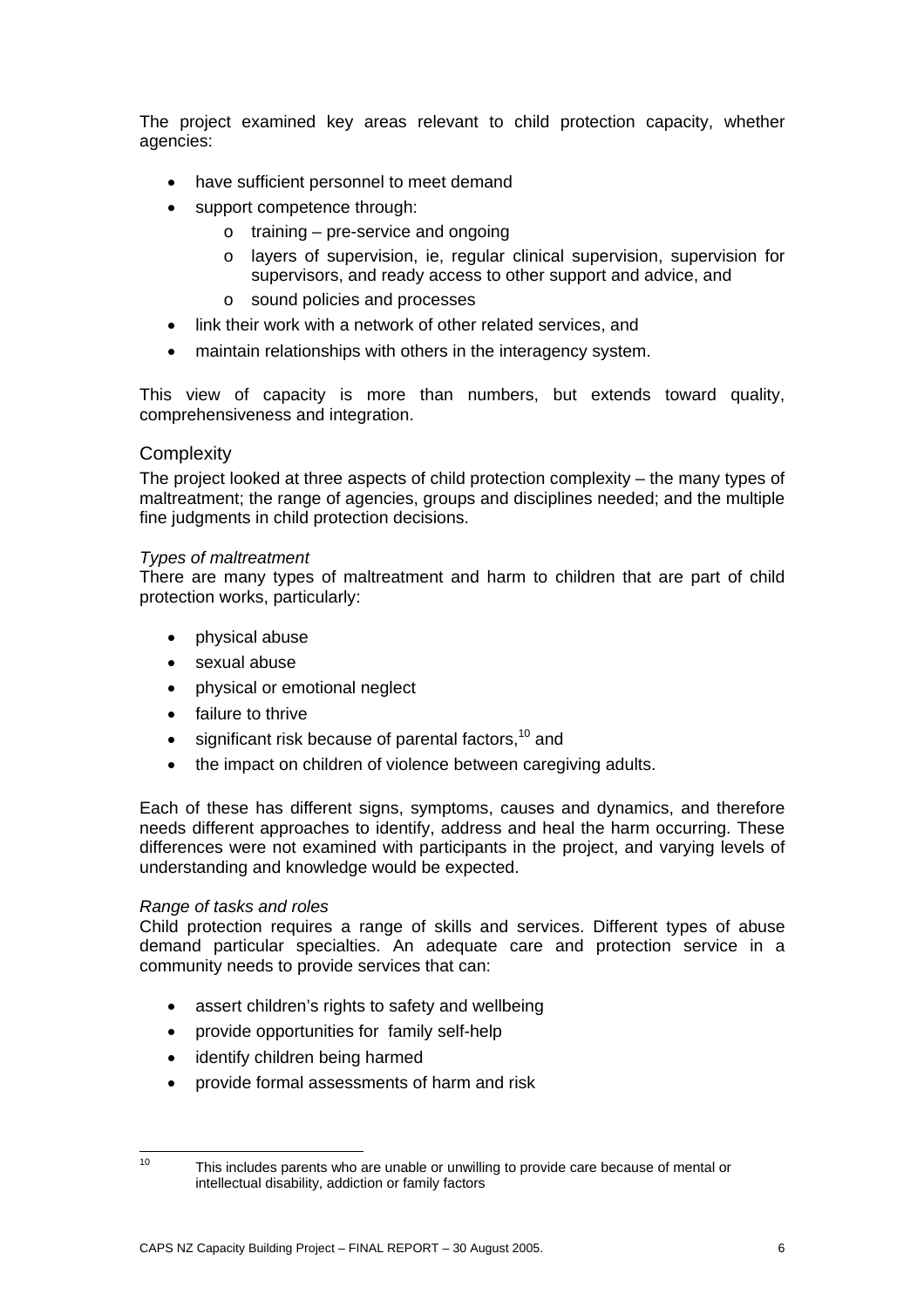- work with families to understand what needs to happen to achieve safety and wellbeing for children in that family, and to secure family agreement to work on those aspects
- work directly with individuals, family groupings and wider networks to stop the harmful behaviour and to heal the harm
- monitor the ongoing safety of vulnerable members, and
- provide a range of care options for the times when children need to be out of their home and family for their own safety.

Assessments, behaviour change and therapy can all require highly trained specialists.

#### Difficulty of decision-making

Appendix I shows a model developed to describe actual decision-making. The model was used in the workshops to encourage thinking about the many decisions, the fine balances and the judgments that anyone working to secure the care and safety of children must make.

The diagram indicates five possible decision-making *pathways,* and shows that decisions are influenced not simply by the factual information available but also by the social definitions and meanings in each situation, and thus by the personal, professional and organisational knowledge, understanding and values of the decision-maker.

While some decisions are relatively straightforward, most require a weighing up of many factors, including the drawbacks and consequences of any action taken.<sup>11</sup> There is ample research evidence<sup>12</sup> that different agencies and disciplines give differing weight to particular factors in a family situation, and this affects interagency collaboration.

The decision-making model is not static or linear. Family situations change, ebb and flow. Each decision, action and response produces a further set of factors to be weighed up and a new set of decisions to be made.

Responses from practitioners attending the workshops confirmed that it is rare for a worker to follow the simple path (Path A) and decide the action needed purely on the facts. The facts themselves are rarely sufficient; the context and meaning that they have in a given situation cannot be ignored if safety and healing are to be achieved.

It is also evident that the Cycle of Indecision (Path B) is a common and critical experience. It can result in paralysis and avoidance, but is also the fundamental work of child protection. Ideally it spurs shared discussion and exploration, prompts a search for further information and input of expertise, and produces the best decision at this point.

Workers in community agencies want CYF to be a part of the work on the Cycle of Indecision, sometimes before notifications are made and certainly afterwards. Part of

 $11$ Action may be telling a family of a concern, suggesting that change is needed or, at the extreme, making a notification to CYF.

extreme, making a notification to CYF. 12 Hallett, C. (1995) *Inter-Agency Coordination in Child Protection* London: HMSO; Giovannone J. M. and R. M. Bercerra (1979) *Defining Child Abuse* New York: The Free Press; Valentine D. P et al (1984) "Defining Child Maltreatment: A Multidisciplinary Overview" in *Child Welfare* 63(6) pp 497-509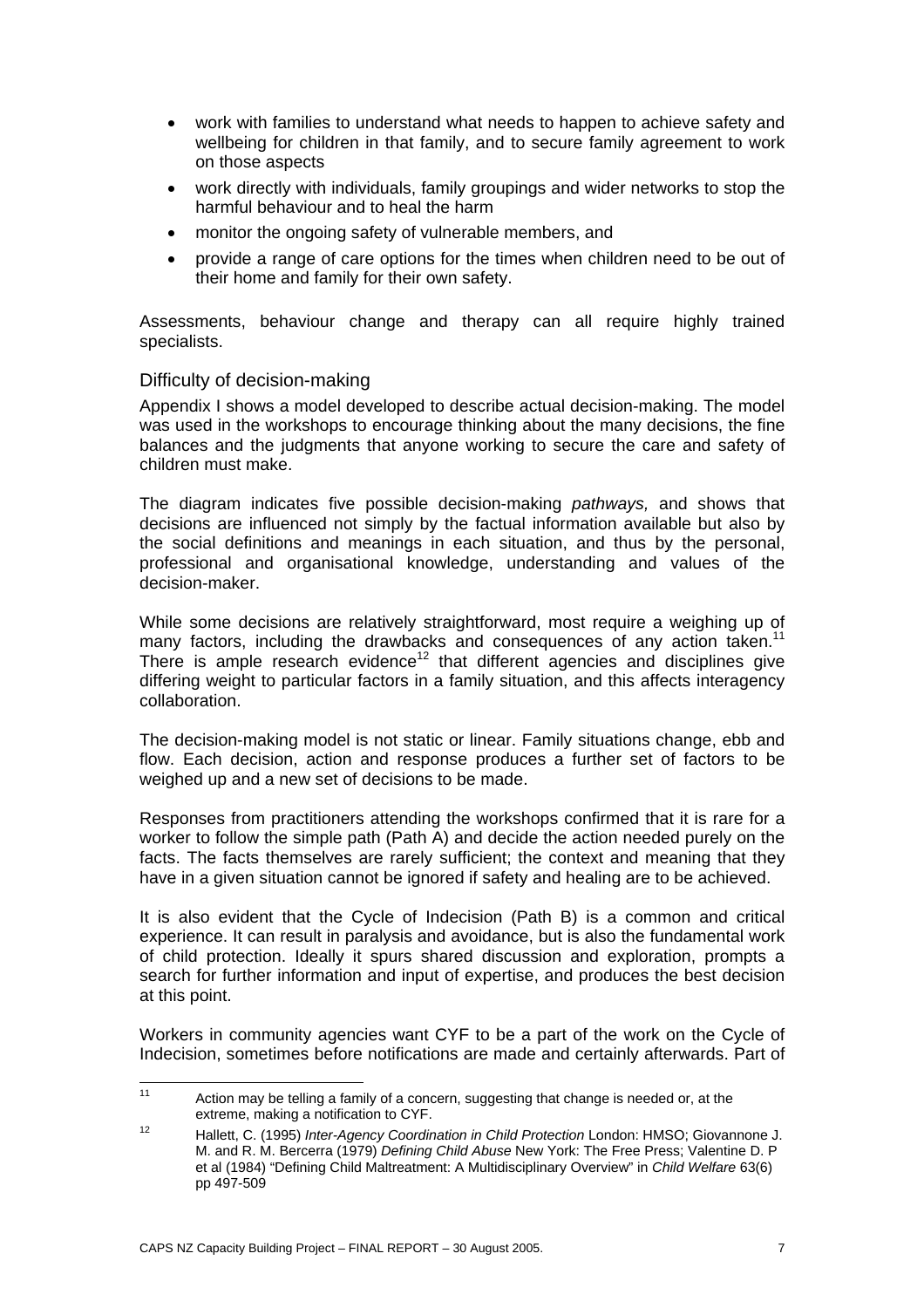the distrust and concern about CYF responses (discussed below) is that CYF's grappling with the factors to be considered and weighed occurs in isolation.

### *2.3. Continuum of Services*

The Baseline Review stated that

*CYF … needs to be part of a coherent and effective continuum of services to address the care and protection of children and young people.* <sup>13</sup>

This project considered several care and protection continuums:

- the range of services from those with little care and protection involvement to those heavily involved
- the range of responsibility for child safety
- the range of engagement with families from purely voluntary to statutory authority
- the range of tasks and roles needed to provide care and protection
- the continuum of severity and risk in each family situation

There is also the continuum of care and protection action shown in Figure 3. It ranges from prevention activities that provide the fundamental support for safe and healthy families, through the steps needed at different times to actively address family situations where harm is identified.

| Figure 3: | Continuum of care and protection action |  |  |  |
|-----------|-----------------------------------------|--|--|--|
|-----------|-----------------------------------------|--|--|--|

| Prevention                                                                                                                                 | Early intervention                                                                                                                                                                 | Crisis response                                                                                                           | <b>Post Crisis</b>                                                                                                                                                   |
|--------------------------------------------------------------------------------------------------------------------------------------------|------------------------------------------------------------------------------------------------------------------------------------------------------------------------------------|---------------------------------------------------------------------------------------------------------------------------|----------------------------------------------------------------------------------------------------------------------------------------------------------------------|
| Family/whanau support;<br>parenting programmes;<br>well-child health:<br>budgeting to strengthen<br>family/whanau health and<br>resilience | Stating a concern;<br>encouraging or pressing<br>for involvement in services<br>to change risky attitudes,<br>addictions, behaviour, or<br>relationships and build<br>healthy ones | Moving someone to safety;<br>confronting the harm;<br>involving Police, Courts,<br>CYF or other authority if<br>necessary | Resolution, therapy &<br>healing; building a network<br>of safety around<br>vulnerable family<br>members; monitoring the<br>continued safety and<br>wellbeing of all |

This project focused on the three right-hand steps in this continuum, where specific care or protection action is needed. The process shown is not linear or static. Behaviours and patterns of interaction rarely change after one crisis, and commonly the steps are revisited often and over extended periods of time.

Where children are being or are likely to be harmed a network of appropriate workers needs to link with family strengths, and walk beside the family for a considerable time – in some cases until the children and young people are independent. The type and intensity of outside involvement adapts as the family grows and changes.

This means that any community needs a wide range and variety of services that are well linked together.

 $13$ 

Ministry of Social Development (2003), op cit, p92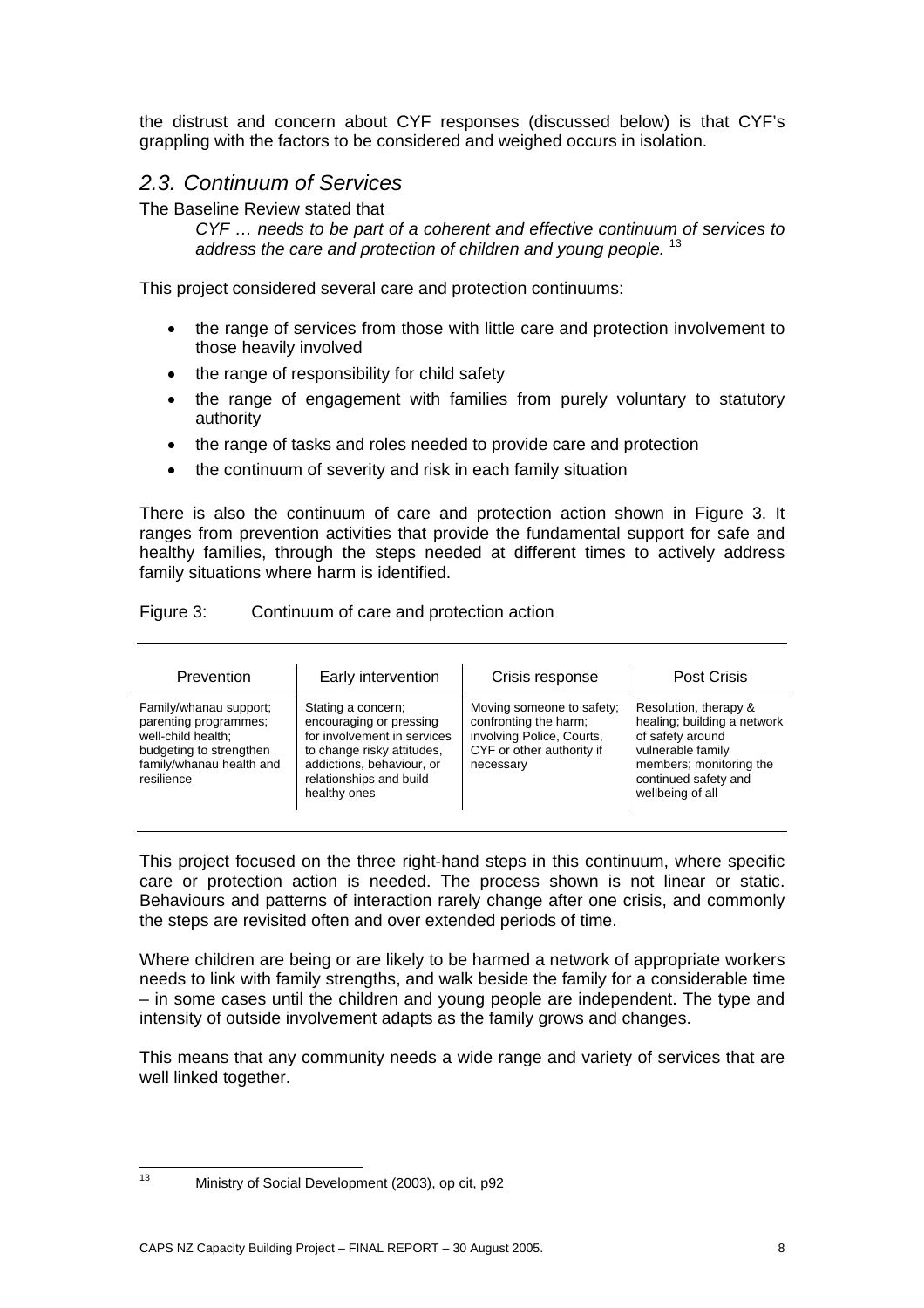# 3. Project Processes

#### What we did

The project involved the following processes:

- analysis of the components of child-protection capacity
- interviews with 16 individual non-government agencies in three provincial areas
- workshops in 12 communities, involving 151 workers in a range of agencies
- questionnaires completed by 41 individuals
- examination of training accessed and offered.

The interviews, workshops and questionnaires each explored the same themes but differed in the depth and weight each aspect could be given, and in the conclusions that could be drawn. The questionnaires provide a considered and relatively private response, and allowed for recording of staff numbers and qualifications. The interviews provide more insight into an agency's thinking and approach, while the workshops gave a better picture of the community resource overall and provided an opportunity for interagency discussion.

These three processes are briefly described below. The examination of training is in the attached Supplementary Report: Increasing Capacity through Training and Education.

#### *Interviews*

Originally only workshops were planned, but this was changed to include individual interviews. This allowed individual agencies to speak frankly and thus enabled us to check our assumptions about capacity and the key issues to address. Information from the 16 interviews was reported in our Interim Report dated 30 September 2004.

#### *Questionnaires*

Questionnaires were sent in 2004 to the 16 agencies interviewed, and a slightly modified version in 2005 to a sample drawn from a list supplied by CYF of agencies approved under sections 396(3) or 403(1) of the Children Young Persons and their Families (CYPF) Act 1989.<sup>14</sup> Questionnaires were also distributed through the National Collective of Independent Women's Refuges (NCIWR) and the National Network of Stopping Violence Services (NNSVS). Although the return rate was low (41 out of 170), the questionnaires extended the scope of information to a wider range of services and geographic areas.

#### *Workshops*

Workshops were held in 12 communities, predominantly where there is a CAPS NZ member agency that took responsibility to identify a network of agencies to invite. This process meant that the workshops differed in character and in the range of agencies participating.

 $14$ 

This means that they are organisations that function to " ... advance the wellbeing of children, young persons and their families and family groups … " (CYPF Act 1989 s4)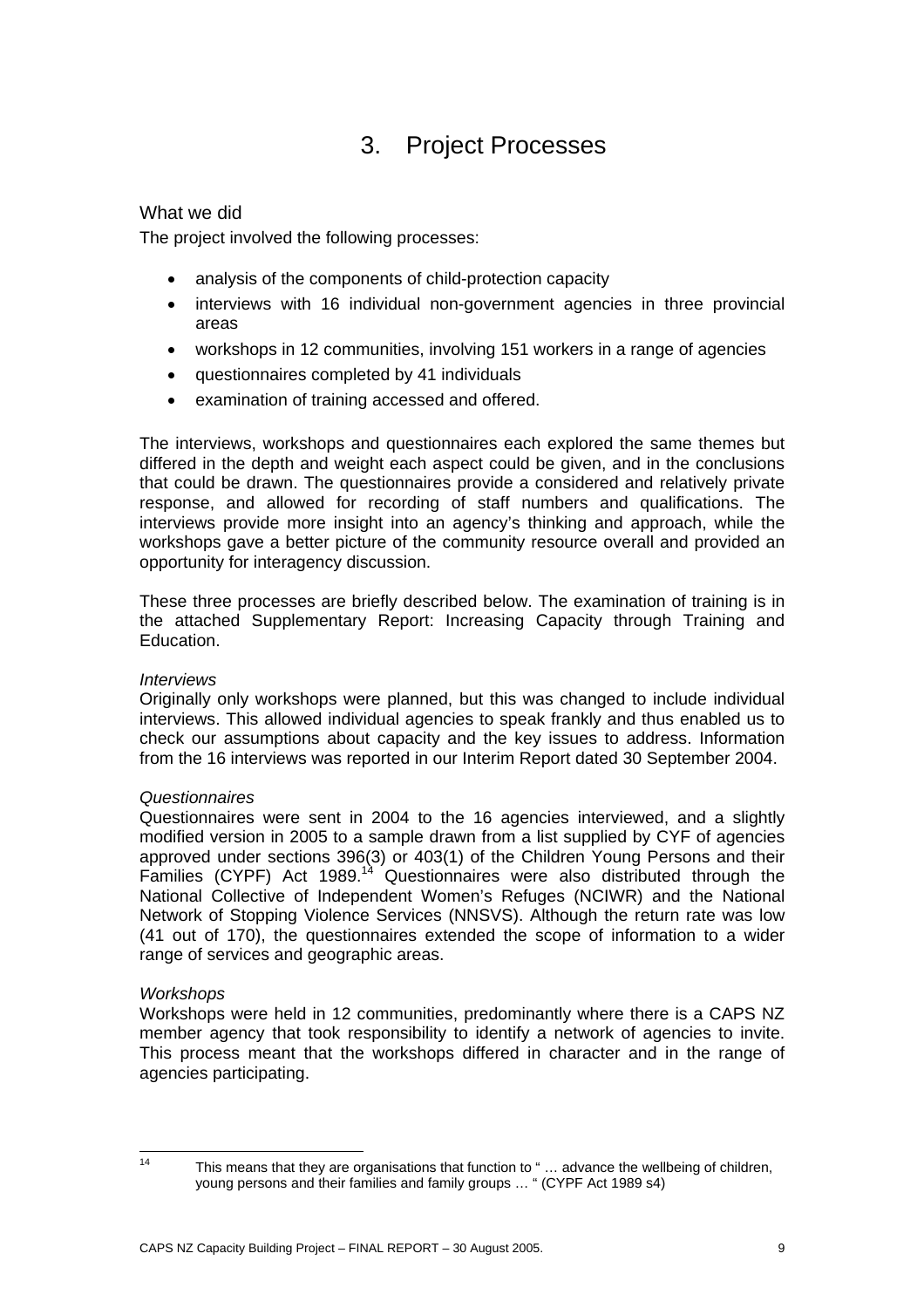In areas where there is no CAPS NZ-affiliated agency, it was difficult to find someone with the time, interest or sense of mandate to host a workshop. However, once the workshops were set up and information about them distributed through several national networks,<sup>15</sup> enquiries came from other centres keen to participate. At least three people travelled to join a workshop in another centre. This suggests a searching and desire to come together and grapple with these issues.

#### *Comparison of the three methods*

Some key differences between the three processes are:

| Interviews                                                                                                     | Workshops                                                                                                                                            | <b>Written Questionnaires</b>                                                |  |
|----------------------------------------------------------------------------------------------------------------|------------------------------------------------------------------------------------------------------------------------------------------------------|------------------------------------------------------------------------------|--|
| Able to give a personal view<br>in private                                                                     | Views of many; able to hear Able to give a personal view<br>and modify in relation to<br>others                                                      | in private                                                                   |  |
| 3 geographic areas                                                                                             | 12 geographic areas                                                                                                                                  | 25 geographic areas                                                          |  |
| 5 or 6 of the key agencies<br>with<br>involved<br>care<br>or<br>protection of families in a<br>given community | Wide range of agencies, Sample of agencies from<br>depending on who was<br>invited, heard about<br>or<br>elected<br>to<br>the<br>to come<br>workshop | CYF-approved agencies,<br>plus members of NCIWR and<br><b>NNSVS</b>          |  |
| Opportunity to explore ideas,<br>views and practices in some<br>depth                                          | Opportunity for the<br>community<br>explore<br>to to<br>together ideas, views and provide more statistical and<br>practices                          | Opportunity to write down<br>views and ideas, and to<br>detailed information |  |
| Able to ensure a common<br>understanding of<br>the<br>meaning of questions and<br>concepts explored            | Able to ensure a common Sometimes the questions<br>understanding of<br>meaning of questions and<br>concepts explored                                 | the were not clear and led to<br>misinterpretation                           |  |

#### Numbers who contributed

In total, there were about 200 participants in the various processes of the project, comprising:

- 16 individual interviews
- 41 completed questionnaires, and
- 151 participants at the 12 community workshops

Some people who completed a questionnaire also took part in an interview or workshop.

 $15$ 15 Information was distributed through the national Non-government Family Violence Prevention group, NCIWR, NNSVS, CYF Funding Advisors, CAPS NZ affiliates, and Strengthening Families Co-ordinators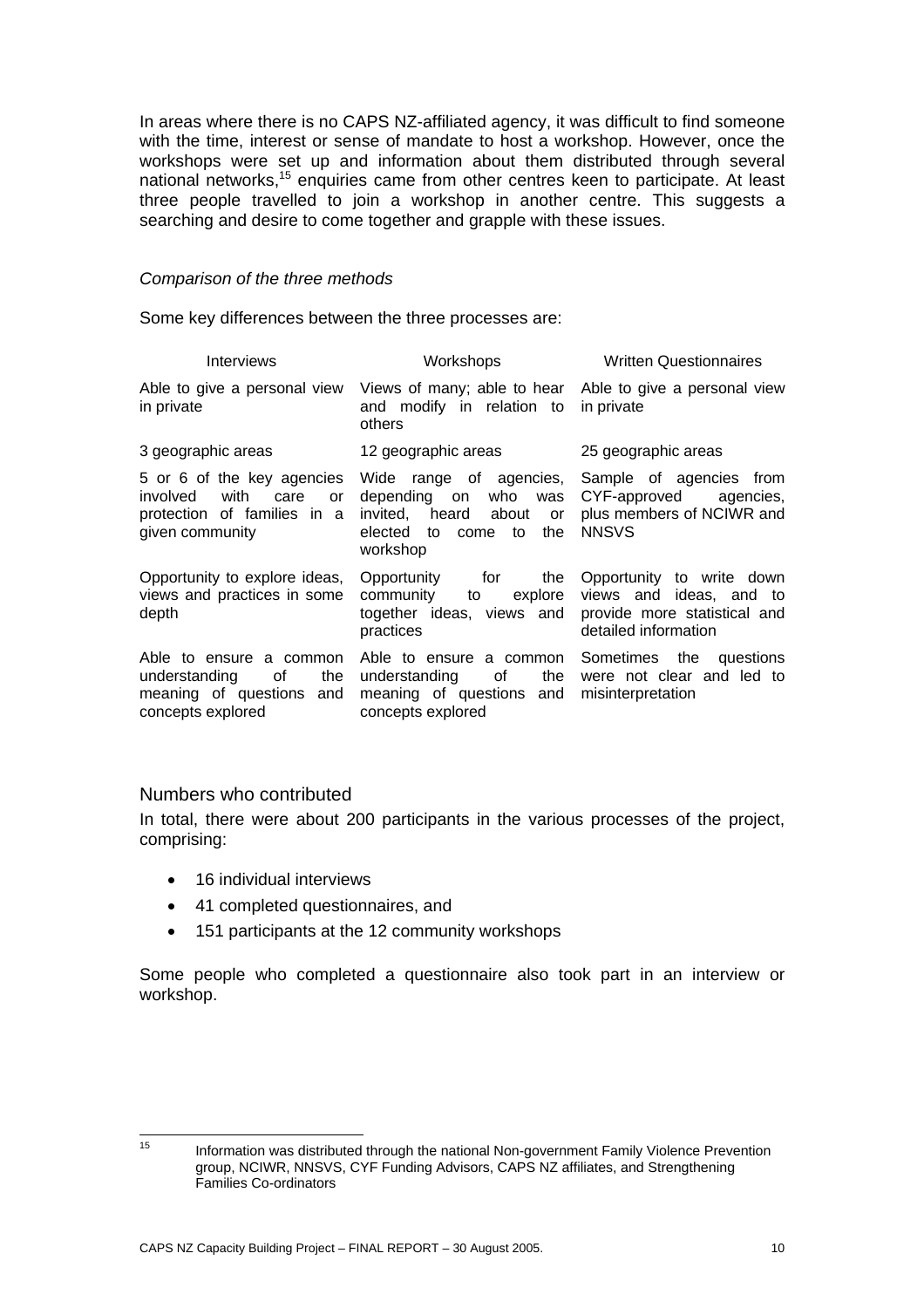#### Geographic representation

Appendix II shows the geographic location of participants.

Interviews and workshops were held in the following areas:

| Whangarei                          | Warkworth                 |
|------------------------------------|---------------------------|
| Thames & Paeroa                    | Gisborne                  |
| Rotorua                            | Taupo                     |
| Whanganui                          | Palmerston North & region |
| <b>Masterton &amp; Featherston</b> | Lower Hutt                |
| Porirua                            | Westport                  |
| Greymouth                          | Hokitika                  |
| Christchurch                       |                           |

There was a reasonable geographic spread in the North Island, while the South Island was less well represented. There was a mix of urban and provincial centres, with a deliberate weighting on the latter.

Questionnaires drew information from a wider range of communities.

Service roles of participants

Participants represented a range of social services, with the largest proportion coming from community-based social service agencies. See Figure 4 and Table 1.

Figure 4: Service roles of all participants: proportions

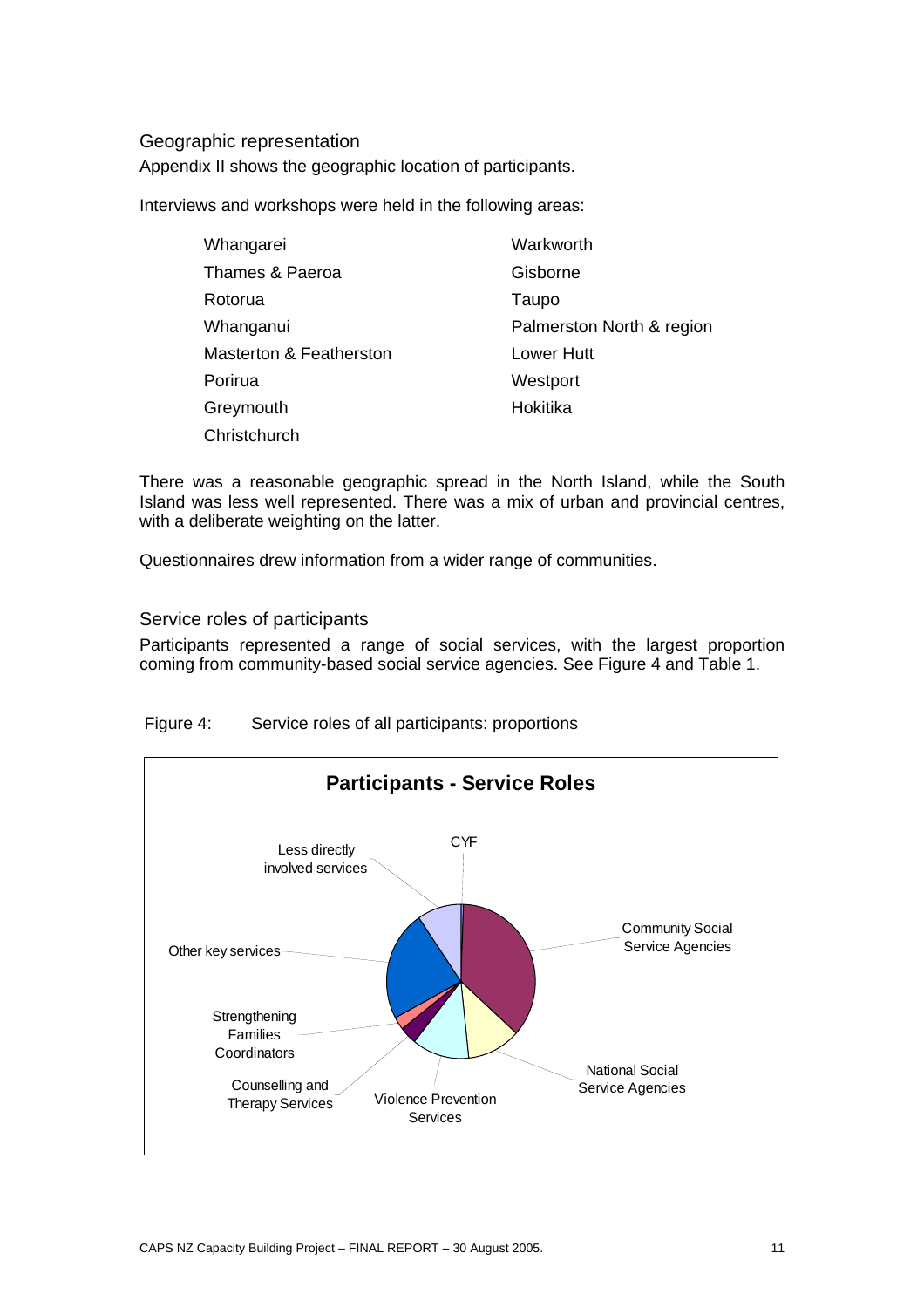Table 1 provides more detail. It shows a fairly well-balanced representation of the main service roles and organisations.

Table 1: Roles and services of participants in all processes of the project (numbers are individuals)

|                                          |                                                       |                                                 |                                  |                      |                                                   |                   | Total |
|------------------------------------------|-------------------------------------------------------|-------------------------------------------------|----------------------------------|----------------------|---------------------------------------------------|-------------------|-------|
|                                          | Community-Based Social Service Agencies <sup>16</sup> |                                                 |                                  |                      |                                                   |                   |       |
| General                                  | Maori                                                 | Pacific                                         |                                  |                      |                                                   |                   |       |
| 42                                       | 29                                                    | 1                                               |                                  |                      |                                                   |                   | 43    |
|                                          | National Social Service Agencies                      |                                                 |                                  |                      |                                                   |                   |       |
| Anglican -<br>General                    | Anglican -<br>Maori                                   | <b>Barnardos</b>                                | <b>Birthright</b>                | Open<br><b>Homes</b> | Presbyterian<br>Support /<br>James<br>Family      | Salvation<br>Army |       |
| $\overline{c}$                           | 1                                                     | 4                                               | 3                                | 4                    | 5                                                 | 4                 | 23    |
|                                          | <b>Violence Prevention Services</b>                   |                                                 |                                  |                      |                                                   |                   |       |
| Rape &<br>Sexual<br>Abuse<br>Specialists | Women's<br>$Refuges -$<br>General                     | Women's<br>Refuges -<br>Maori                   | Stopping<br>Violence<br>Services |                      |                                                   |                   |       |
| 9                                        | $\overline{7}$                                        | 3                                               | 6                                |                      |                                                   |                   | 25    |
|                                          | <b>Counselling and Therapy Agencies</b>               |                                                 |                                  |                      |                                                   |                   |       |
| $\overline{7}$                           |                                                       |                                                 |                                  |                      |                                                   |                   | 7     |
| Other key services                       |                                                       |                                                 |                                  |                      |                                                   |                   |       |
| Mental<br>Health                         | Youth<br>Services                                     | CCS <sup>17</sup>                               | Plunket                          | Health<br>Camps      | Residential<br>Care Service                       |                   |       |
| 10                                       | 11                                                    | 5                                               | 3                                | 2                    | $\ensuremath{\mathsf{3}}$                         |                   |       |
| Early<br>Childhood<br>Education          | RTLB <sup>18</sup>                                    | REAP <sup>19</sup><br>(with direct<br>services) | Addiction<br><b>Services</b>     | <b>MWWL</b><br>20    | &<br>Refugee<br>Migrant Social<br><b>Services</b> |                   |       |
| 3                                        | 1                                                     | 3                                               | $\overline{2}$                   | $\overline{2}$       | 3                                                 |                   | 46    |
|                                          | <b>Strengthening Families Coordinators</b>            |                                                 |                                  |                      |                                                   |                   |       |
| 6                                        |                                                       |                                                 |                                  |                      |                                                   |                   | $\,6$ |
|                                          | Less directly involved agencies                       |                                                 |                                  |                      |                                                   |                   |       |
| <b>Budget</b><br>Services                | Relationship<br>Services                              | Tough<br>Love                                   | Parent<br>Educator               | Father<br>focus      | Adult<br>Survivors                                |                   |       |
| 3                                        | 1                                                     | 1                                               | 1                                | 1                    | 1                                                 |                   | 10    |
| Other                                    |                                                       |                                                 |                                  |                      |                                                   |                   |       |
| <b>District</b><br>Council               | Community<br>Safety                                   | Community<br>sport                              | Funding<br>Agency                | <b>CYF</b>           | Agency<br>Support                                 |                   |       |
| 3                                        | 1                                                     | 1                                               | 2                                | 1                    | 2                                                 |                   | 10    |

 $\frac{16}{16}$ 16 Includes general social services, kaupapa Maori holistic health/welfare services and intensive targeted services for at-risk families<br><sup>17</sup> Disability Services

<sup>18</sup> Resource Teachers: Learning and Behaviour<br>19 Russi Education Activities Presences

<sup>&</sup>lt;sup>19</sup> Rural Education Activities Programme<br><sup>20</sup> Meeri Wemen's Welfare League

Maori Women's Welfare League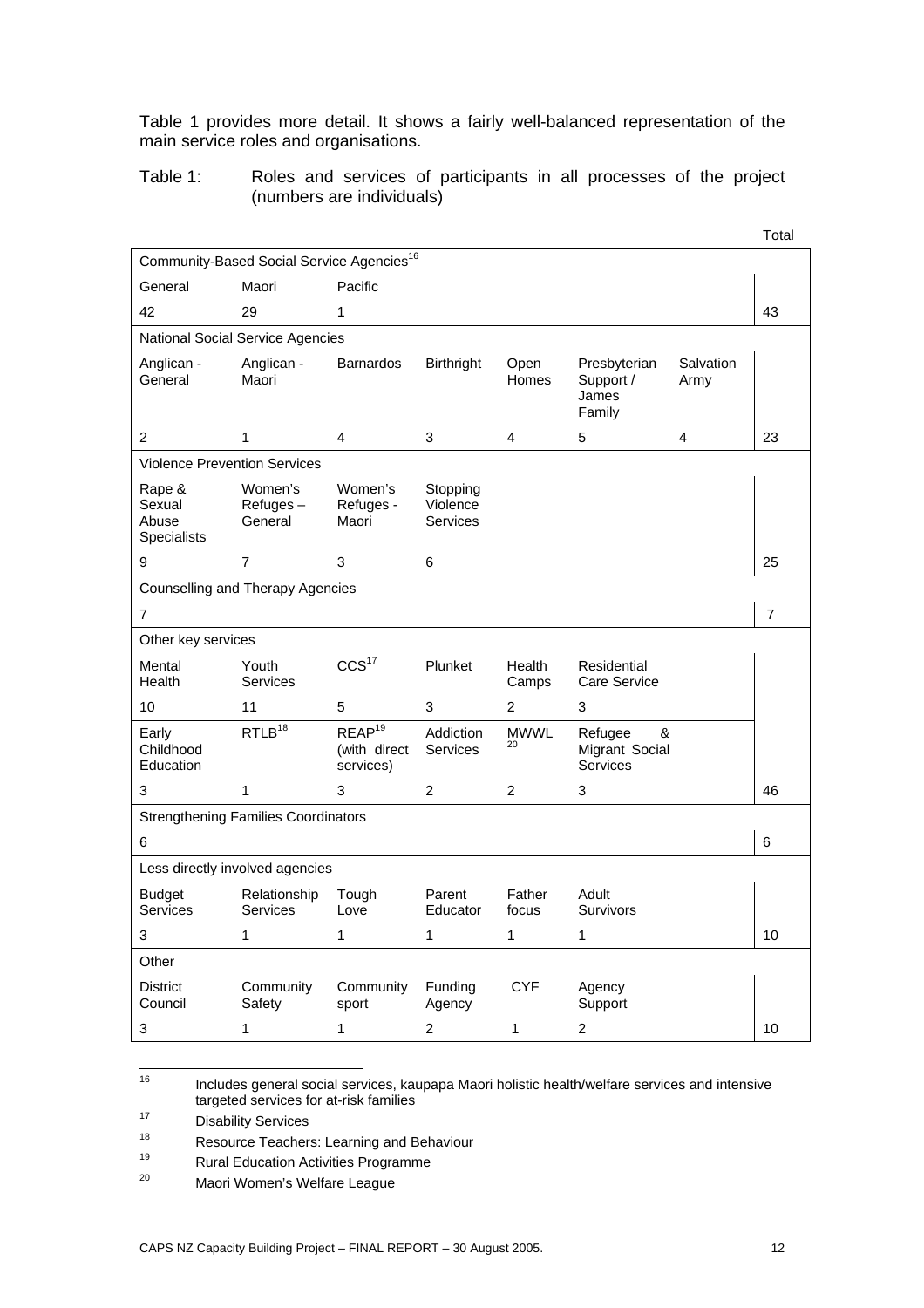# 4. Observations

### *4.1. Capacity*

Capacity in the social services is difficult to measure. It is more straightforward for services that come in discrete units – counselling sessions, parenting programmes – but elusive in an activity that involves an organic connection between a need and an appropriate response. Furthermore, many complex service elements have to come together to ensure the safety and wellbeing of all children and young people in a community. This section considers care and protection capacity in relation to the:

- size of agencies
- qualifications of staff
- match between agency capacity and community need
- degree to which communities have the range of services they need.

#### Capacity in relation to size and role

Information about the size of agencies was gathered from the 41 completed questionnaires. This data shows the variety and complexity of the non-government sector, and hence the difficulty of making generic statements about its capacity.

Key data are:

- staff numbers ranged from 2 to 43 per agency; the median was 9, and only 2.5% had more than 30 staff
- most have a mix of paid and voluntary staff supported by unpaid governance boards, with many positions part-time, and paid staff also giving voluntary time
- 56% of agencies in this sample had more paid than voluntary staff, and nearly all had a paid manager and one or more administrators, perhaps reflecting a growing sophistication in the sector
- 92% of agencies have social workers or family workers available, and about half have community workers
- 79% of agencies have staff available for counselling or therapy, often as contracted or part-time services
- there is variety in the way roles are mixed and managed: for example, a manager who is also a counsellor, and agencies that encompass a wide range of work roles, such as budget advisors, mentors, child care workers, course facilitators and psychologists.

#### Capacity in relation to qualifications

Formal qualifications are one measure of capacity, and workers in non-government agencies are highly qualified. In 20% of the agencies sampled 50% or more staff have university degrees, and over half of the agencies have 20% or more staff with degrees. In more than two-thirds of the agencies sampled, at least 15% of staff have professionally-relevant diplomas and several indicated ongoing programmes of training and qualification. Respondents also reported regular attendance at relevant short courses, and the knowledge that comes from experience was also mentioned.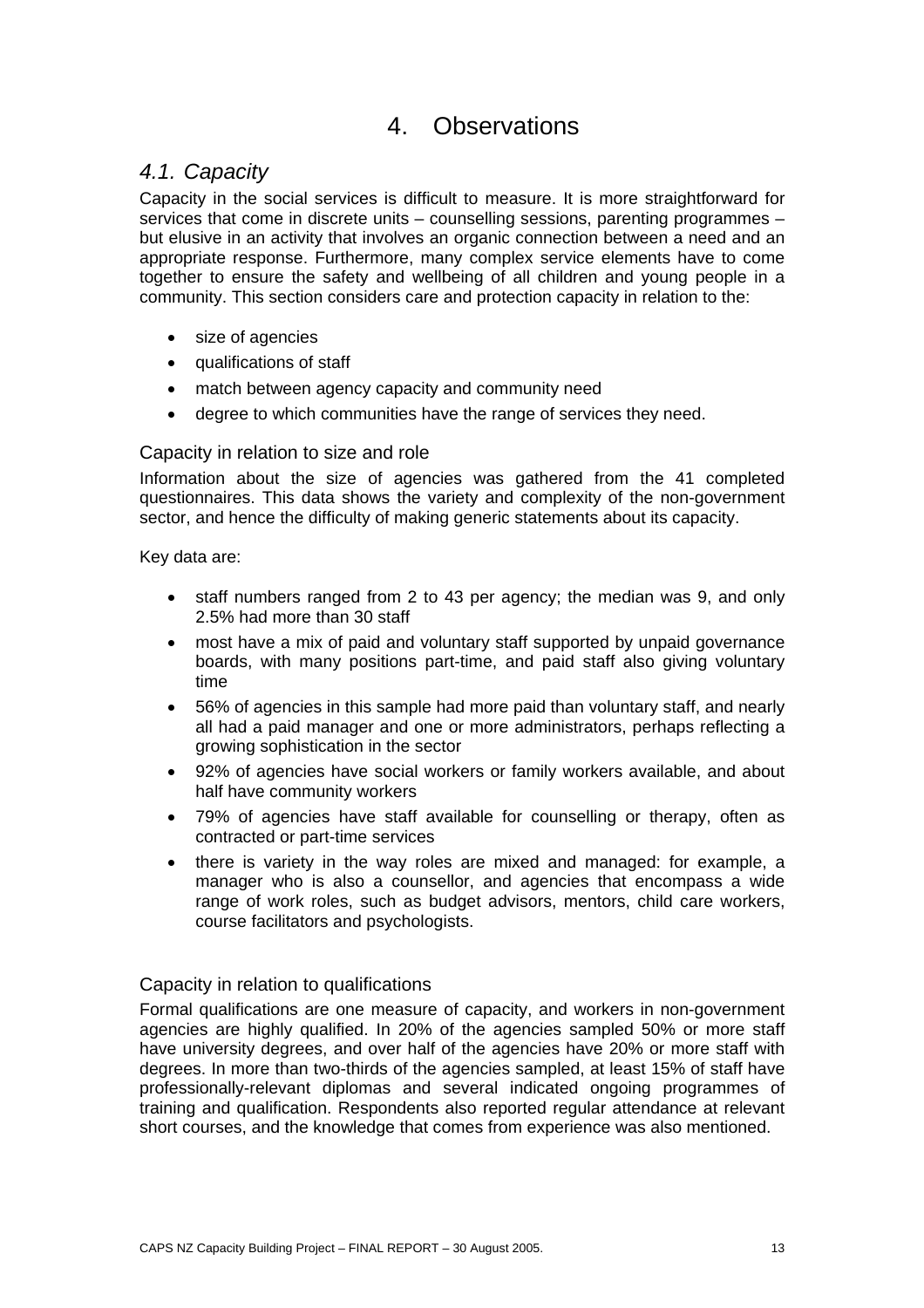Qualifications and training are discussed in detail in the Supplementary Report: Increasing Capacity through Education and Training, attached.

#### Capacity versus demand

.

It is difficult to measure the degree to which agencies have the capacity to meet demand.

In the questionnaire responses:

- slightly over half agreed with the statement that they were *Happy with what I/we do now; it's about right for our role/capacity*
- over half also agreed that they were *Not able to do as much as we would like*
- only three agencies stated they were doing more than is appropriate.

We asked participants about waiting lists as one possible measure of excess demand over capacity, and found that:

- about half of the questionnaire sample said they *never* or *rarely* have a waiting list for services
- on the day that they completed the questionnaire, 41% of the agencies had people on a waiting list
- in one urban workshop, half those present indicated that they have waiting lists.

Many social service agencies, particularly in provincial centres, do not operate a waiting list. They simply adapt to demand, reducing the intensity or duration of services when other demands assume higher priority, and expanding as new needs arise and service gaps have to be covered.

Managing demand through a waiting list probably works best for discrete services, such as counselling or therapy, programmes with tightly defined criteria, parenting courses and support groups. It is also easier for agencies to demonstrate the demand for this type of service, and to seek additional resources.

Anecdote is another view of demand. All participants said that there is more need than services available, and always more to do that would make the work more effective – reaching further into the family, whanau and hapu, or doing work that is more intensive or lasts longer. There are the families in need that services have not reached, and often a struggle to find a particular service for a client. It is particularly hard to find an agency willing to take on a new client family to do the long and difficult work of changing abusive and neglectful parenting. A further indication is the number of reports from participants of going beyond their role, mandate and skills because there is simply no-one else to do the work required.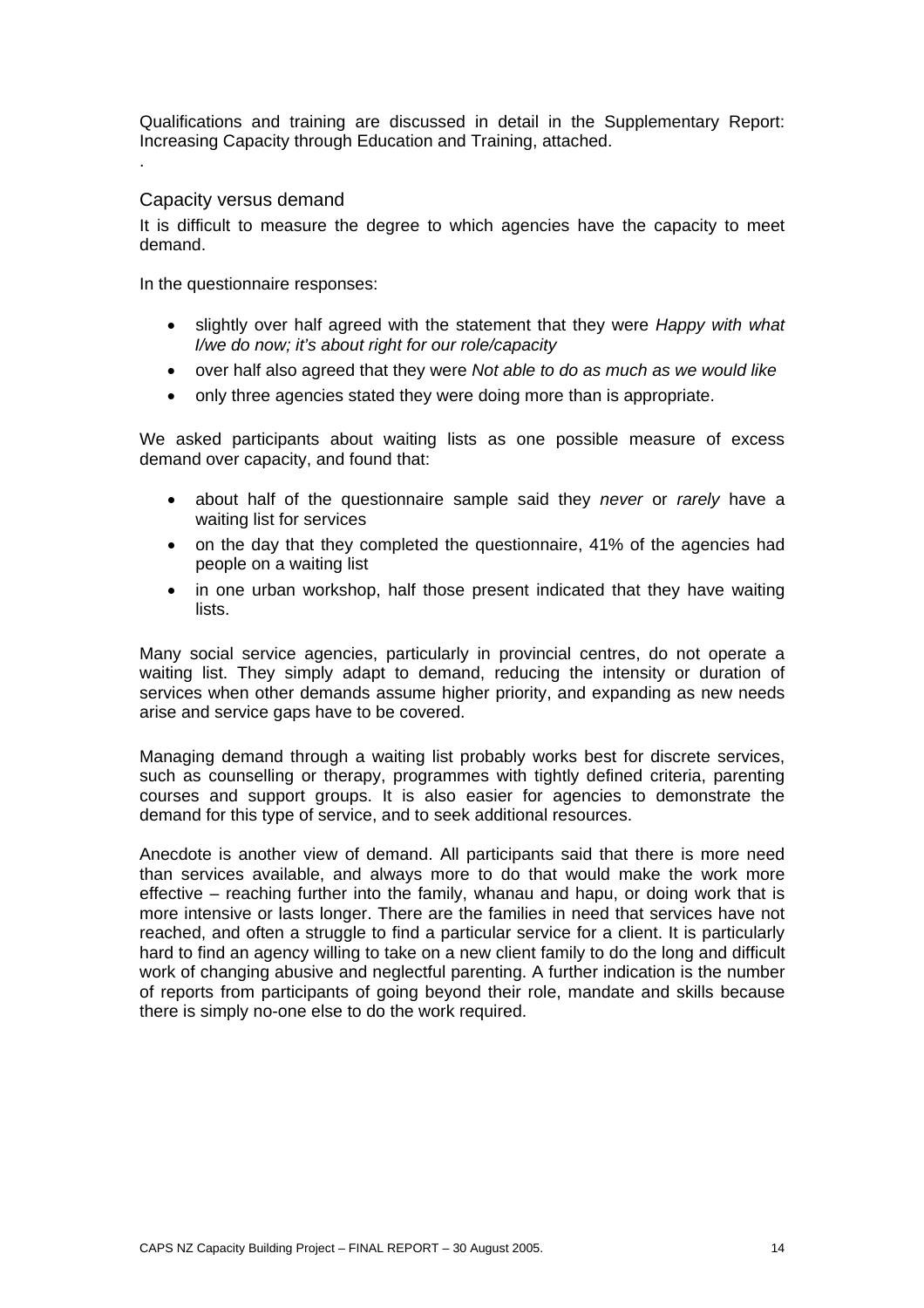# *4.2. Care and protection continuums*

The Baseline Review<sup>21</sup> refers several times to CYF being but one part of a spectrum or continuum of services. We explored these concepts and ideas with the participants in the project.

#### How agencies see themselves on the continuum of services

The continuum of services used in the workshops ranged on a scale from 1 to 10. On the scale, 1 equated to services that do not focus on care and protection but occasionally see situations of concern (eg, a budgeting or housing service), and 10 equated to an agency with statutory responsibility and authority (eg, CYF). Participants were asked to show where they felt they were in their current role or agency in relation to these two end-points. The intent was to see if the notion of a continuum made intuitive sense, and what the dimensions of such a continuum might be.

Figure 5 shows that the majority of those participating in the workshops had a sense of significant involvement in and responsibility for care and protection services.

Figure 5: Numbers of workshop participants selecting a point on the continuum of care and protection services



Participants selecting the higher numbers tended to be from Child and Family Support Services, community child and family agencies, Plunket services, and others who work closely with CYF. These agencies describe themselves as *in the thick of it.* 

Counsellors, early childhood services and Strengthening Families Coordinators saw themselves nearer the middle of the range, responsible but not able to provide services beyond the scope of their role.

 $21$ Ministry of Social Development (2003) op cit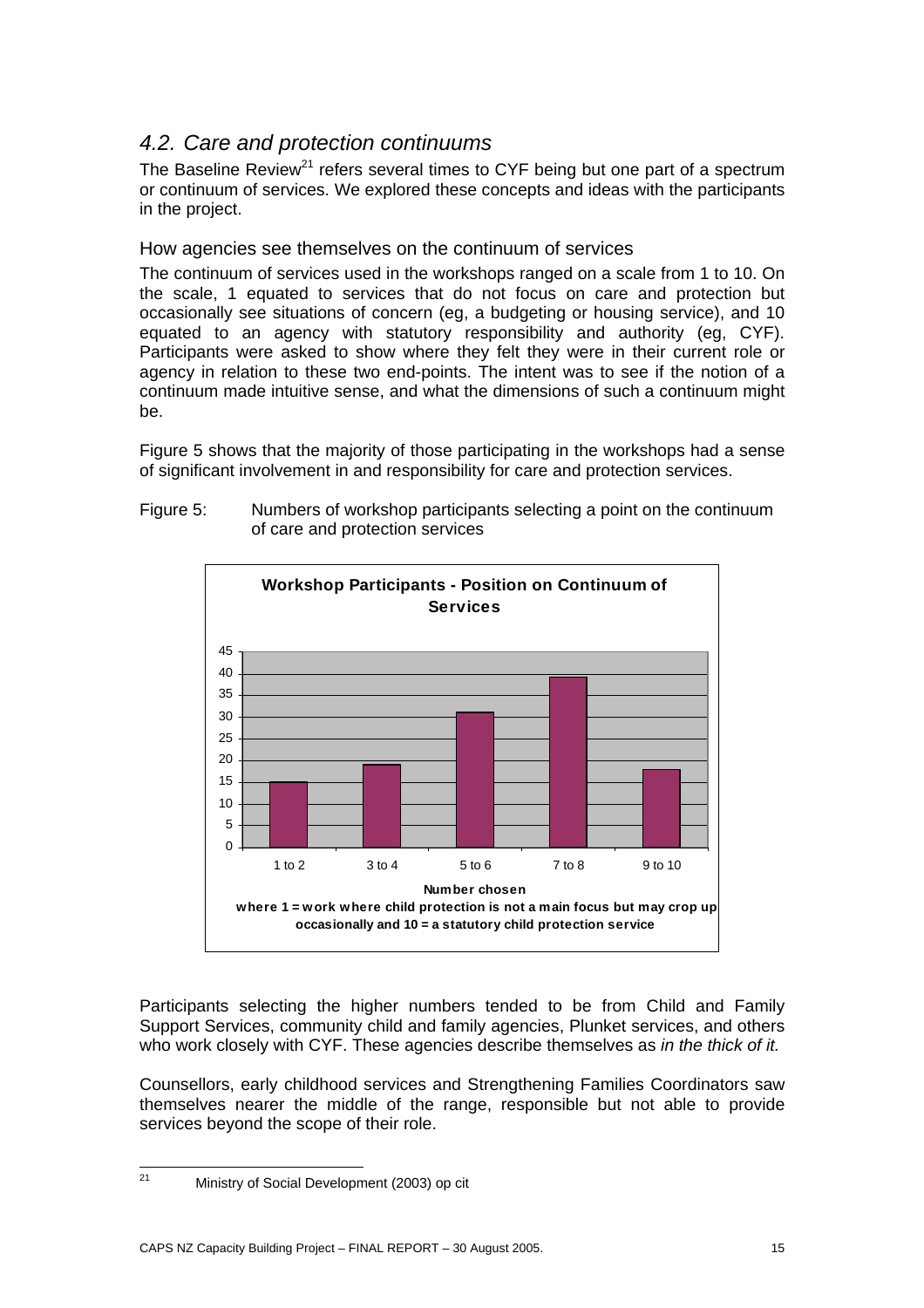Those at the lower end worked with adults, organised community activities, helped with general household management such as budgeting, or had roles such as managers, funders or agency support. Several of these participants expressed concern that they would not know what to do if faced with an abuse situation and would be *out of my depth*.

Those at the lower and middle parts of the continuum wanted to *know the other links in the chain* and where to turn for reliable support and guidance when the occasional situation of concern arises.

Some participants found the concept of this continuum difficult to grasp, but most could identify a position or range of positions to represent their role. It was noticeable that Maori working in holistic, kaupapa Maori services rarely selected the very high numbers even when they were extensively involved in child protection work, and several showed their work as extending right across the spectrum and even beyond.

This may suggest differences in the way these services approach their child protection work. As others have suggested, there can be some differences in *how*  situations of risk are approached and managed from a Maori world view. $^{22}$  Capacity from a Maori perspective needs exploration with culturally appropriate leadership to identify directions for capacity building and development.

#### Continuum of roles, services and specialisms

Another kind of continuum of services is the range of roles and tasks needed for an adequate care and protection response.

Figure 6 shows the range and types of services needed in each community and Figure 7 shows the specialised services and specialist knowledge (collectively referred to here as *specialisms*) that are needed for each type of harm.

#### *Range of services*

We used the table in Figure 6 to understand how each agency saw its role, and for the group to think together in the workshops about who did which work in their community and whether there were gaps.

Participants added other roles that they saw as fundamental to a community's capacity for child protection. These included Refuge Safe Houses and other family violence prevention services, and collaborative processes such as Strengthening Families.

This exercise did not examine the quality or competence of the provision offered, and this is an area for future work.

 $22$ 

<sup>22</sup> For example, Stanley, Gaye and Rameka Thompson (1999) "The dynamics of risk in iwi-based child protection practice" in *Social Work Now,* 14, December 1999, pp51-59.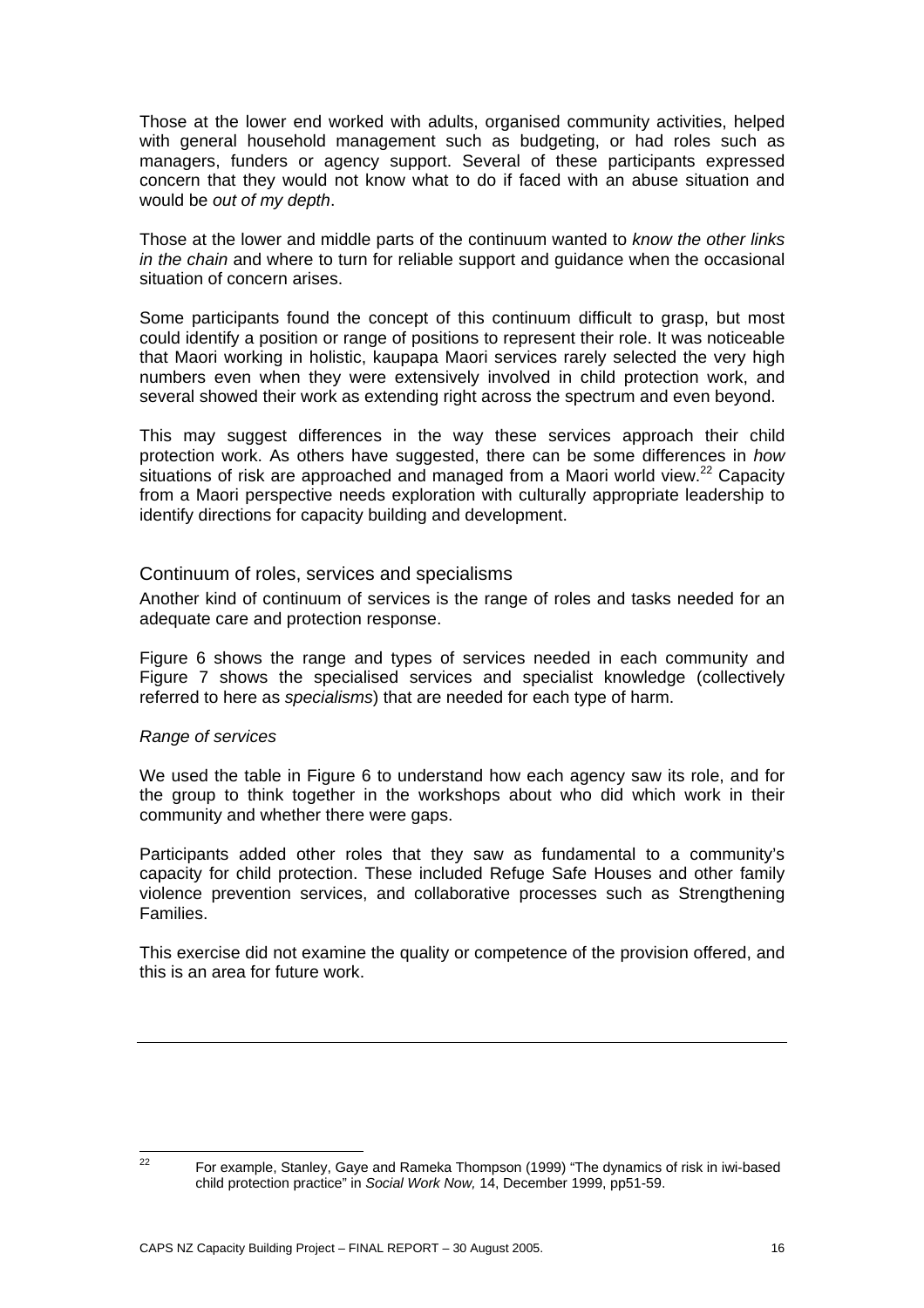|     |                                                                              |                   |                 |         | Prompt for discussion:                                                                                     |                        |                    |
|-----|------------------------------------------------------------------------------|-------------------|-----------------|---------|------------------------------------------------------------------------------------------------------------|------------------------|--------------------|
|     | <b>Child Protection Tasks</b>                                                |                   |                 |         | Does anyone do this here? Who? For<br>all types of maltreatment? Where<br>else do you go for this service? |                        |                    |
|     |                                                                              | Physical<br>abuse | Sexual<br>abuse | Neglect | Failure to<br>thrive                                                                                       | Parental<br>difficulty | Family<br>violence |
| 1.  | General advocacy for children                                                |                   |                 |         |                                                                                                            |                        |                    |
| 2.  | Specific child protection advocacy                                           |                   |                 |         |                                                                                                            |                        |                    |
| 3.  | Providing a child helpline                                                   |                   |                 |         |                                                                                                            |                        |                    |
| 4.  | Providing a parent helpline                                                  |                   |                 |         |                                                                                                            |                        |                    |
| 5.  | Providing targeted abuse-prevention programmes                               |                   |                 |         |                                                                                                            |                        |                    |
| 6.  | Identifying/screening for abuse/neglect                                      |                   |                 |         |                                                                                                            |                        |                    |
|     | as part of general family support work                                       |                   |                 |         |                                                                                                            |                        |                    |
|     | as part of usual work with children (eg, education &<br>health workers)      |                   |                 |         |                                                                                                            |                        |                    |
|     | as a specific diagnostic role with children                                  |                   |                 |         |                                                                                                            |                        |                    |
|     | as a specific diagnostic role with adults                                    |                   |                 |         |                                                                                                            |                        |                    |
| 7.  | Assessing situations where abuse and neglect may be<br>occurring             |                   |                 |         |                                                                                                            |                        |                    |
|     | as a general family social service                                           |                   |                 |         |                                                                                                            |                        |                    |
|     | as a specific diagnostic role with children                                  |                   |                 |         |                                                                                                            |                        |                    |
|     | as a specific diagnostic role with adults                                    |                   |                 |         |                                                                                                            |                        |                    |
| 8.  | Helping parents with abuse/neglect<br>as part of general family support work |                   |                 |         |                                                                                                            |                        |                    |
|     | as a specific treatment/therapy role                                         |                   |                 |         |                                                                                                            |                        |                    |
| 9.  | Helping children with abuse/neglect                                          |                   |                 |         |                                                                                                            |                        |                    |
|     | as part of general family support work                                       |                   |                 |         |                                                                                                            |                        |                    |
|     | as a specific treatment/therapy role                                         |                   |                 |         |                                                                                                            |                        |                    |
| 10. | Monitoring family situations where abuse/neglect is an<br>issue              |                   |                 |         |                                                                                                            |                        |                    |
|     | as part of general family support work                                       |                   |                 |         |                                                                                                            |                        |                    |
|     | as part of usual work with children (eg, education &<br>health workers)      |                   |                 |         |                                                                                                            |                        |                    |
|     | as part of usual work with adults (eg, Corrections,<br>health practitioners) |                   |                 |         |                                                                                                            |                        |                    |
|     | as a specific treatment/therapy role (with children or<br>adults)            |                   |                 |         |                                                                                                            |                        |                    |
| 11. | Providing care services for children and young people                        |                   |                 |         |                                                                                                            |                        |                    |
| 12. | Supervising workers in child protection                                      |                   |                 |         |                                                                                                            |                        |                    |
|     |                                                                              |                   |                 |         |                                                                                                            |                        |                    |

# Figure 6: List of roles and services needed for care and protection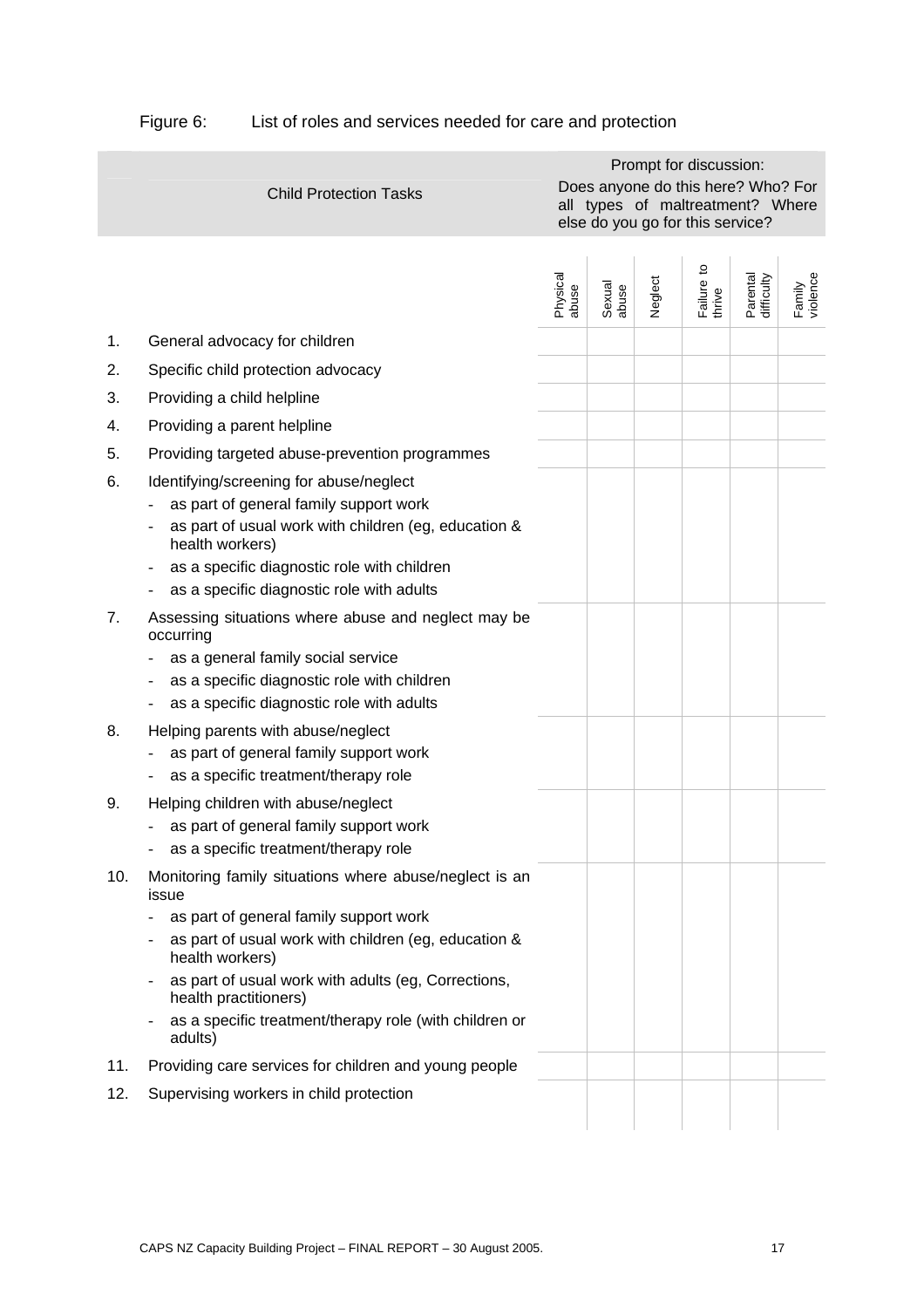#### *Key specialists*

Some aspects of child protection can be managed only if there are people with relevant specialist skills and service arrangments. These specialisms may be located within a community or child protection service, or in other sectors such as health and education.

| Physical abuse                                                                                                                                                                                | Neglect / emotional abuse                                                                                                                                                                                                  |
|-----------------------------------------------------------------------------------------------------------------------------------------------------------------------------------------------|----------------------------------------------------------------------------------------------------------------------------------------------------------------------------------------------------------------------------|
| Doctors<br>Paediatricians (for informed assessments of<br>physical conditions & injuries in relation to an<br>stated cause)<br>Well-child support                                             | Developmental experts<br>Well child health<br>Doctors<br>Paediatricians<br>Developmental psychologists<br>Attachment specialists                                                                                           |
| Parental incapacity                                                                                                                                                                           | Impact of violence between adults                                                                                                                                                                                          |
| Addiction services<br><b>Mental Health services</b><br>Behavioural and attachment psychologists<br>Disability specialists (for assessment, treatment<br>and monitoring of an adult caregiver) | Refuge (safe houses & outreach services)<br>Prevention and Stopping Violence services<br>Programmes for partner violence<br>Specialist therapy and group education<br>programmes for child witnesses                       |
|                                                                                                                                                                                               | Young people at risk;                                                                                                                                                                                                      |
| Sexual abuse                                                                                                                                                                                  | children & young people with severe anti-<br>social behaviours                                                                                                                                                             |
| $DSAC23$ doctors<br>Police/CYF CAT/SAT teams <sup>24</sup><br>Evidential Interviewers<br>Sexual abuse specialists (for advice,<br>prevention, control & healing for all parties)              | Child psychiatrists & psychologists<br><b>Behaviour specialists</b><br><b>Youth Addiction services</b><br>Youth suicide services<br>Foster care and respite care<br>Residential services (for treatment or safe<br>houses) |

#### Figure 7: Key specialisms for types of harm

Safety and wellbeing depend on correct identification, valid assessments, appropriate action and correctly assessed outcomes. These specialists provide this.

Difficulty in accessing them compromises child protection and is an issue for CYF as well as for community agencies. All these services require specialised training and service delivery processes, and often professional qualifications. Their absence is a gap that cannot easily be covered by a generalist service.

<sup>23</sup> Doctors for Sexual Abuse Care, an association of doctors qualified to undertake forensic<br>examinations and medical assessment and management in cases of alleged sexual abuse

 $\frac{24}{100}$  Teams established within Police and CYF for the joint management of the criminal and protection aspects of alleged child sexual abuse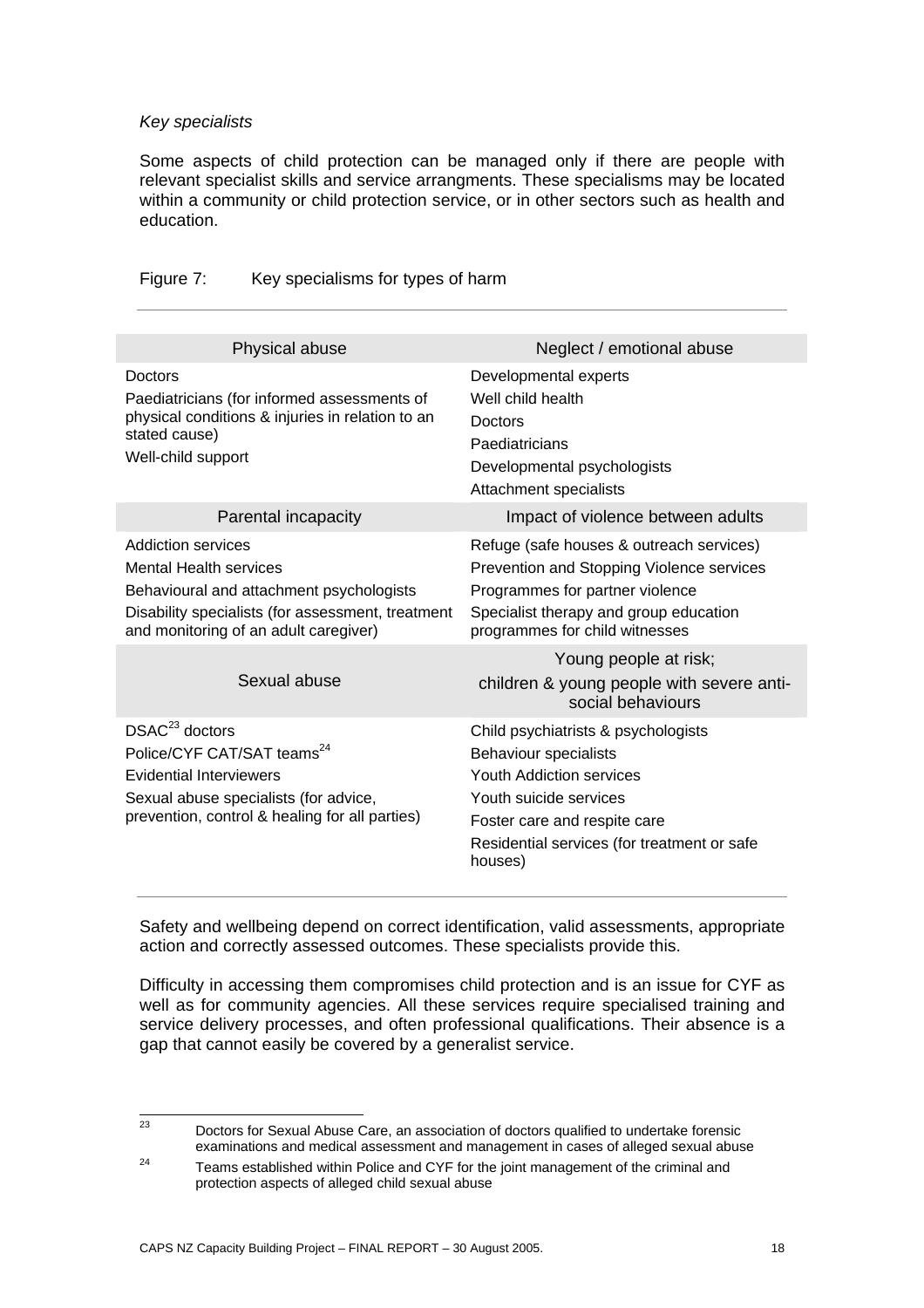#### Service gaps

Service gaps vary between communities, but some deficiencies noted repeatedly, both in the interviews in 2004 and in the workshops in 2005, were:

- services for young people
- the range and depth of parenting assistance
- access to mental health services for children, young people and parent/caregiver
- the range of respite and other care services, and
- services for particular populations.

#### *Young people*

Many young people have significant care or protection needs that are not picked up by CYF, not addressed as part of work with young offenders, and not provided for adequately in the community. In addition to the lack of general services, two communities have no safe houses for young people at risk on the streets, and one has few community and no residential alcohol and drug facilities for young people with addictions. Many young people are left simply to "fall through the cracks".

#### *Parenting assistance*

There is a need for parent support of all kinds, and there are significant waiting lists for many programmes. Help needs to be readily available, and supported by child care and transport assistance. It is not a one-off need but recurs as the stages of family life present new challenges. It needs to include in-depth parenting programmes, including live-in assistance, that can fundamentally change underlying difficulties.

#### *Child mental health and therapy*

This service gap is well-documented and has major impact on care and protection services. It includes a shortage of mental health practitioners and high thresholds for treatment that exclude many disturbed children and young people. There is no service provision for children whose parent or caregiver suffers from a mental illness.

Remote areas are particularly poorly serviced. In two extensive geographic areas, one child psychiatrist visits monthly, a service that does not allow for urgent or comprehensive assessments, sequential therapy or accessible clinical leadership. In one of these areas there is no child psychologist in the local CAMHS<sup>25</sup> team.

These gaps mean that

- o non-government counselling and family services step beyond their role and expertise to cover the gap, and
- o children and young people with significant mental health difficulties and antisocial behaviours are not assisted adequately.

#### *Care options*

Respite or long-term care is a critical service, yet many communities report limited options. Removal from home and placement in care is a high-risk decision, with a fine balance between the harm of remaining at home and the

 $25$ 25 Child and Adolescent Mental Health Service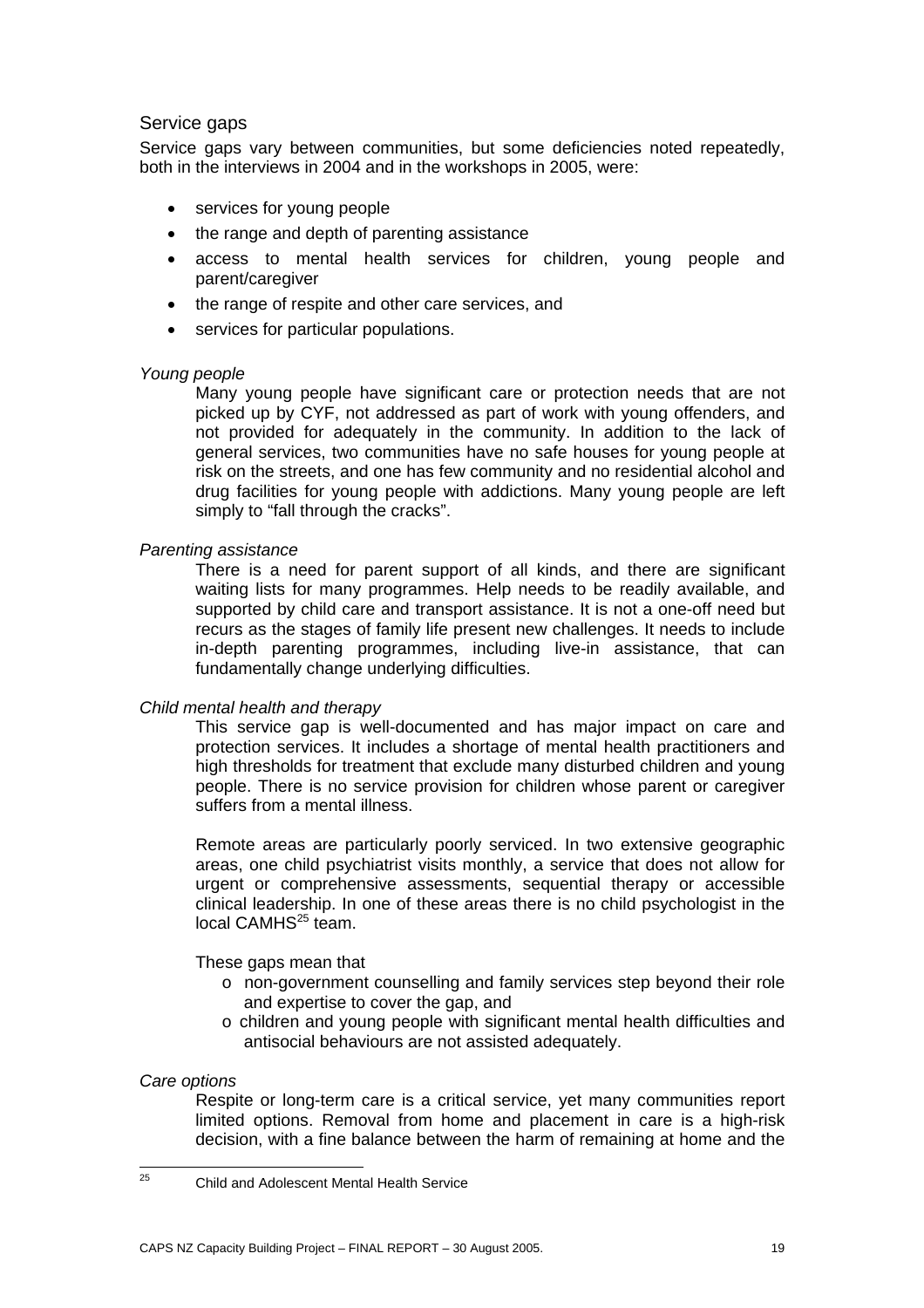disruption of foster care. It is understandably described as a big gap when the options are inappropriate or there is a waiting list.

#### *Gaps for particular populations*

Participants consistently noted the need for care and protection services to adapt and target the needs of three particular populations – refugee and migrant communities; children with disabilities; and people in severely disadvantaged, remote rural areas.

- *Refugee and migrant communities* issues for these cultural communities include insufficient culturally-appropriate child protection services, sometimes ambivalent community support, and mainstream services that rely on refugee and migrant services to overcome language barriers.
- *Children with disabilities*  child protection services are not well-informed about children with disabilities, and meeting their care or protection needs is often left to disability specialists and community agencies
- *Family/whanau in very remote areas*  some of the most deprived and needy families live in remote areas, often without telephone or transport. Funding makes no allowance for the additional time, travel and communication costs of providing services in these areas.

The consistency with which communities identify these as services that are missing or deficient, and their importance for the care and protection of children and young people, suggest a need for specific developmental and policy work to find ways to achieve better provision.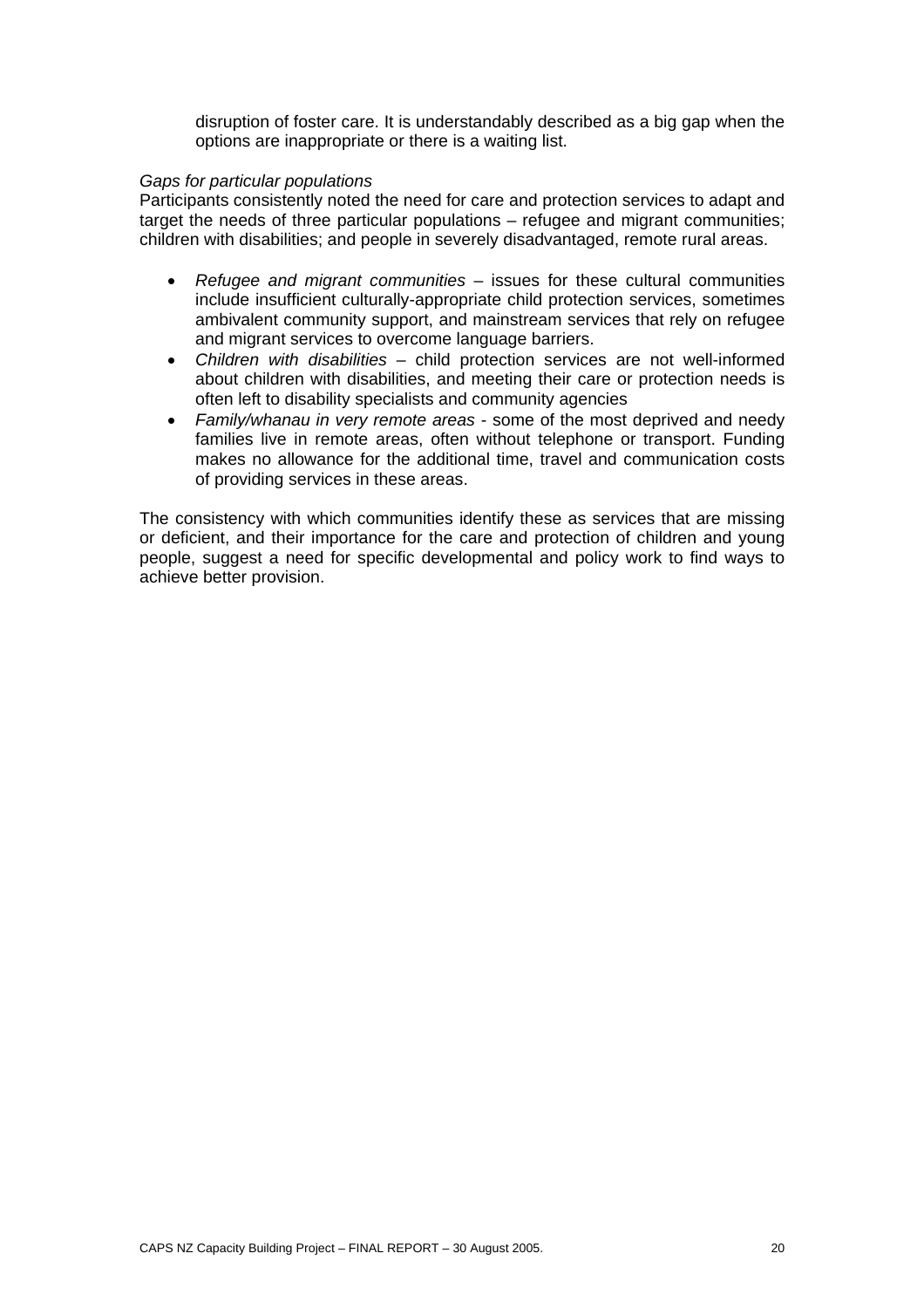## *4.3. Care and protection practice*

This project focused on the child protection work done by non-government agencies. Some of these agencies are child protection specialists, but most provide a range of services of which care and protection issues are only a part. One view of capacity is the degree to which an agency's work and the systems that support it reflect best practice - the recognised body of knowledge across all agency types and disciplines that leads to best outcomes of safety and wellbeing for children.

This project did not look deeply into practice, but did examine the key supports needed, in particular:

- clinical supervision
- knowledge and training (specific to child protection work)
- clear policies and procedures
- strong interagency networks, and
- access to needed expertise.

#### **Supervision**

Less than a decade ago, in our experience, it was difficult to convince the trustees and management boards of non-government social service agencies of the pivotal importance of professional or so-called *clinical* supervision for those working closely with distressed and vulnerable families. Information gathered in this project shows that regular, paid and on-demand supervision is almost universally available, and is a well-established part of the structure and practice in agencies. It seems likely that this is a result of supervision being a requirement in standards for approval. $^{26}$ 

Cultural supervision is largely unpaid. Maori workers all reported having access to cultural supervision, including within their own whanau, hapu or iwi. Otherwise cultural supervision is not common for those working across cultures.

When asked to rate their personal sense of support in the child protection aspect of their work, an overwhelming majority of participants indicated a very strong sense of support, scoring 8, 9 or 10 on a scale of 1 to 10 where 10 meant *very well supported,*  entirely confident<sup>27</sup> and 1 meant completely unsupported; lost. Practically every participant working in a specialist child protection agency or general child and family service reported feeling highly supported, while those at the far end of the continuum of services, away from close involvement in this work, feel less confident and supported.

Of concern were the workers who were not part of a social service agency or team but have key roles for child protection and do not receive professional supervision. Most of these recorded scores of 2, 3 or 4, indicating that they feel very unsupported in the child protection aspects of their work. This needs attention.

#### Knowledge and training

Formal qualifications and life experience do not necessarily equip workers for the care and protection aspects of their duties. Participants report that a wide range of

 $26$ 26 Child Youth and Family (2000) *Standards for Approval: For Child and Family Support Services and Community Services under s396(3) and s403(1) of the Children, Young Persons and Their* 

<sup>&</sup>lt;sup>27</sup> We acknowledge the observation from one workshop that feeling entirely confident might not be a good thing, and one could be very well-supported but never fully confident in this work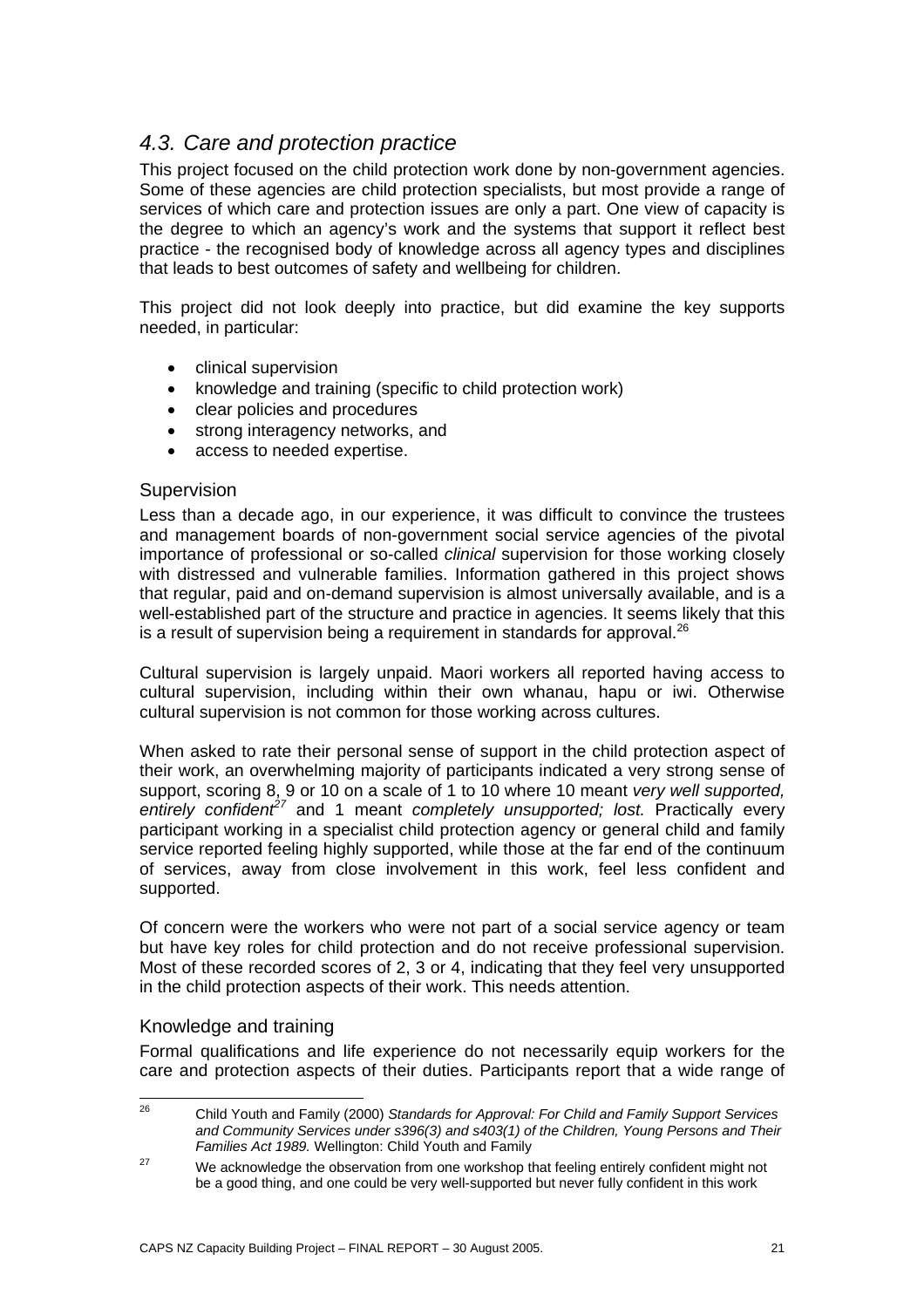on-the-job training is available and most of it is highly regarded.<sup>28</sup> The issue is meeting the costs of:

- training fees
- travel and accommodation, and
- backfilling for staff.

None of these is covered by funding grants.

In provincial and rural areas training is more expensive because it usually involves travel. It is particularly hard for very small agencies to release staff for training. Managers would like all staff to attend the same training so that they are *all on the same page*.

If non-government services are expected to carry significant care and protection roles, then funding needs to cover staff training.

#### Access to advice

Outside their own agency, peers and supervisors, participants seek advice and guidance from:

- CYF either from trusted local workers or through the call centre
- local child and family agencies that are seen to have skills and experience
- local specialists (eg, lawyers, therapists)
- local kaumatua and respected elders.

CYF is a key agency, and workers value the ability to contact the call centre to talk over difficult decisions, or to be linked to the local office.

A local child and family social service with wide experience and robust practices also becomes a key place where others turn for help. The importance of these agencies for the care and protection of children in a community is discussed further below.

Many workers do not go beyond their own community for advice and guidance, but some seek assistance from:

- their own agency National Office
- others within their own national network of agencies
- people met on training courses, and experts delivering the training
- high profile experts (eg, Celia Lashlie)
- expert agencies (eg, Parentline, Puawaitahi)
- Office of the Children's Commissioner
- selected academics or University Social Work departments (eg, the Children's Issues Centre).

Personal contacts clearly facilitate these contacts. Easier access to a greater depth of knowledge and experience could be valuable and would build capacity further.

 $28$ 

<sup>28</sup> For a more detailed analysis of training and education options see the Supplementary Report: Increasing Capacity through Education and Training.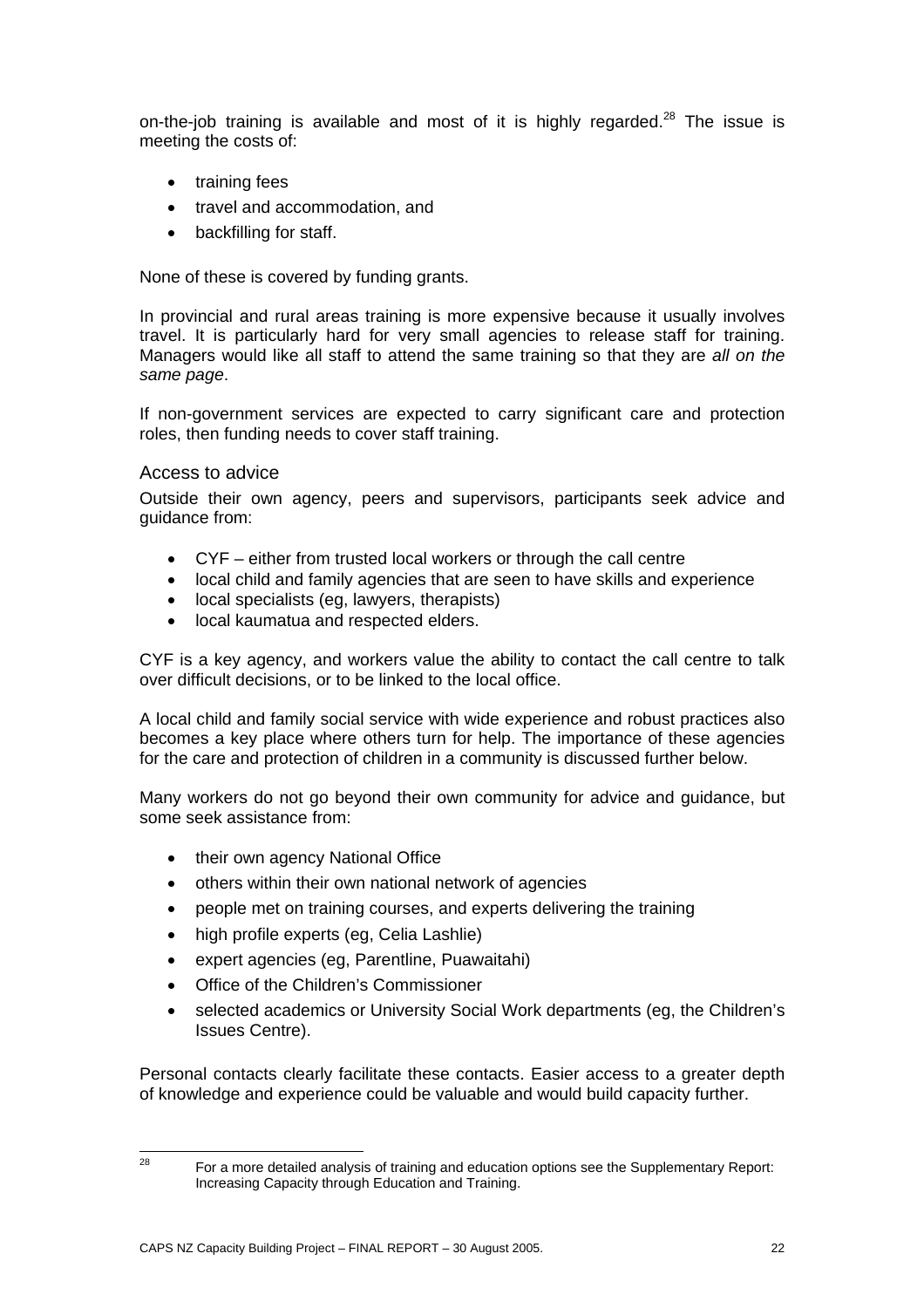#### Screening and assessing

We briefly asked whether anyone used formal screening or assessment tools and, if so, what seemed to work well in practice.

About half of the participants use checklists and assessment frameworks, mostly an amalgam developed within their own agency and used either as part of recorded intake and assessment or as a prompt or aid for decision-making. Specialist agencies use various clinical scales, checklists and assessment tools. Frequently mentioned resources, often used as part of a discussion and exploration with families, were:

- CYF booklets and Risk Estimation System (RES)
- Andrew Turnell's Signs of Safety
- the HEADSS assessment (particularly with young people)
- Te Whare Tapa Wha (an holistic framework of wellbeing from a Maori perspective)
- materials from CPS Training (the Institute of Child Protection Studies) and other training.

Wider dissemination of known useful tools could strengthen capacity.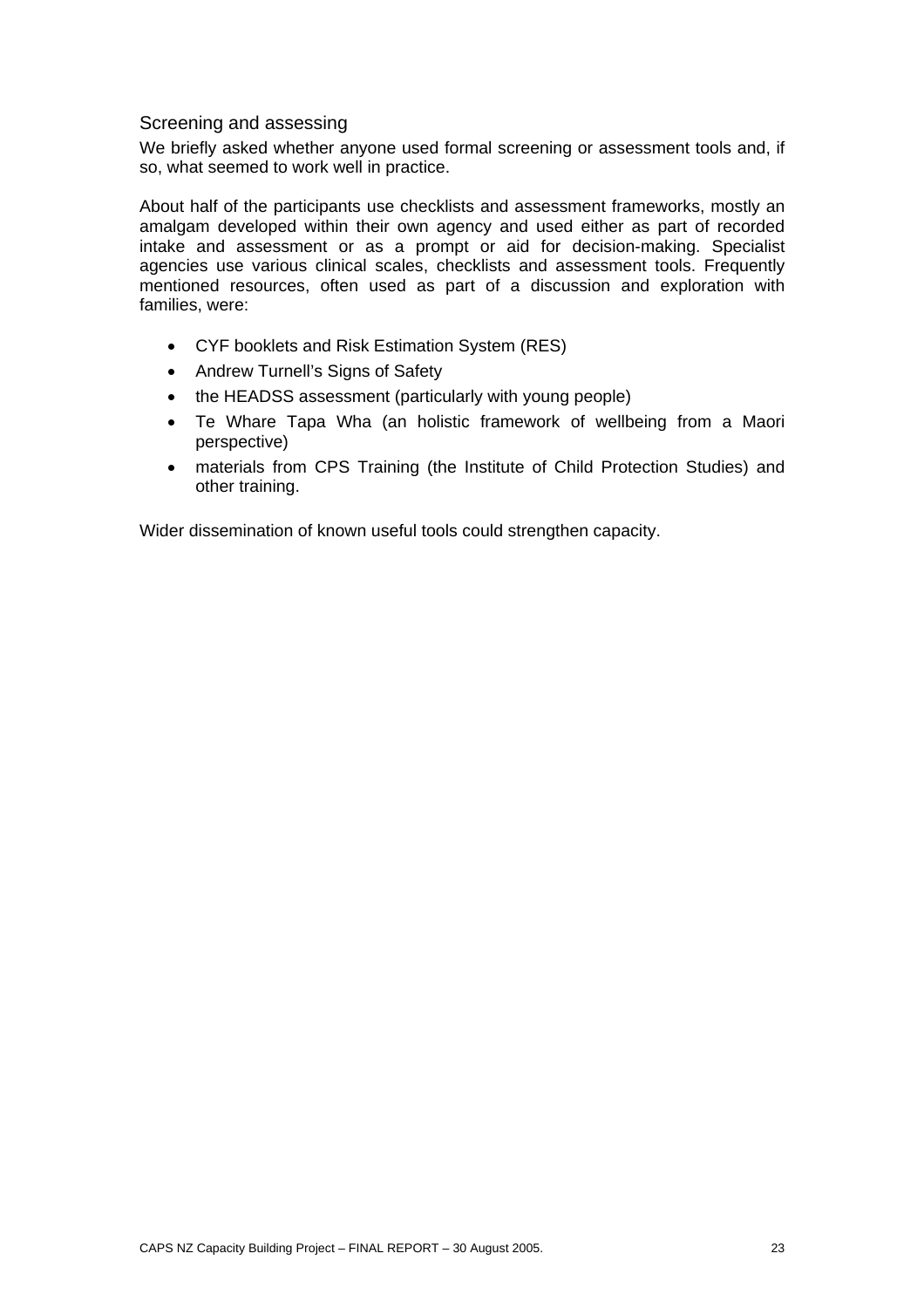### *4.4. Relationships with local networks*

The tasks, roles and specialised knowledge set out above show that no one agency can *own* child protection. Inevitably other agencies in the child and family's network are involved, and the safety and wellbeing of children in a community depend on the ability of the disparate parts to work together. Five aspects of these relationships emerged during the project as areas to address:

- interagency processes
- relationships with CYF
- the involvement of key specialisms
- relationships with other government agencies, and
- the central role of core child and family social services.

#### Interagency processes

The importance of interagency coordination in child protection work is wellestablished.<sup>29</sup> It is also well-recognised that interagency collaboration is unlikely to occur just from goodwill and informal networking. It needs additional impetus and support to counteract the primary and natural priority of any agency to fulfil its own organisation's goals and purpose.<sup>30</sup>

All the participants stated at first that they have good networks and work together well. However, after discussion many concluded that most interactions were about individual cases and among workers who knew each other. What is lacking are forums where issues of child protection in the community overall can be shared and debated (as occurred in the workshops), and strategies developed to build the networks and strengthen practice.

Very few centres have such forums (though broader family violence and other forums are common), and support for better networking was tempered with reluctance to create another coordination project that takes funds from basic services. In theory, Strengthening Families could have a role here, but does not seem to function as well as it could as a catalyst for interagency work.

It would help if there was policy support (eg, as a requirement in contracts) and recompense for the time and costs involved (eg, the time needed to organise venues, agendas and speakers and practical matters like the cost of postage in areas where few have email). Examining the two or three child protection forums that are flourishing would be a useful first step to identify the elements that work well for an ongoing, sustainable network.

#### Relationship with Child Youth and Family (CYF)

A consistent observation (unsolicited) is that CYF is not part of the network. None of the project activities asked questions or invited comment about CYF, yet every interview and workshop raised this issue. With the exception of a few individuals in

 $29$ 29 Office of the Commissioner for Children (2000) *Final Report on the Investigation into the death of James Whakaruru* Wellington: Office of the Commissioner for Children; Office of the Commissioner for Children (2003) *Report on the Investigation into the deaths of Saliel Jalessa Aplin and Olympia Marisa Aplin* Wellington: Office of the Commissioner for Children; Hallett, C

<sup>&</sup>lt;sup>30</sup> IMSD (2003) *Mosaics: Whakaahua Papariki Key findings and good practice guide for Regional MSD (2003) <i>Mosaics: Whakaahua Papariki Key findings and good practice guide for Regional Coordination and Integrated Service Delivery* Wellington: Ministry of Social Development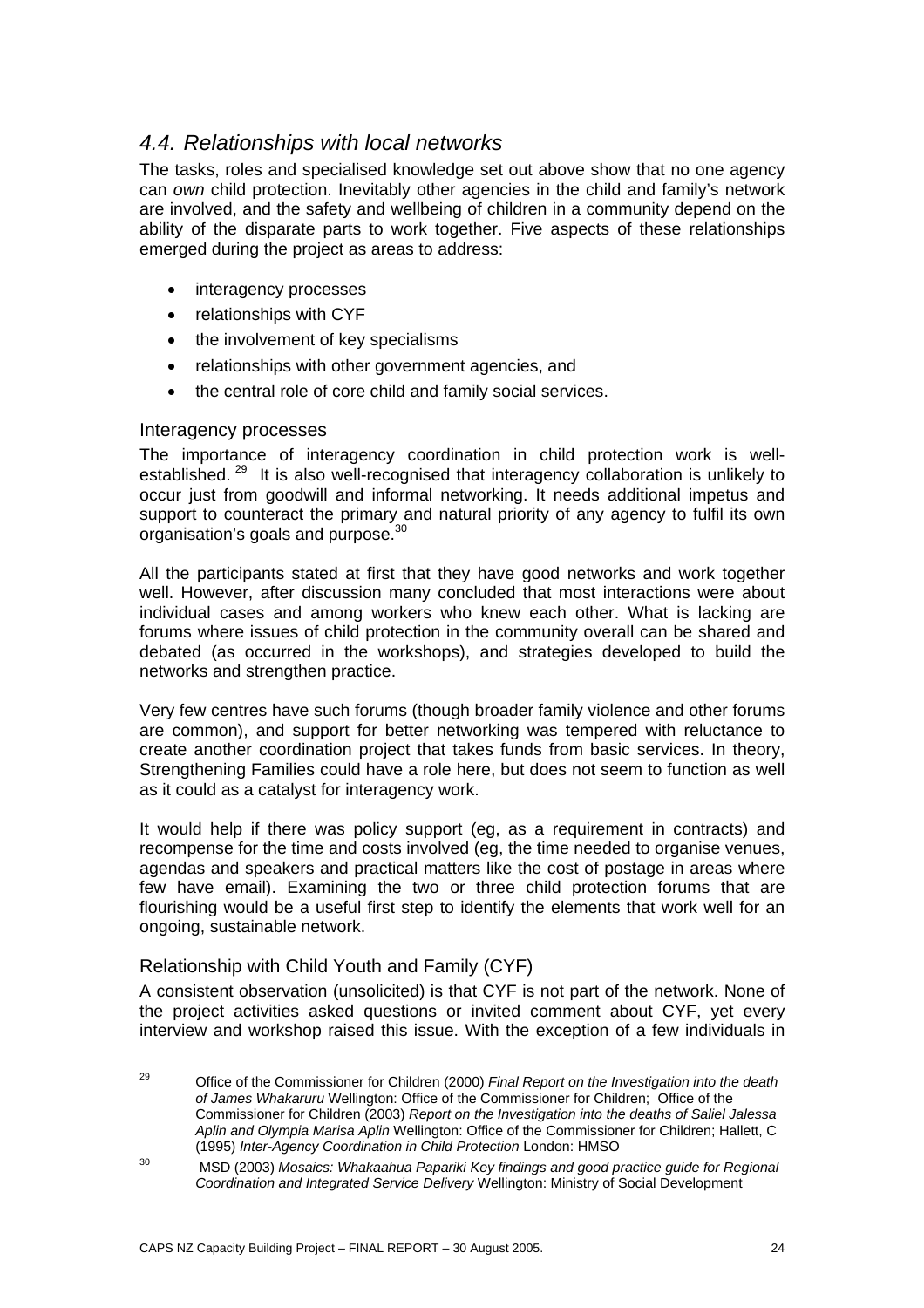each office, the CYF approach to child protection work is seen as isolated, nonconsultative, and taking charge.

To some extent, these observations are part of a natural tension between nonstatutory and statutory, and between voluntary and non-voluntary services. There were also many positive observations, such as:

- many turn to CYF for advice and help, both locally and through the call centre
- there are experienced and skilled CYF social workers who provide excellent support, guidance and leadership in their communities and work collaboratively
- several agencies use CYF publications for checklists and guidance
- CYF training courses are highly regarded, and
- making training places available to non-government organisations is enormously valuable, providing up-to-the-minute training that is accessible, affordable and relationship-building.

#### *Collaboration*

Lack of collaboration is a major concern. A common experience is that once a child and family situation is known to CYF, the door closes and there is no further communication, even if a particular agency has known the family for some time or has significant information about the situation, and indeed may be still engaged with them.

Workers in the non-government sector want to share the decision-making load. They want CYF to join with them so that the fine balances and points of indecision are informed by the knowledge and experience of everyone involved, and all can work to the same end.

The Baseline Review<sup>31</sup> is careful not to suggest that CYF should confine itself to the more serious cases, and many community agencies report that the situations they manage are still extremely serious. Nevertheless, the widespread and consistent experience of non-government agencies is that in practice the continuum of services operates as shown in Figures 8 and 9.

#### Figure 8: Continuum of services as perceived by community agencies



#### Figure 9: Continuum of care and protection action as perceived by community agencies

| Community  |                    | C.YF            | Community          |
|------------|--------------------|-----------------|--------------------|
| Prevention | Early intervention | Crisis response | <b>Post Crisis</b> |

 $31$ MSD (2003), op cit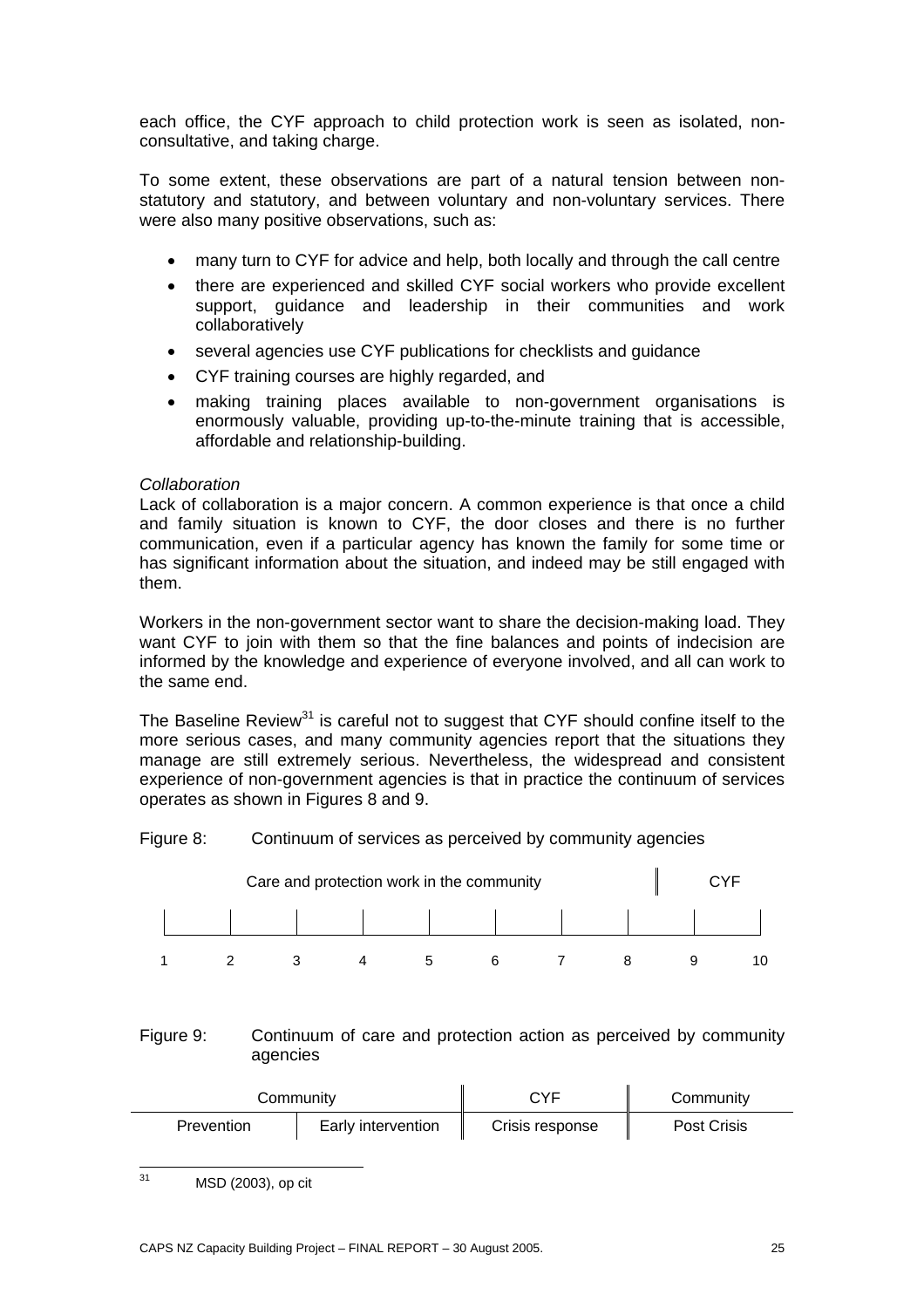Non-government agencies want CYF to be involved at the early intervention and post-crisis stages where the actual or possible exercise of statutory authority can help ensure that children receive needed services and oversight.

Collaborative work is dependent on prior building of relationships.<sup>32</sup> Participants in this project stated frequently that they try to build relationships with CYF through invitations to meetings and seminars and offers to visit and discuss common issues. Everyone says that it is always the community taking the initiative; never CYF.

#### *Other concerns*

Concerns about CYF practice are widespread, often attributed to CYF working with the most entrenched cases with few resources to call upon. There is also recognition of the impact of high staff turnover, unreasonable societal expectations and limited professional support beyond in-house supervision. $33$  Also, agencies see that the statutory role has narrowed, reducing the social-work aspect in favour of service brokerage and social control. This less satisfying role may explain why many wellqualified and experienced social workers choose to work in the non-government sector for considerably less remuneration.

Adam Tomison in his extensive examination of key issues and trends in family support notes changes in statutory child protection work internationally. Under the heading "Overcoming a legalistic approach – engaging with families", he writes:

*… in the 1990s, a legalistic framework and 'rules of evidence' were increasingly determining the 'facts' of a child protection case, and whether abuse or neglect concerns were serious enough to warrant protective intervention … One consequence … is … to restrict definitions of maltreatment … to those families where a child is at significant risk. This approach conflicts with the therapeutic concern to widen definitions … and to increase the identification of both 'at risk' and 'maltreating' families in order to offer support.*<sup>34</sup>

This rings true with the picture of CYF as seen by the non-government services. What the non-government sector wants and what protection of children needs is for those with statutory authority to join in with the tasks of identifying, confronting, addressing, protecting and healing harm to children from within their family. The isolation of CYF and its limited role is not partnership, and arguably may not be consistent with good outcomes.

The relationship with CYF is a fundamental relationship affecting the child protection capacity of non-government services. It needs a period of joint intensive and focused work to find the best ways to build and sustain an effective partnership.

 $32$ 32 MSD (2003) *Mosaics*, op cit; Gray, Alison (2002) *Integrated Service Delivery and Regional*  **Coordination: A Literature Review State Services Commission**<br><sup>33</sup> One interview subject contrasted the rating of 8 that he gave to his current feeling of support

from his agency with the 1 he would have assigned in his former work with CYF. This is consistent with findings about support and supervision within CYF reported in Martin Jenkins and Associates (2004) *Child Youth and Family Workforce Capability Development Strategy* Wellington: CYF, p53<br>34 Tomison, Adam (2002) "Preventing child abuse: changes to family support in the 21<sup>st</sup> century"

in *Child Abuse Issues* No 17 Summer 2002, p8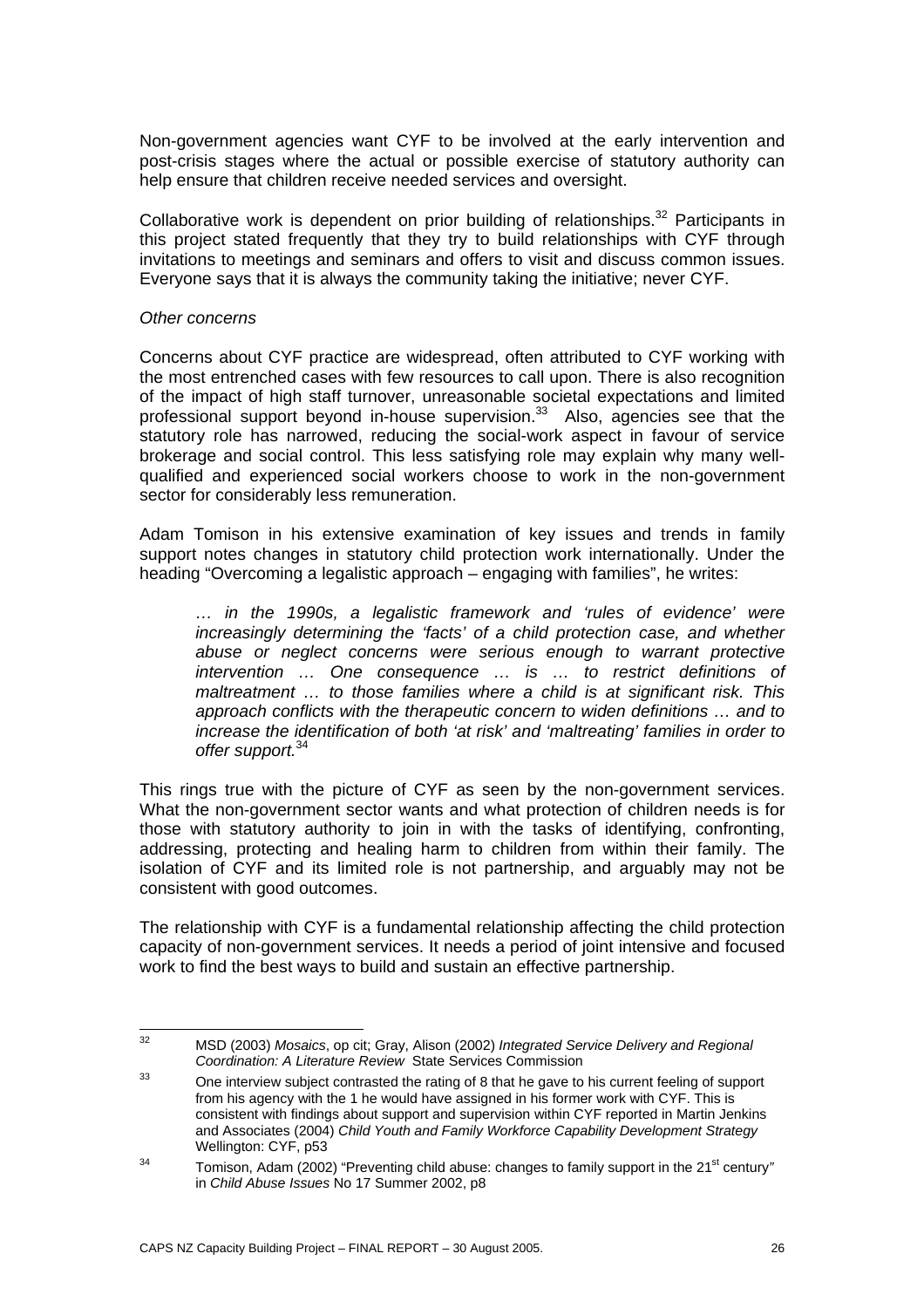#### Key specialisms

Key specialisms for child protection were discussed above and shown in Figure 7. Specialists in these areas need to be not only experts in their field, but also wellinformed about abuse and harm, and able to work across cultures and as part of the local care and protection team. When key specialisms are absent, this is always seen as a big gap.

Absence may mean that needed specialist services are:

- not present locally at all (eg, the community with no DSAC<sup>35</sup> trained doctor or child protection-focused paediatrician)
- not present with sufficient frequency to be useful (eg, two areas are served by a child psychiatrist visiting once a month)
- inappropriate because of lack of child focus or cultural alienation, or
- out of reach through cost, distance, or high thresholds for service.

Some suggested that needed specialisms could be provided by training suitable workers in social service agencies, but clearly some require many years of professional training. Work is needed with relevant professional bodies and employing departments to engage specialist practitioners as part of the team for children.

For the specialists themselves, capacity is a big issue, especially when demand is high and there is no other specialist available to share the load.

#### Other government agencies

Many roles, tasks and specialist skills needed for child protection are located in government agencies, particularly in health (Public Health, maternity services, Child and Adolescent Mental Health, Community Mental Health, paediatricians and general practitioners) and in education (school and early childhood teachers, guidance counsellors, psychologists, behavioural specialists and truancy staff).

Participation in child protection work is generally patchy in these agencies. Community experience reports, for example,

- schools taking no action despite evident abuse and harm to a child
- health and education sector workers not seeing it as part of their role to work alongside other agencies in difficult or unclear child protection situations
- inadequate knowledge of local agencies and the assistance available to families and children
- limited engagement with Strengthening Families processes, despite sector commitment to participation.

The limited child protection role in these sectors, sometimes specified in policy, affects capacity in both CYF and the non-government sector. These are longstanding issues that need renewed attention.

Interaction with specialist family violence prevention services

Separate clusters of services have grown up to work with domestic or family violence on the one hand and the maltreatment of children on the other, yet there is a large

 $35$ 

Doctors for Sexual Abuse Care, op cit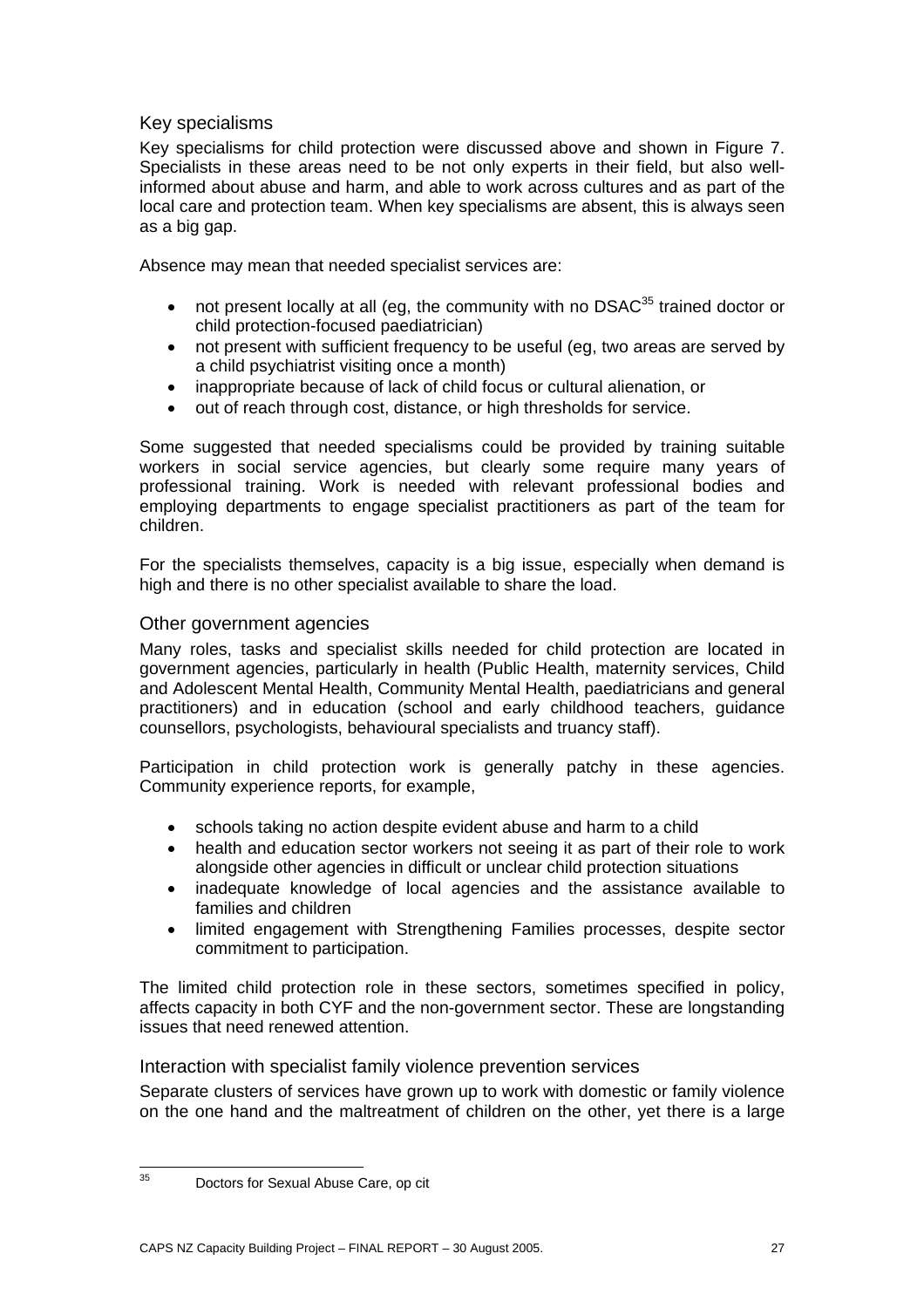overlap in the families known to each sector, and increasing recognition of the harm to children through being present in a home where there is violence between adults.

There are moves for greater integration between these two sectors, so that adultfocused services notice children's needs and know the interventions needed and the services available, and child-focused services notice and check for partner violence and know the interventions and services needed to stop the violence and protect victims and children.

Most participants said that family violence and child protection services worked together well but there is clearly room for development. For example, only a third of questionnaire respondents use a check list or screening tool to check routinely for partner violence. There is a lot of developmental work needed to blend these two strands of work.

#### The centrality of core child and family social services

This project focused primarily on child protection in provincial areas where arguably less is known. An unexpected finding is the fundamental importance of having at least one broad-based, robust child and family social service in every community. Yet their value is not recognised in funding policies.

This is not about a one-stop-shop where disparate services are co-located. Rather it is about an agency with a generic focus, able to do whatever is needed for as long as needed to secure the safety and wellbeing of a child or young person and their family. A typical agency of this type:

- is established in response to, and continues to be guided by, local community need
- offers a wide range of family services and programmes early intervention; parenting; individual, family and group counselling
- engages with all parts and combinations of a family system as necessary mothers, fathers, youth, children, individually or in groups
- works with family members and their networks in a range of locations as appropriate - in the office, home, school, or any other relevant location
- easily cross-refers individuals and families to services and programmes within the agency, to provide whatever mix best meets the need.

Commonly, these agencies operate from a simple, accessible community base – often a suburban house in a residential street. Any community member can drop in for assistance, and the focus on needs and ethos of service means that any caller can expect an energetic and attentive response. With a wide child and family focus rather than single-issue or prescribed programme, these community social service agencies can readily change and adapt the services and programmes available in response to needs emerging in the community.

This flexibility fits well with care and protection work. It is best able to meet the complexities discussed above – the number and variety of types of harm; the range of services needed; the differing part that each family member plays in a harmful situation; and the fact that family situations are never static. These broad-based agencies can provide the overview that keeps all the parts together. They can step up or step down the intensity of services as families move back and forth through early intervention, crisis and post-crisis phases, and can move, adapt and stay involved over time.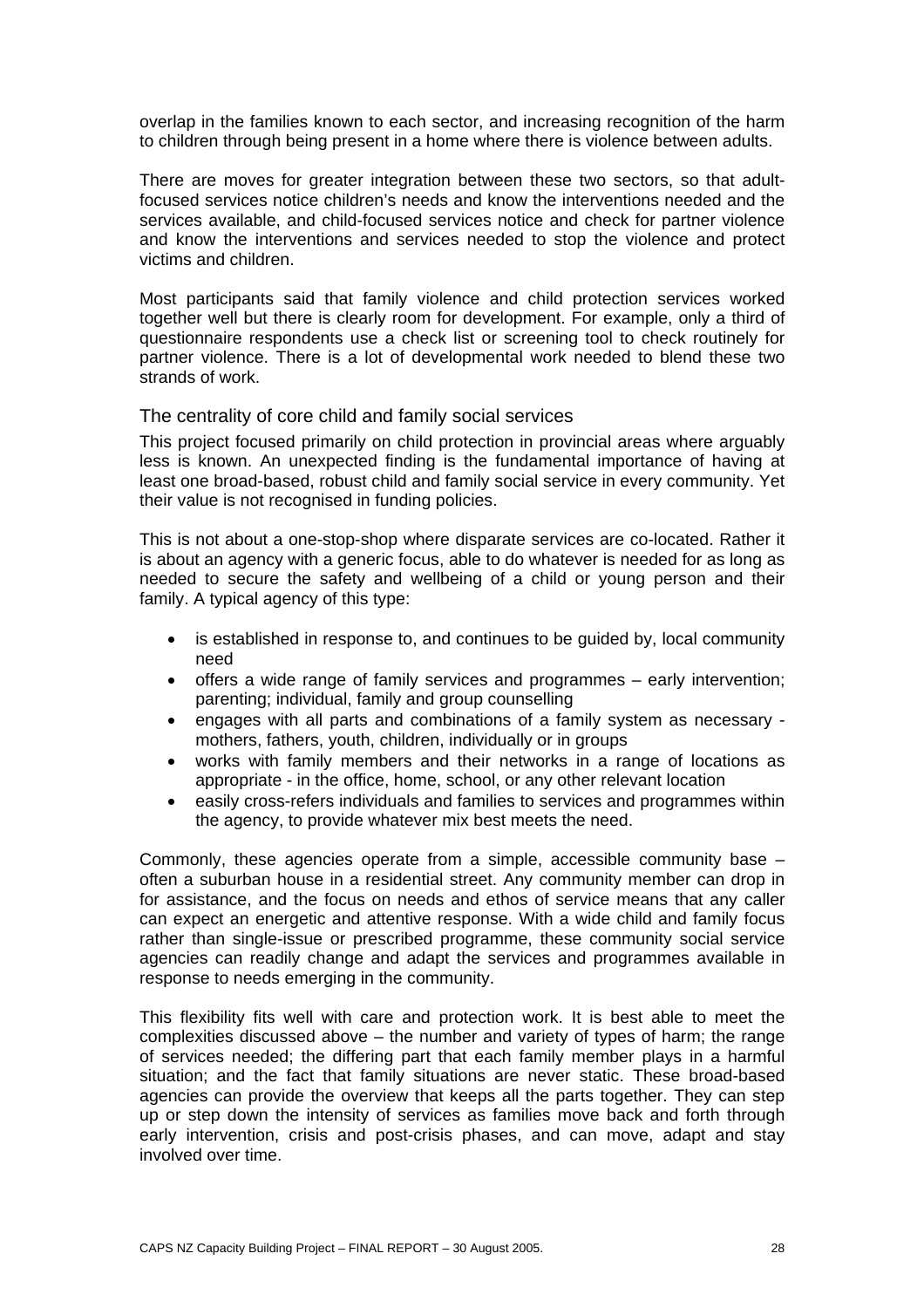In Wellington and Christchurch, there seemed to be a sufficient range and depth of services to meet various needs, though many of these city agencies reported waiting lists, and a general social work service needs to be involved to support the family, integrate the service components and maintain momentum. In smaller places, needs are met through a core social service agency that has wide range and flexibility. These agencies become the pivot point for care and protection services, and are commonly centres of excellence and skill where other workers in the network turn for advice and support.

However, there is no funding stream that ensures the survival of at least one broadbased child and family service in every community. They survive financially by putting together a package of funding from the variety of programmes and projects on offer. A specific funding stream to support these core agencies and to build their infrastructure would significantly boost the child protection capacity in communities.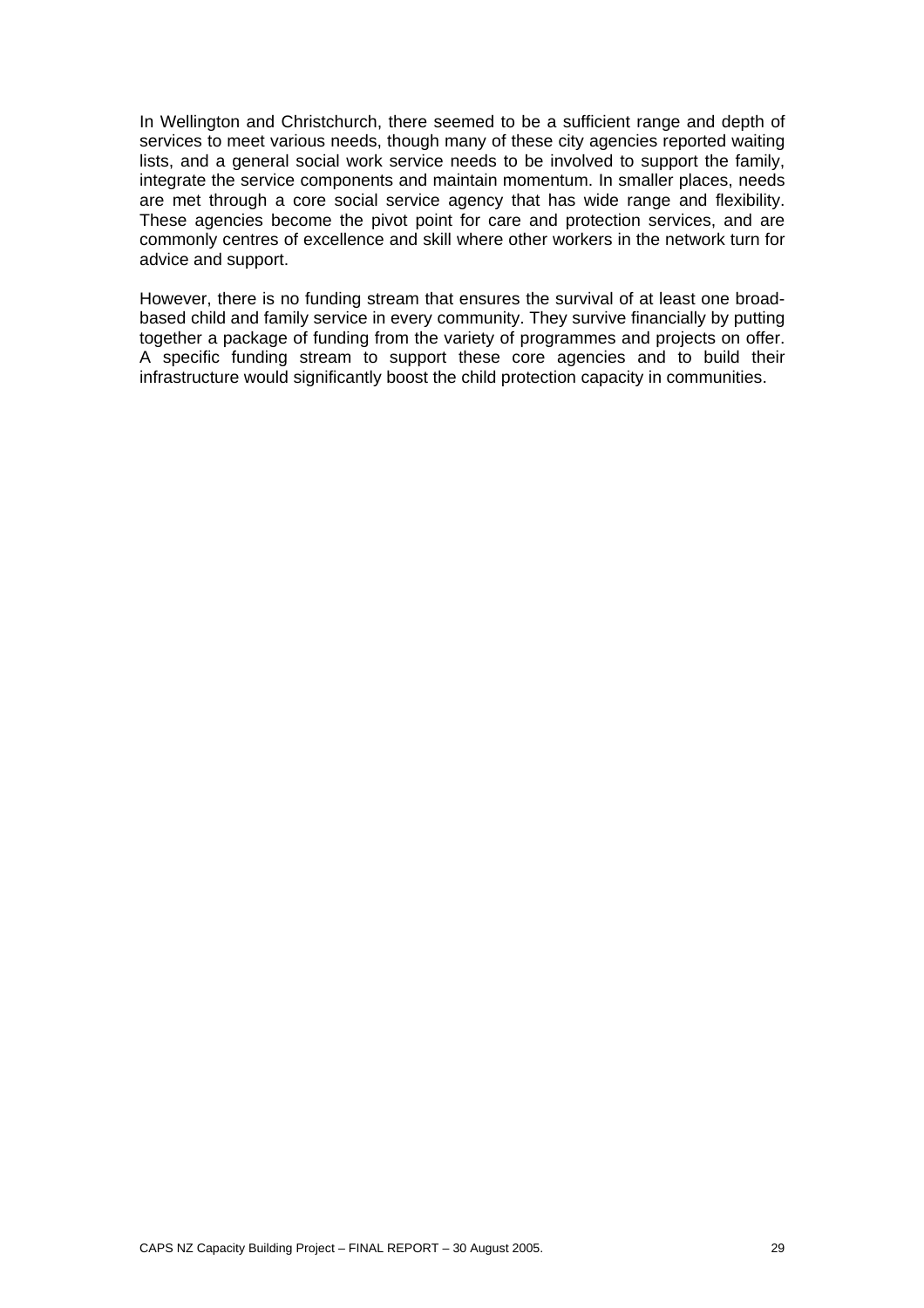### *4.5. Relationships with funders*

The relationship between organisations and their funders is identified as a cornerstone of capacity (see Figure 2, above). It is not therefore surprising that participants in this project saw funding and relationships with funders as key areas for change. Particular concerns are levels of funding, funding mechanisms, and what is covered.

#### Funding inadequacies

All participants believe that the level of funding is too low, and the evidence is that services are:

- funded for only a proportion of the delivery costs
- unable to pay salaries that are equivalent to government positions, despite high qualifications and experience, with consequent impact on recruitment, retention and respect for staff
- not funded for service infrastructure despite some elements being requirements of key funders, ie, staff training, supervision, interagency networking, policy development.

There is a lack of congruity between the expected level of service, the Baseline Review notion of partnership, and funding that at best covers only a percentage of the costs. Fundamentally, agencies feel devalued by low funding. As one person summed up the feelings of many:

*Low funding; low status.* 

#### Funding distortions

As well as insufficiency, funding is seen to distort services through:

- fund-raising, funding applications and accountability reports (to meet the varying requirements of multiple funders) that distract energy from core work
- fragmentation as funding flows through discrete projects and programmes rather than basic child and family services
- agencies shaping services to fit available funds rather than identified need
- no mechanism to adjust unit costs when demand changes
- competitive funding that is the antithesis of interagency collaboration<sup>36</sup>
- no allowance for the extra costs of:
	- o kaupapa Maori services working with whanau and hapu
	- o distances in remote rural areas, especially where phones and transport are lacking.

If what is sought is a professional non-government sector able to meet the care and protection needs across the intervention spectrum, then funding needs to reflect this. Alternatively, expectations need to be modified.

 $36$ 

One noted the irony of the competitive scramble for funds recently available for "collaboration"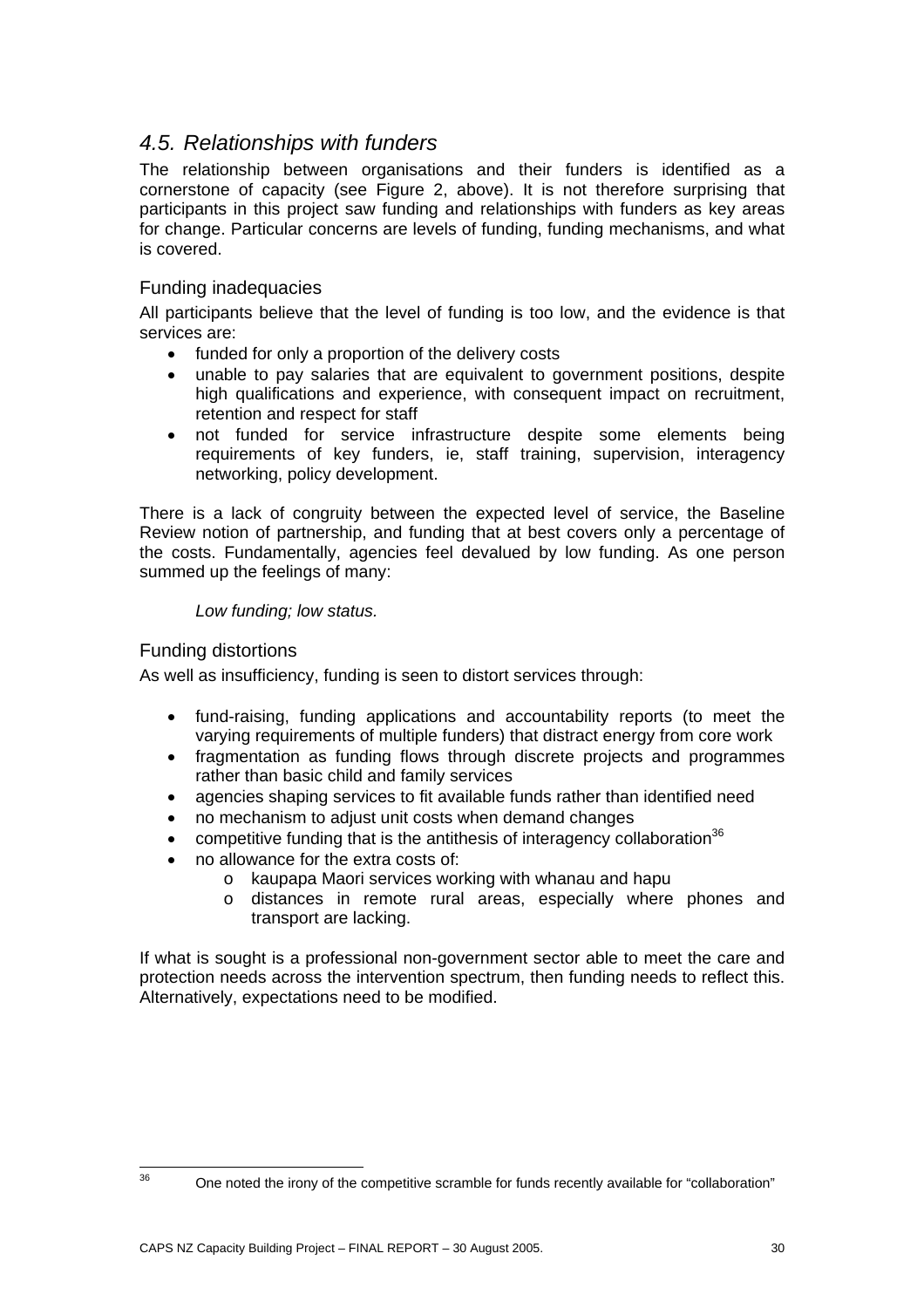## *4.6. Relationship with Community*

The fourth cornerstone of capacity (Figure 2, above) is the relationship with community. This emerged as a key relationship in this project.

#### Family, community and the state

In their review of three types of violence prevention (youth violence, domestic violence [ie, adult to adult] and child maltreatment), Sabol, Coulton and Korbin $37$ emphasise the links between government, local services and community. It is important to build the community's own social control mechanisms rather than encourage reliance on the state. All three levels of control have their place, and the goal is to find the best balance between them.

Finding the correct balance is a fundamental challenge in care and protection – the balance between family autonomy and the right for outsiders (neighbours, teachers, local agencies, the state) to interfere and bring weight to bear on the family for the sake of a child. Whether or not it is best in this situation to step across family privacy and say or do something is an uncomfortable dilemma. It is very easy to over-react or under-react, and it is serious to be wrong either way.

Training, supervision, careful procedural steps and shared decision-making all help, but it is a learned skill to maintain an honest, open and supportive relationship with a family while not colluding with abuse. Non-government agencies must rely on their skill to engage a family to address harm to a child, or else call on the statutory powers of CYF.

Difficulties in the relationship with CYF emanating from CYF itself are discussed above, but difficulties emerged also on the part of non-government agencies. Some are still struggling with the care and protection dilemma in their agency role, unsure of the fit between strengths-based practice and making a notification to CYF, or trying to avoid a family knowing that they have made a notification for fear of losing engagement with this and other families. Another area of unease is undertaking work as a contract from CYF when it will require some form of reporting back. These are deep issues that could not be explored adequately in the interviews or workshops, but which warrant future work.

#### Differential Responses Model<sup>38</sup>

Any tension and unease at the interface between community and statutory child protection services is sharpened by the current development of a formalised partnership known as *differential responses* and was discussed in various depths in the workshops.

Some agencies are already involved, some are enthusiastic, others wary. Areas of concern included how realistic the expectations would be, whether the remuneration was adequate and, if not, whether community agencies would in effect be subsidising the state. The cynical view was that this was a strategy to get services on the cheap.

Deeper concerns were the risk of losing the major strength and added value that community agencies bring to society, and the difficulty of trying to blend two strands

<sup>37</sup> Sabol, William, Claudia Coulton and Jill Korbin (2004) "Building community capacity for violence prevention" in *J of Violence Prevention* vol 19 no. 3, March 2004, pp 322 - 340<br>See Appendix III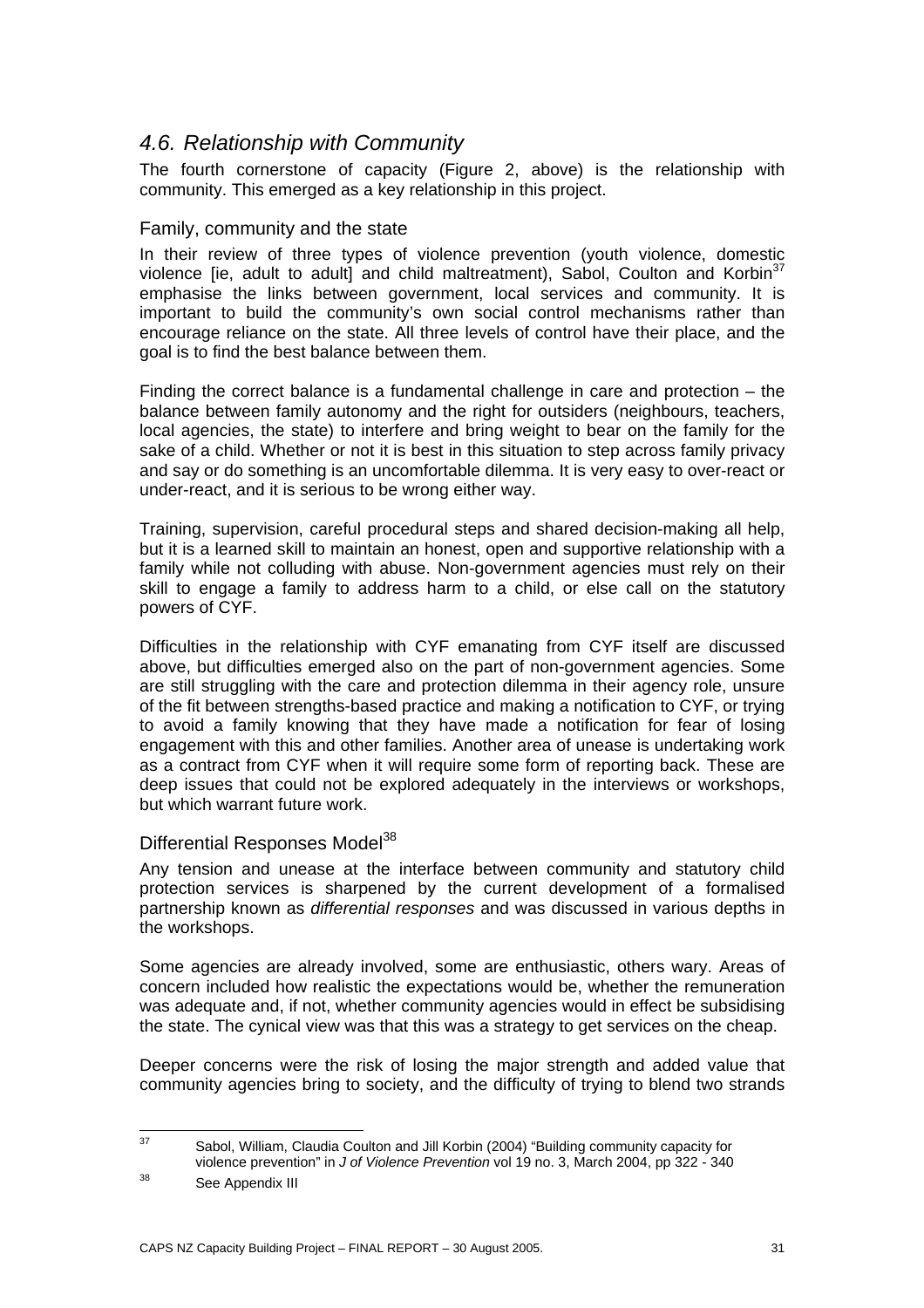of the child protection system that stand in different places and face in different directions.

Several participants mentioned the importance to the safety and wellbeing of children of having a place where parents and others can come voluntarily for help. A large amount of family difficulty can be resolved among the community services, and there is a key role in identifying and supporting the families where more intrusive action is required. This contribution to prevention, crisis and resolution is both unmeasured and immeasurable. If community agencies become just like CYF, this basic resource may be lost or diminished.

The trust that families place in their community agencies comes in part because the agencies are in and of the community. They belong to the community and see themselves as answerable to it. Becoming the contracted partner of a statutory agency turns the accountability comprehensively toward being responsible and answerable to government.

In summary, those agencies who were doubtful about the proposed *Differential Response Model* asked:

- does it fit with the role of non-government social service agencies as a place to seek help voluntarily?
- does it fit with the place of non-government agencies as the servants of their community, rather than of government?
- will resources follow?
- if there is money to buy these services, why doesn't CYF do it?

There is a major and urgent piece of work for community agencies and CYF to do together to explore these issues thoroughly and, if proceeding with differential responses, to identify the practice frameworks that will properly balance the respective roles and sustain effective joint work.

#### Communities of culture

Many participants worked for communities that were defined by cultural identity instead of or as well as geographic location. These included many participants working in kaupapa Maori services, a few working for Pacific communities, and some in refugee and migrant communities.

These workers face the additional challenge of having to understand and work appropriately with a range of cultural protocols and expectations, having often to engage with much wider groups than the immediate family/whanau, and in some cases working without strong community support for formal processes of care and protection.

The particular needs of all these groups warrant further exploration, and ways found to provide appropriate support.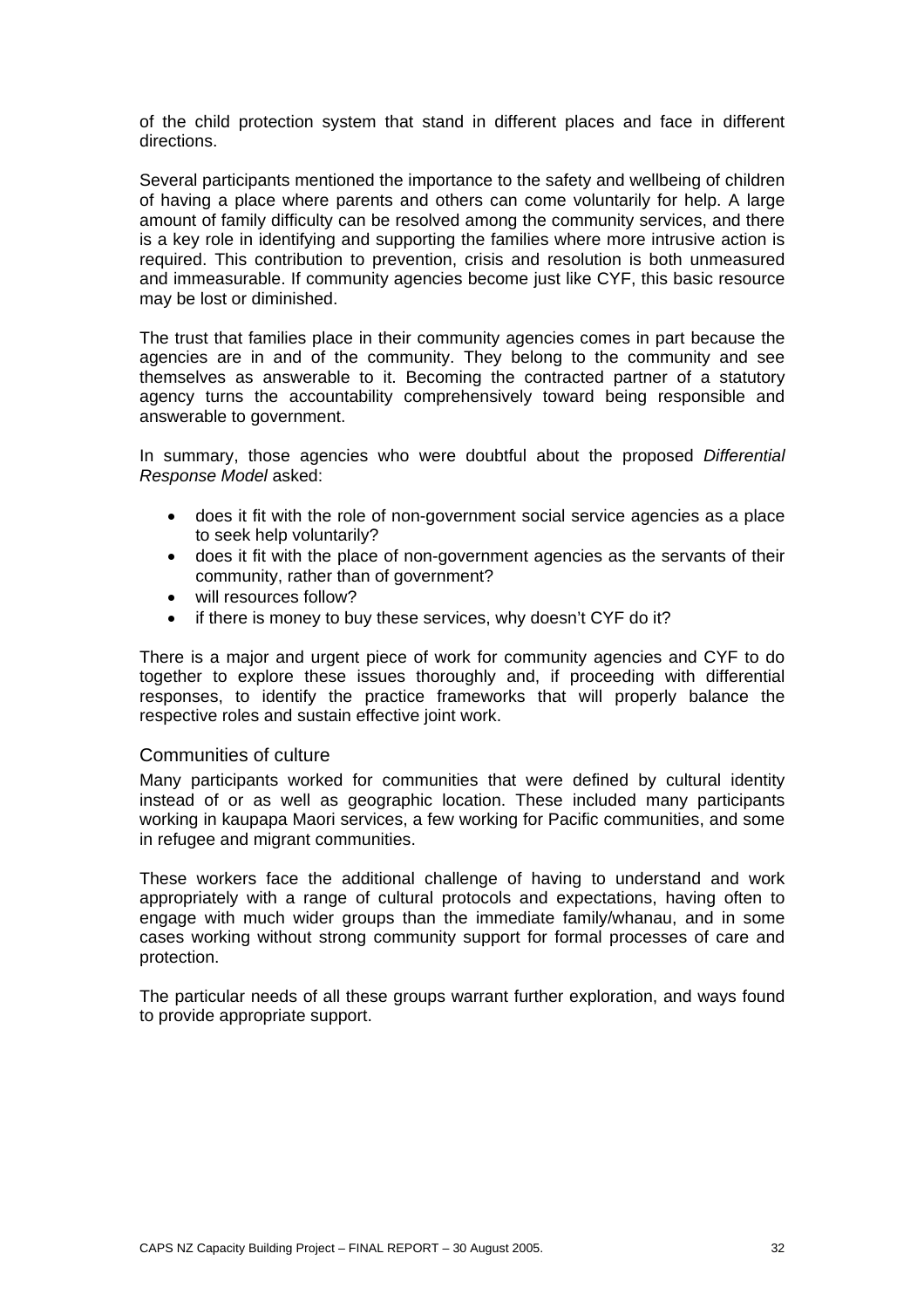# *4.7. The Social and Policy Context*

*Abbreviations used are shown in full at the end of this section.* 

Organisations and their networks and relationships are part of a larger political, social and economic context. Participants noted particularly the connections with:

- beliefs about children and children's safety in society
- the impact of the political, social and economic context on families, and
- central government projects, programmes and policy development that impact on the child protection capacity of non-government agencies.

#### Child advocacy

The interviews in 2004 identified a need for a strongly-heard voice advocating for the safety and wellbeing of all children. In the workshops we explored this element, asking who the child protection advocates were in their community, and who are the voices that are heard speaking out for children's safety and wellbeing.

Everyone identified the group of agencies present as key advocates for children, but it was less clear how well voices advocating for children are heard by the general public. One participant noted that compared to the *Don't Drive Drunk* message, messages about children's wellbeing are weaker and infrequent.

The most strongly and universally recognised voice is of the Office of the Children's Commissioner and the Commissioner herself. Other strong voices noted by some were EPOC, ECPAT, CYF, Sue Bradford MP, the Child Poverty Action Group and the Children's Issues Centre. Projects such as SKIP and Children's Day also permeate messages into public consciousness.

Child protection work involves a degree of intrusion into the privacy of family life and needs societal support and legitimacy. Participants reported mixed levels of support from their communities or from sub-groups within communities. A clear voice for children's safety and wellbeing boosts the child protection capacity of all workers.

#### The political, social and economic context

Several participants expressed concern about the social and economic pressures on families and thus on their parenting. The pressures of consumerism and numerous gambling outlets; inadequacies in housing, income and health services; and the costs of after-school and other child care wear parents down and put children at risk. Recent reductions in some centres in carer relief for parents of preschoolers with disabilities had almost instant effects on referrals for family stress, and the push for single parents to return to the workforce contrasts with the known effects on individuals and society of inadequate nurture and poor attachment.

More societal support for families would reduce the demand for services.

#### New policies, projects and programmes

In our interim report we listed with a brief explanation three pages of new policies, projects and programmes underway in central government agencies that would impact on community agencies. An updated overview of current projects was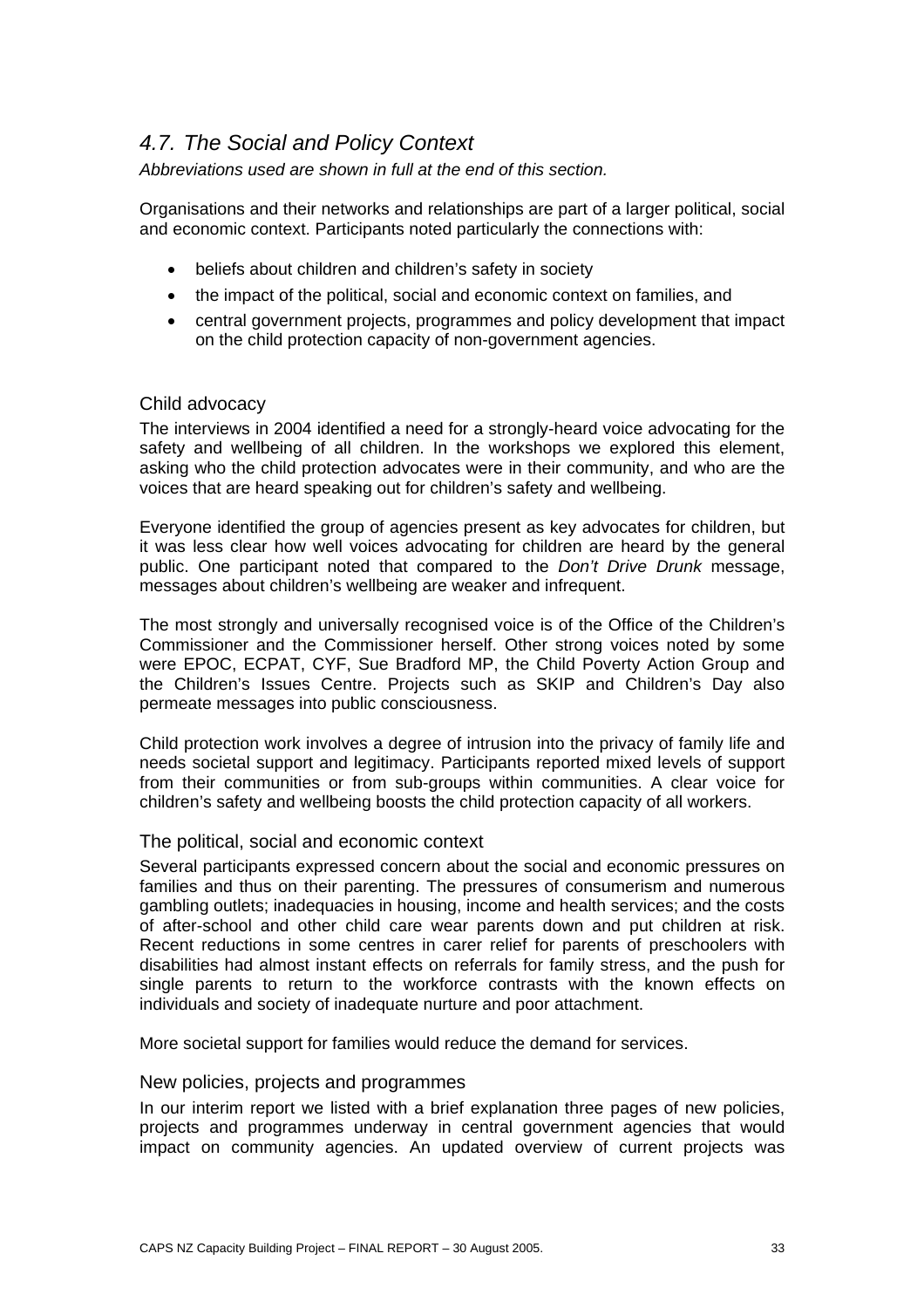presented for discussion in the workshops which included the following relevant projects:

Te Rito: NZ Family Violence Prevention Strategy (MSD / FACS) Projects

- Preventing family violence in Maori communities (TPK)
- Preventing family violence Pacific communities (PIA / MSD)
- Family Violence Intervention Programme (FVIP) in WINZ (FACS/MSD)
- Violence within Families: Service Capacity and Capability of Nongovernment services (MSD)
- Programmes & services without court orders ["non-mandated"] (CYF)
- Research & Evaluation FV Clearing House, Statistics, Effectiveness Framework (MSD contracted to Te Awatea / Refuge / NNSVS / CAPS)
- Screening & Risk Assessment guidelines (Police contracted to Standards NZ)
- Money for collaboration & child advocacy
- Public Awareness programmes (MOH) (also Every Day Communities (CYF))

Other Projects

- Circuit Breaker aligning approval, funding & accountability (MSD)
- Family Safety Teams coordinating Family Violence work after Court (Police)
- Care and Protection Workforce Programme for Action (MSD)
- CYF Differential Response Model (CYF)
- National Directory of Services (FACS)
- POL 400 B (Police / CYF)
- SKIP (FACS)
- Local Services Mapping (FACS)
- Building NGO Capability (FACS)
- Care and Protection Outcomes (MSD)
- Effective Responses (MSD)
- Early Intervention Projects (MSD)

Each of these will impact on non-government services, both in contributing information and advice and in providing services to meet any subsequent demand. Most workshop participants were not up-to-date with all the projects but saw the implications, and wondered how they could ever keep informed and up-to-date. It would be useful to find creative ways to keep community agencies informed without overwhelming amounts of paper and information.

Some of these projects will assist agencies - particularly the rationalised approval and funding for family violence services, the extra funds for coordination, and improved access to information (especially the National Directory of Services). The more negative implications for non-government capacity of this rapidly growing, fastchanging policy scene include:

- more demand on services, as many projects will identify more needs, but will rely on existing services to meet these needs
- more work for non-government agency national offices, associations and umbrella groups - to guide, challenge and contribute to projects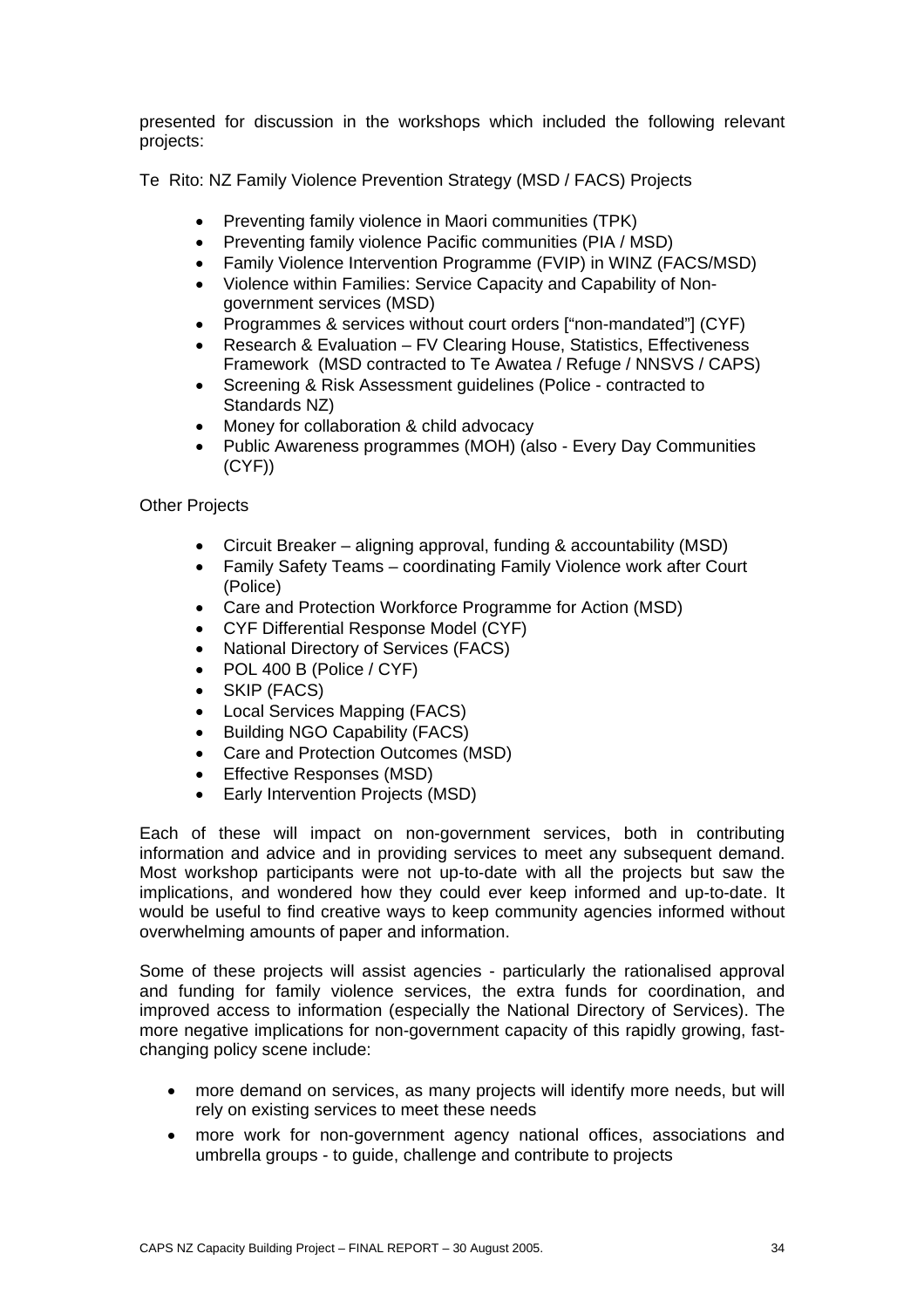- new, well-paid positions for skilled people, which may well be drawn from the most skilled and experienced community agency workers
- more funds, but with narrow requirements that can fragment existing work, and compliance costs for applications, approval and accountability processes

All these projects need to include an analysis of the capacity implications, both individually and in total.

#### Abbreviations used in this section

| <b>CYF</b>   | Department of Child Youth and Family Services                                                                   |
|--------------|-----------------------------------------------------------------------------------------------------------------|
| <b>ECPAT</b> | End Child Prostitution, Child Pornography, Child Sex<br>Tourism and Trafficking in Children for Sexual Purposes |
| <b>FACS</b>  | Family and Community Services (a business unit of MSD)                                                          |
| <b>MOH</b>   | Ministry of Health                                                                                              |
| <b>MSD</b>   | Ministry of Social Development                                                                                  |
| <b>PIA</b>   | Ministry of Pacific Island Affairs                                                                              |
| <b>SKIP</b>  | Strategies for Kids, Information for Parents (FACS)                                                             |
| <b>TPK</b>   | Te Puni Kokiri                                                                                                  |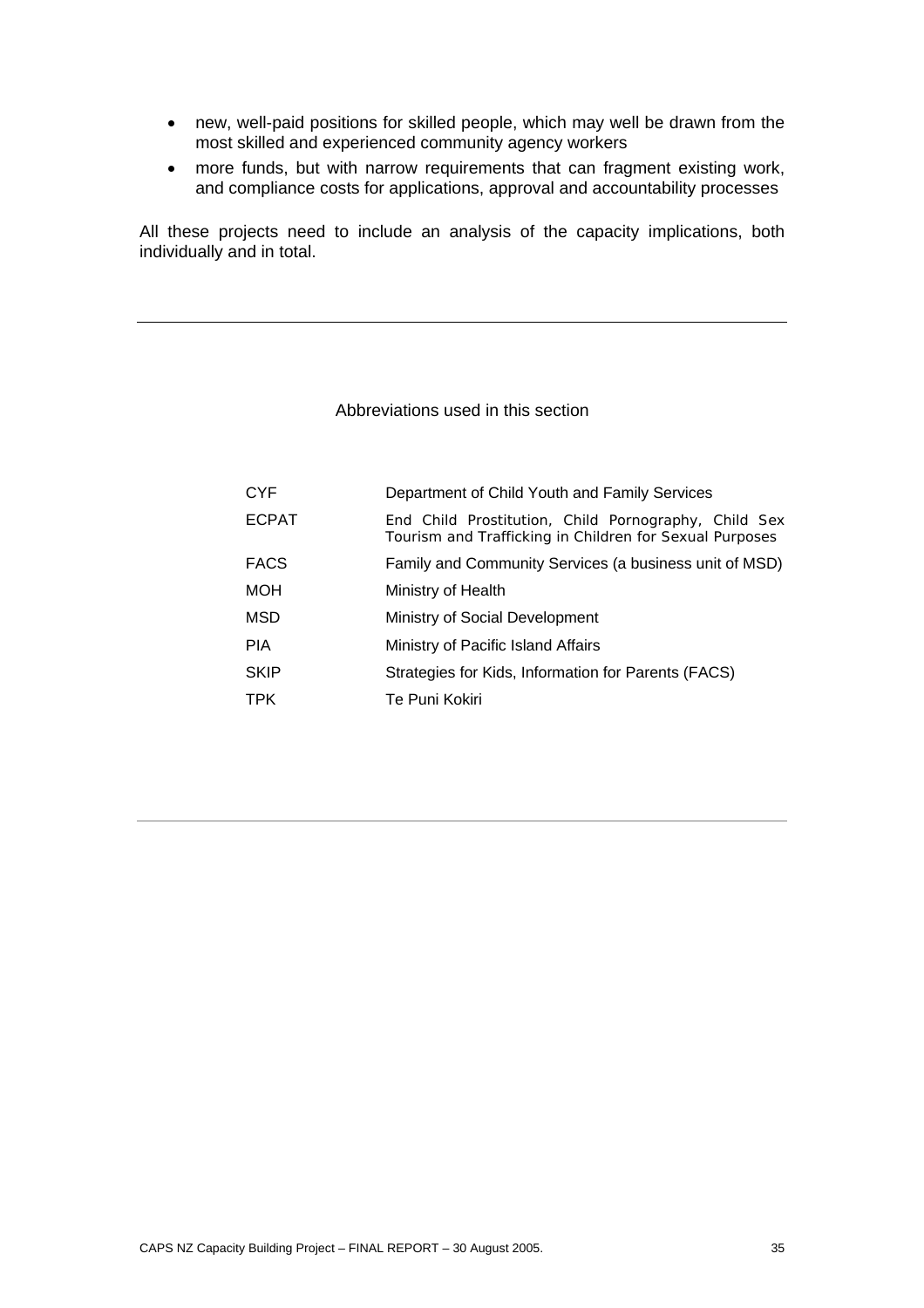# 5. Conclusion

The picture from the interviews, questionnaires and workshops is of a strong nongovernment care and protection sector, thriving in many respects but needing additional support and attention in some key areas.

Areas of strength are the levels of professional qualification, the well-entrenched practice of professional supervision, and the energy, commitment and mutual support within and between agencies.

Strategies that will best support and strengthen non-government child protection services are:

- improved access to regular on-going training
- resolution of funding deficiencies and distortions
- support for generic social service agencies that can work flexibly with whole families (and with hapu in the case of kaupapa Maori service providers)
- addressing service gaps
- strengthening of local care and protection networks and connecting these to sources of additional support and expertise in other centres.

The findings of a British study drawing on extensive research into child protection structures, practices and outcomes concluded:

*Five features of effective practice have been identifie: sensitive and informed professional/client relationships; an appropriate balance of power between the key parties; a wide perspective on child abuse; effective supervision and training of social workers; and a determination to enhance the quality of children's lives*39.

The participants in this project could have written this, and our analysis supports the view that child protection capacity is built on the integration of all the above elements. Policies and funding strategies need to be directed to this end.

 $39$ 

<sup>39</sup> Department of Health (1995) *Child Protection: Messages from Research* London: HMSO, p52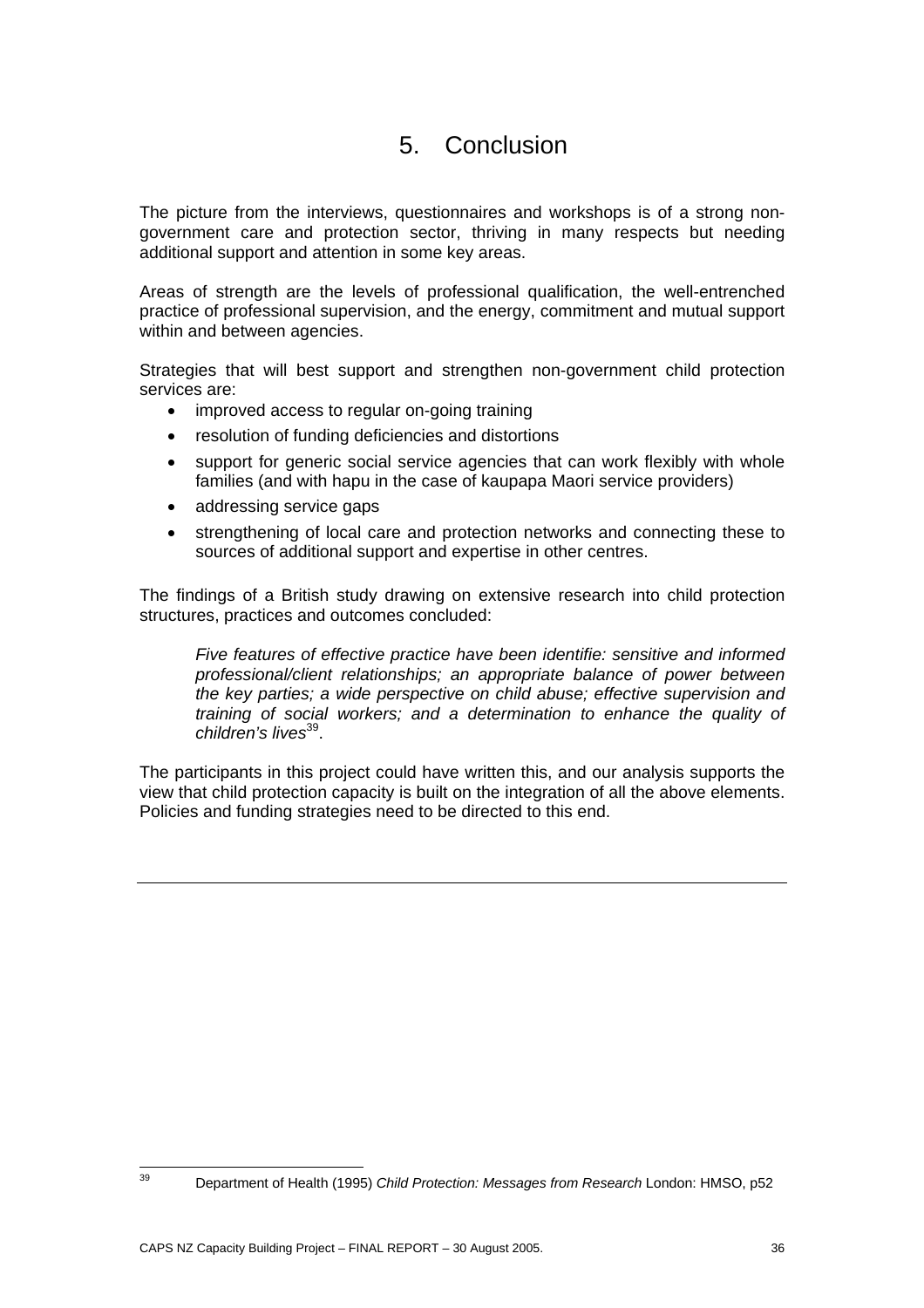# 6. The way forward

When asked to name the three things that would most help build capacity, participants most frequently selected funding, collaboration, and training. This analysis supports these three as the prime targets for the way forward. The information and observations from community agencies, our analysis blending with theirs, now needs to feed into the bigger analyses and policy development currently underway. Child protection is important work. This is our contribution.

#### 1) Funding to build capacity

The Baseline Review<sup>40</sup> set high expectations of non-government social service agencies in the care and protection of children. Levels of funding show what government thinks is important. Building child protection capacity now requires additional funding to meet the cost of service delivery, and also to support the infrastructure that enables services to happen. Specific funding is needed for:

- staff retention and training
- network support, and
- core community child and family agencies

Proposals for each of these follow.

#### *Staff retention and training*

To do a professional job, workers need professional support, development and recognition. This means:

- remuneration that aligns more closely with equivalent positions in other sectors
- funding to access regular staff training (for paid and unpaid staff), including the costs of course fees, travel and accommodation.

#### *Network support*

Interagency collaboration is particularly critical in child protection and needs specific funding, in particular:

- a resource for local communities to build and sustain a local child protection network, and
- a small one-off project to explore with the few currently active networks the structures, systems, behaviours and attitudes that are the source of their success.

#### *Core community child and family agencies*

Child protection is not a one-off response to a crisis; rather it is a range of activities over time and at various levels of intensity in response to changing family situations. Building the capacity of a service with this range and flexibility is difficult when funding is fragmented across programmes and service components. A fundamental boost to capacity would be:

 $40<sup>1</sup>$ 

<sup>40</sup> MSD (2003) *Report of the Department of Child Youth and Family Baseline Review ,* op cit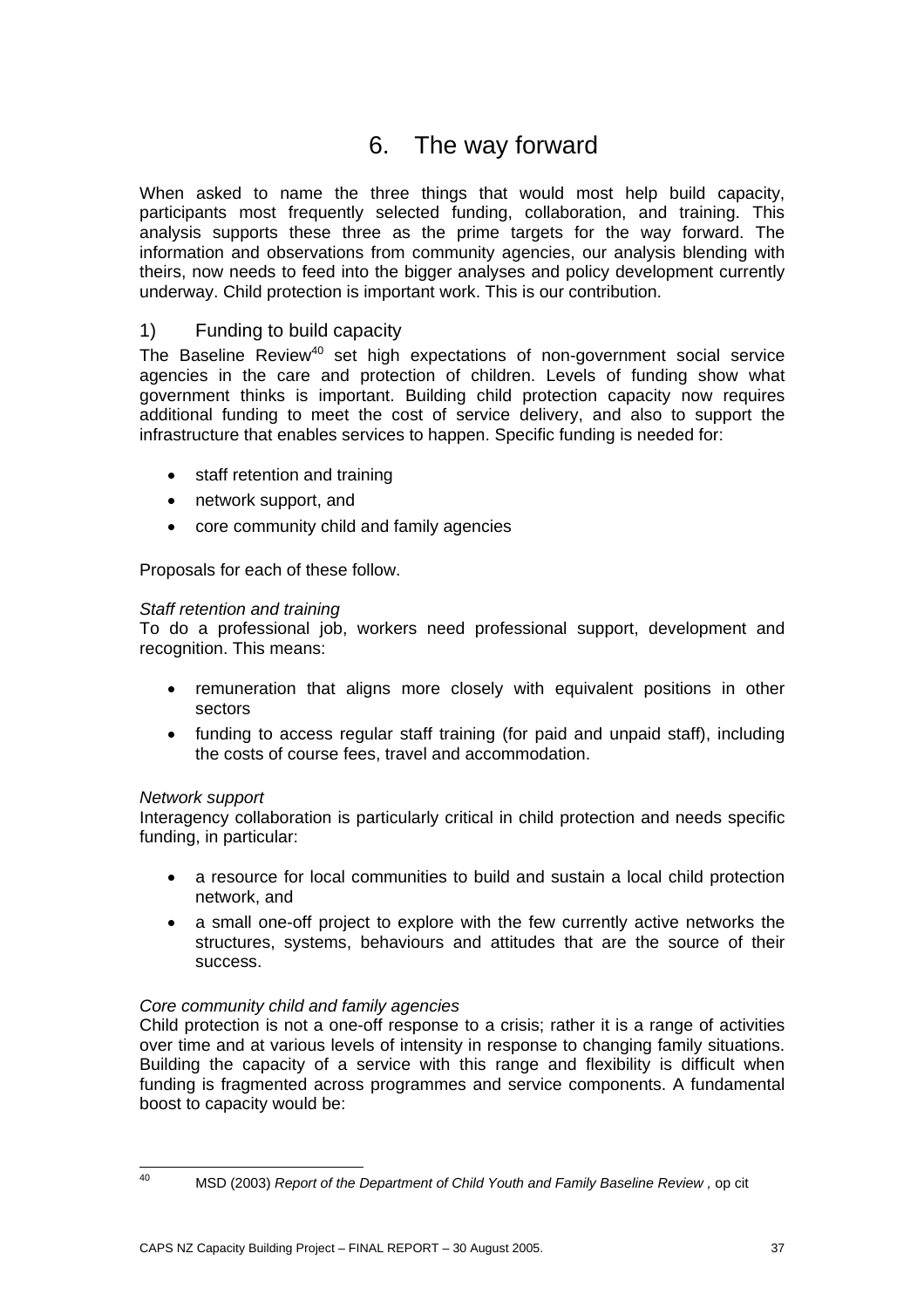• an integrated funding stream specifically to support broad, community-based, child and family social service agencies.

#### *New policy and service funding*

Numerous new policies, programmes and services will add to non-government service demand, yet few provide additional resources. Capacity will be boosted if:

• it becomes a requirement that service demands are assessed, and new services and programmes implemented only with an accompanying funding package.

#### 2) Interagency collaboration

Several services, agencies and disciplines need to integrate their information, assessments and plans into a protective net around a child and family where there is risk of harm. This complicated process has to be consciously built and supported. Specific strategies are needed to build:

- local child protection networks
- collaborative practice between CYF and non-government agencies
- an integrated practice framework for child protection and family violence prevention services.

#### *Local network development*

Many of those unable to participate in this project expressed their interest, and it is our view that there is eagerness within communities to join with others to grapple with child protection issues, to strengthen interagency relationships, including with relevant government agencies, and to jointly build skill and expertise in child protection practice. Capacity could be built through:

- support for communities to bring together agencies and groups that:
	- are relevant to their local service configuration and cultural mix, and
	- provide forums to develop and deepen best practice models, strengthen common understandings and find strategies to overcome organisational barriers.

#### *Building relationships with Child Youth and Family*

The relationship with CYF is fundamental, and critical if the *Differential Responses Model* is implemented*.* A way forward would be:

- a project, led by communities with excellent working relationships, to develop a practice framework for effective collaborative work between CYF and community agencies, and to test these models in other communities
- to establish six-monthly (or more frequent) information-sharing forums between relevant offices of CYF, MSD and FACS and the local child protection network. These would:
	- keep community groups up-to-date with and able to have dialogue about fast-moving policy and programme developments
	- provide another forum for local networks
	- provide a forum for feedback from the community to government
	- reduce the reported isolation of CYF and others.